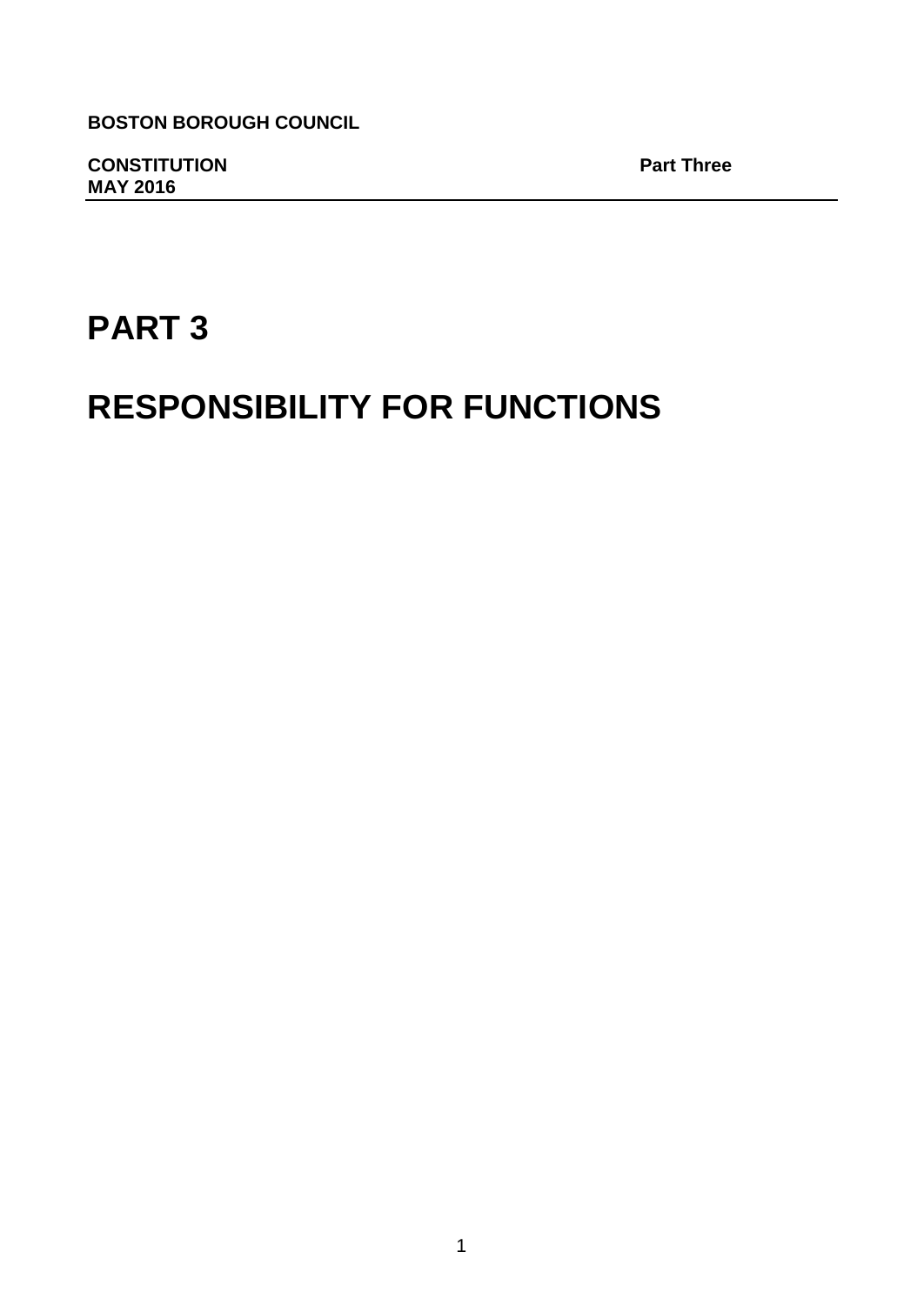# **PART 3**

# **Responsibility for Functions**

# **Contents**

| <b>Section</b> | <b>Subject</b>                                             | Page No.       |
|----------------|------------------------------------------------------------|----------------|
| 1.             | <b>Responsibility for Local Choice Functions</b>           | 3              |
| 2.             | Responsibility for Council and Non-Executive Functions     | 5              |
| 3.             | <b>Responsibility for Executive Functions</b>              | $\overline{7}$ |
| 4.             | Overview and Scrutiny Role and Terms of Reference          | 8              |
| 5.             | <b>Regulatory Committees -</b>                             |                |
|                | <b>Planning Committee</b>                                  | 11             |
|                | Licensing/Regulatory and Appeals Committee                 | 11             |
| 6.             | Audit and Governance Committee Terms of Reference -        | 25             |
|                | Appendix 1 – Terms of Reference for a Standards Sub-       | 30             |
|                | Committee of the Audit and Governance Committee            |                |
|                | Appendix 2 – Arrangements for dealing with standards       | 32             |
|                | allegations under the Localism Act 2011                    |                |
| 7.             | Advisory Committees, Panels and Working Groups -           | 43             |
|                | <b>Independent Remuneration Panel</b>                      |                |
|                | <b>International Links Committee</b>                       |                |
|                | <b>Chief Officer Employment Panel</b>                      |                |
|                | <b>Statutory Officers Employment Advisory Panel</b>        |                |
| 8.             | <b>Boston Town Area Committee</b>                          | 45             |
| 9.             | South East Lincolnshire Joint Strategic Planning Committee | 49             |
| 10.            | <b>Chief Officer Panels</b>                                | 60             |
| 11.            | <b>Joint Strategy Board</b>                                | 65             |
| 12.            | Appendix - Scheme of Delegation to Officers                | 67             |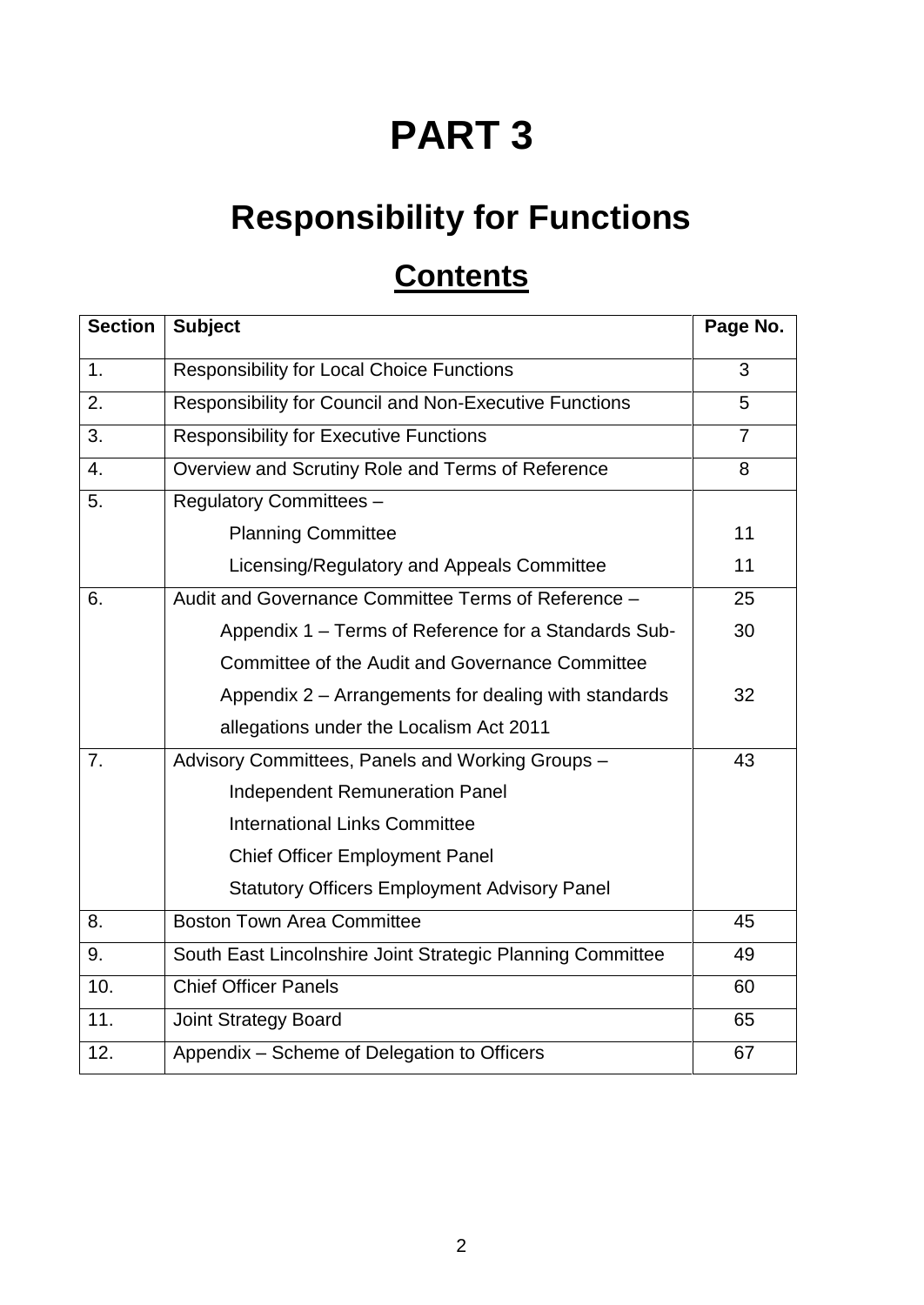# **RESPONSIBILITY FOR FUNCTIONS**

# **1. RESPONSIBILITY FOR LOCAL CHOICE FUNCTIONS**

Schedule 2 to the Local Authorities (Functions and Responsibilities) (England) Regulation 2000 sets out the "local choice functions". These are the functions where the Council has a choice as to whether they should be allocated to the Cabinet, to the Council or to regulatory committees. The following table shows how the Council has decided to allocate these functions and which of the above decision-making bodies is responsible for the function in question. Section 2 goes on to describe the additional roles and responsibilities of those bodies.

| <b>LOCAL CHOICE FUNCTION</b>                                                                                                                                                                                            | <b>DECISION MAKING BODY</b>                                                                                                                                                                          |
|-------------------------------------------------------------------------------------------------------------------------------------------------------------------------------------------------------------------------|------------------------------------------------------------------------------------------------------------------------------------------------------------------------------------------------------|
| 1. Any function under a Local Act                                                                                                                                                                                       | The Leader                                                                                                                                                                                           |
| 2. Determining an appeal against any<br>decision made by or on behalf of the<br>authority where there is a right of appeal<br>to a Council Committee. (This excludes<br>matters where statutory arrangements<br>exist.) | Licensing/Regulatory and Appeals Committee                                                                                                                                                           |
| $3. - 6$ . Do not apply.                                                                                                                                                                                                |                                                                                                                                                                                                      |
| 7. Arrangements under section 20 of<br>The Police Act 1996 for enabling<br>questions to be put on the discharge of<br>the functions of a Police Authority.                                                              | <b>The Council</b>                                                                                                                                                                                   |
| 8. The making of appointments to the<br>Lincolnshire Police and Crime Panel                                                                                                                                             | <b>The Council</b>                                                                                                                                                                                   |
| 9. Conducting service reviews (formerly<br>best value reviews)                                                                                                                                                          | The exercise of this function to be determined<br>by the Leader, subject at all times to the<br>involvement of the Overview and Scrutiny<br>Committees as shown in Article 6 of the<br>Constitution. |
| 10. - 15. Any function relating to<br>contaminated land and statutory<br>nuisances.                                                                                                                                     | Regulatory functions will be dealt with by the<br>Planning Committee with delegation to<br>officers.                                                                                                 |
|                                                                                                                                                                                                                         | Policy matters to be determined by the<br>Leader.                                                                                                                                                    |
| 16. & 17. Planning and other<br>information notices                                                                                                                                                                     | To be determined by the Leader                                                                                                                                                                       |
| 18. Does not apply                                                                                                                                                                                                      |                                                                                                                                                                                                      |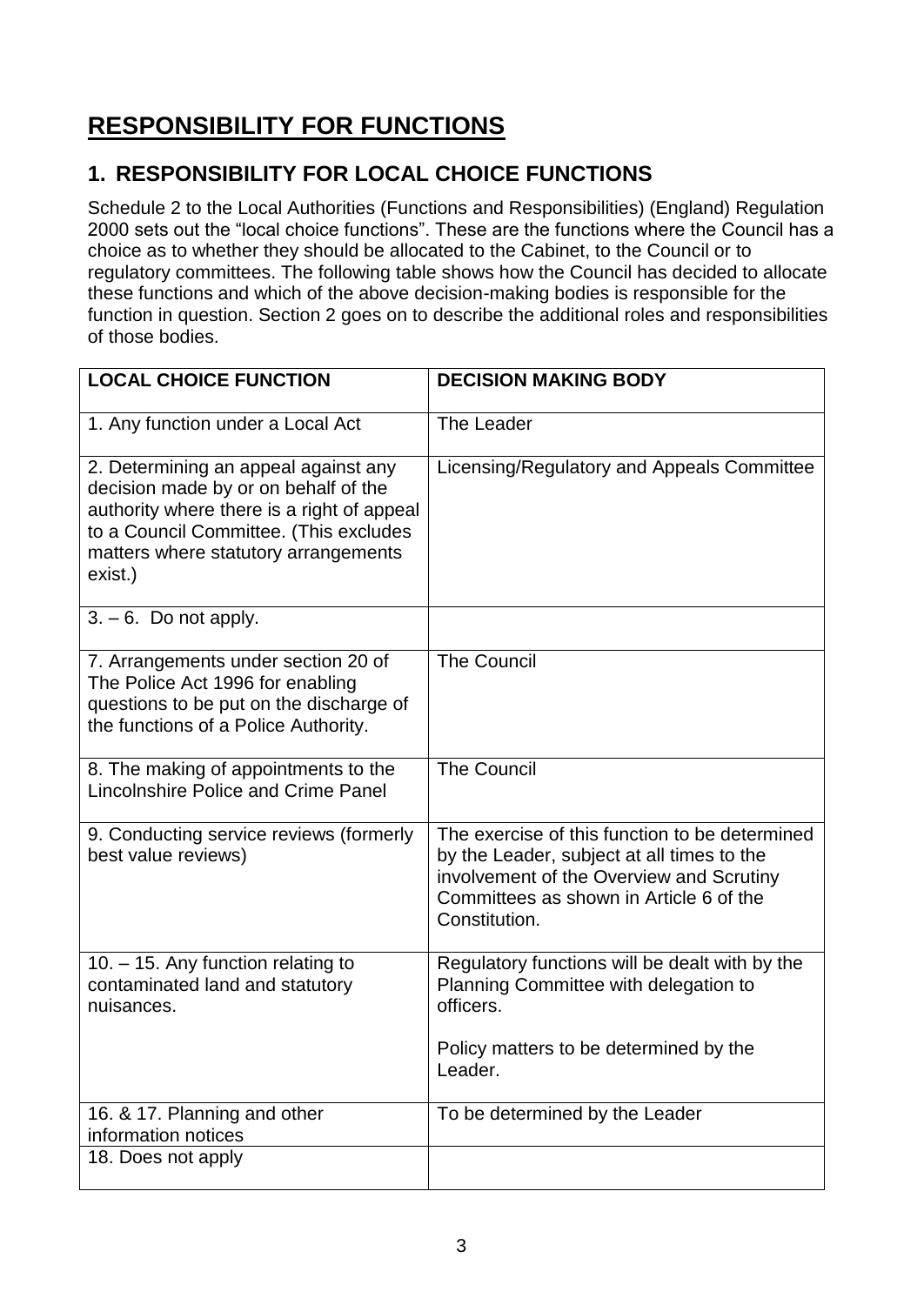| 19. Appointments to outside bodies                                                                                                  | The Council for where the appointment<br>relates to Council functions. |
|-------------------------------------------------------------------------------------------------------------------------------------|------------------------------------------------------------------------|
|                                                                                                                                     | The Leader where the appointment relates to<br>an executive function.  |
| 20. The making of agreements with<br>other local authorities for placing of staff<br>at the disposal of those other<br>authorities. | <b>The Council</b>                                                     |
| 21. Does not apply.                                                                                                                 |                                                                        |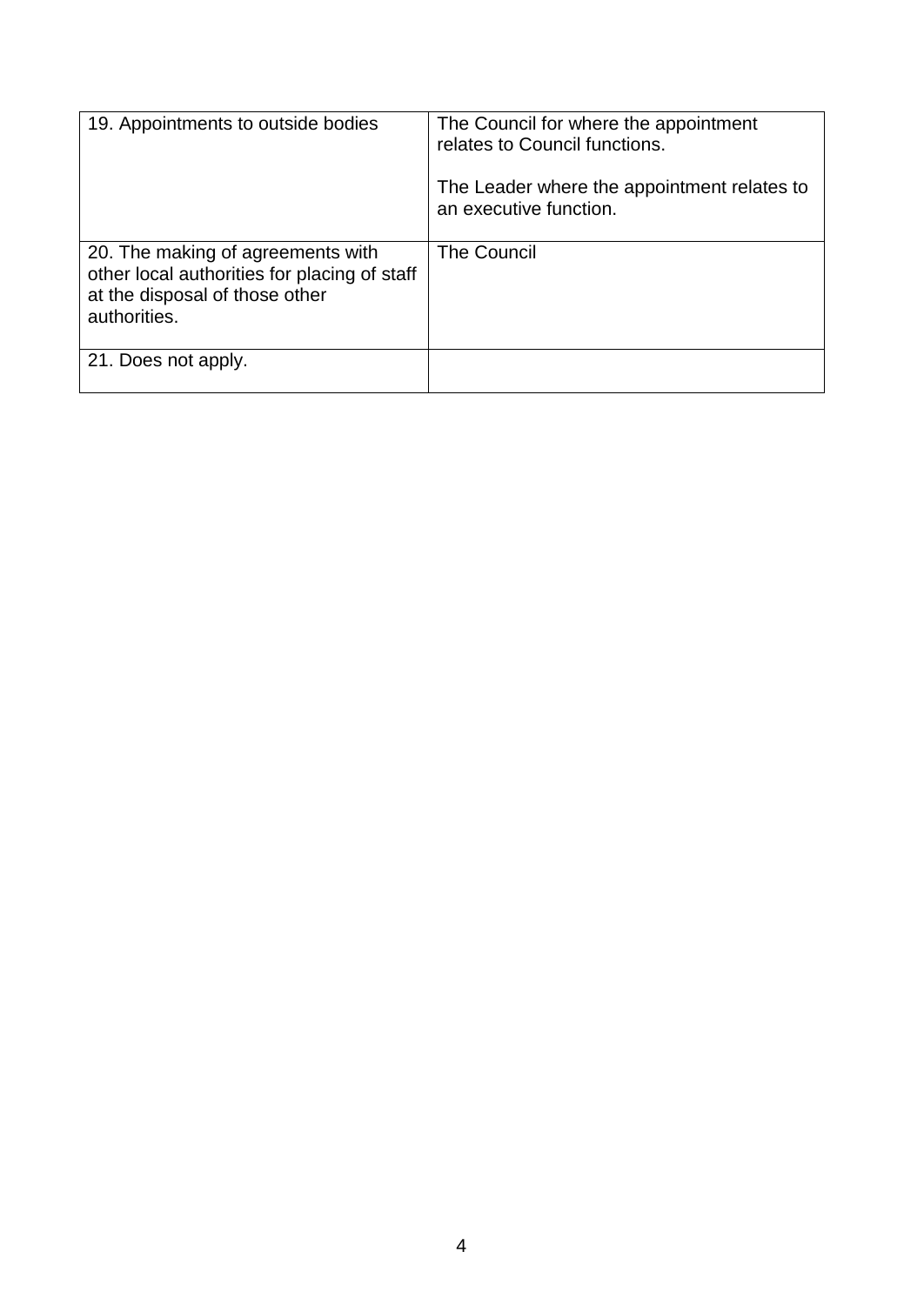# **2. RESPONSIBILITY FOR COUNCIL AND NON-EXECUTIVE FUNCTIONS**

#### **2.1 ("Council Functions" are the statutory functions of the Borough Council which may not be exercised by a Leader and Cabinet Executive.)**

Except where listed below or in the Scheme of Delegation to Officers (Non-executive functions) the full Council retains responsibility for the exercise of the statutory functions set out in Schedule 1 to the Local Authorities (Functions and Responsibilities) (England) Regulations 2000 as amended by the Local Authorities (Functions and Responsibilities) (England) (Amendment) Regulations 2001 (so far as the Borough Council has any responsibilities for them.)

| <b>Committee</b>                                     | <b>Membership</b>                      | <b>Functions</b>                                                                                                                                                                                                                                                                                                                                                                                                                                                                                      | <b>Delegation of</b><br><b>Functions</b>                                                                                                                                                                                                                                                            |
|------------------------------------------------------|----------------------------------------|-------------------------------------------------------------------------------------------------------------------------------------------------------------------------------------------------------------------------------------------------------------------------------------------------------------------------------------------------------------------------------------------------------------------------------------------------------------------------------------------------------|-----------------------------------------------------------------------------------------------------------------------------------------------------------------------------------------------------------------------------------------------------------------------------------------------------|
| Planning<br>Committee                                | Appointed<br>Members of<br>the Council | <b>Planning and Enforcement</b><br>Functions relating to town and<br>country planning and<br>development control as<br>specified in Section A<br>Schedule 1 to the Local<br>Authorities (Functions and<br>Responsibilities) (England)<br>Regulations 2000 as<br>amended, and the functions<br>relating to extinguishment of<br>public rights of way, stopping<br>up or diversion of footpaths,<br>protection of important<br>hedgerows and preservation<br>of trees at Section 1 of that<br>Schedule. | <b>Planning Committee</b><br>in accordance with<br>the terms of reference<br>set out in Article 8.1<br>of the Constitution<br><b>Head of Service with</b><br>responsibility for<br>Planning in<br>accordance with the<br>annexed Scheme of<br>Delegation and<br>Appeals.                            |
| Licensing/Reg<br>ulatory and<br>Appeals<br>Committee | Appointed<br>Members of<br>the Council | <b>Licensing and Regulation</b><br>Functions as specified in<br>Section B Schedule 1 to the<br><b>Local Authorities (Functions</b><br>and Responsibilities)<br>(England) Regulations 2000.<br>(So far as the Borough<br>Council has responsibility for<br>them.)<br><b>Health and Safety at Work</b><br>Functions as specified in<br><b>Section Constitution Schedule</b><br>1 to the Local Authorities<br>(Functions and<br>Responsibilities) (England)<br>Regulations 2000.<br>Appeals. To hear and | Licensing/Regulatory<br>and Appeals<br>Committee in<br>accordance with the<br>terms of reference set<br>out in Article 8.2 of<br>the Constitution.<br><b>Head of Service with</b><br>responsibility for<br><b>Regulatory Services</b><br>in accordance with<br>the annexed Scheme<br>of Delegation. |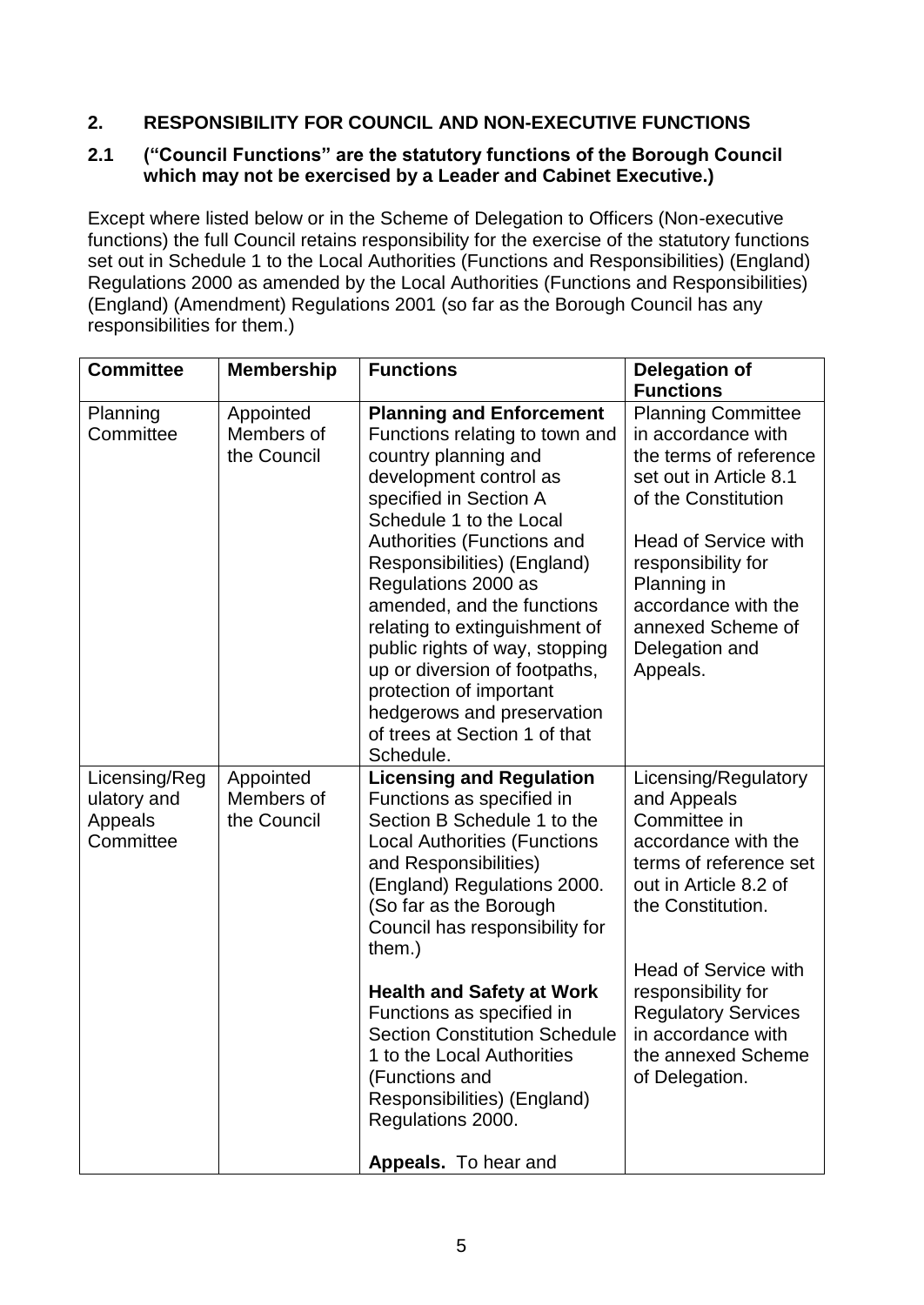| determine appeals against<br>decisions made by or on<br>behalf of the authority where<br>there is a right of appeal to a<br>Council committee.    |  |
|---------------------------------------------------------------------------------------------------------------------------------------------------|--|
| <b>(Note: Responsibility for</b><br>health and safety for the local<br>authority as an employer<br>must be the responsibility of<br>the Cabinet.) |  |

2.2 Some functions can only be carried out by the Council. These functions are set out in Article 4.2 of the Constitution together with other important non-executive functions that have not been delegated.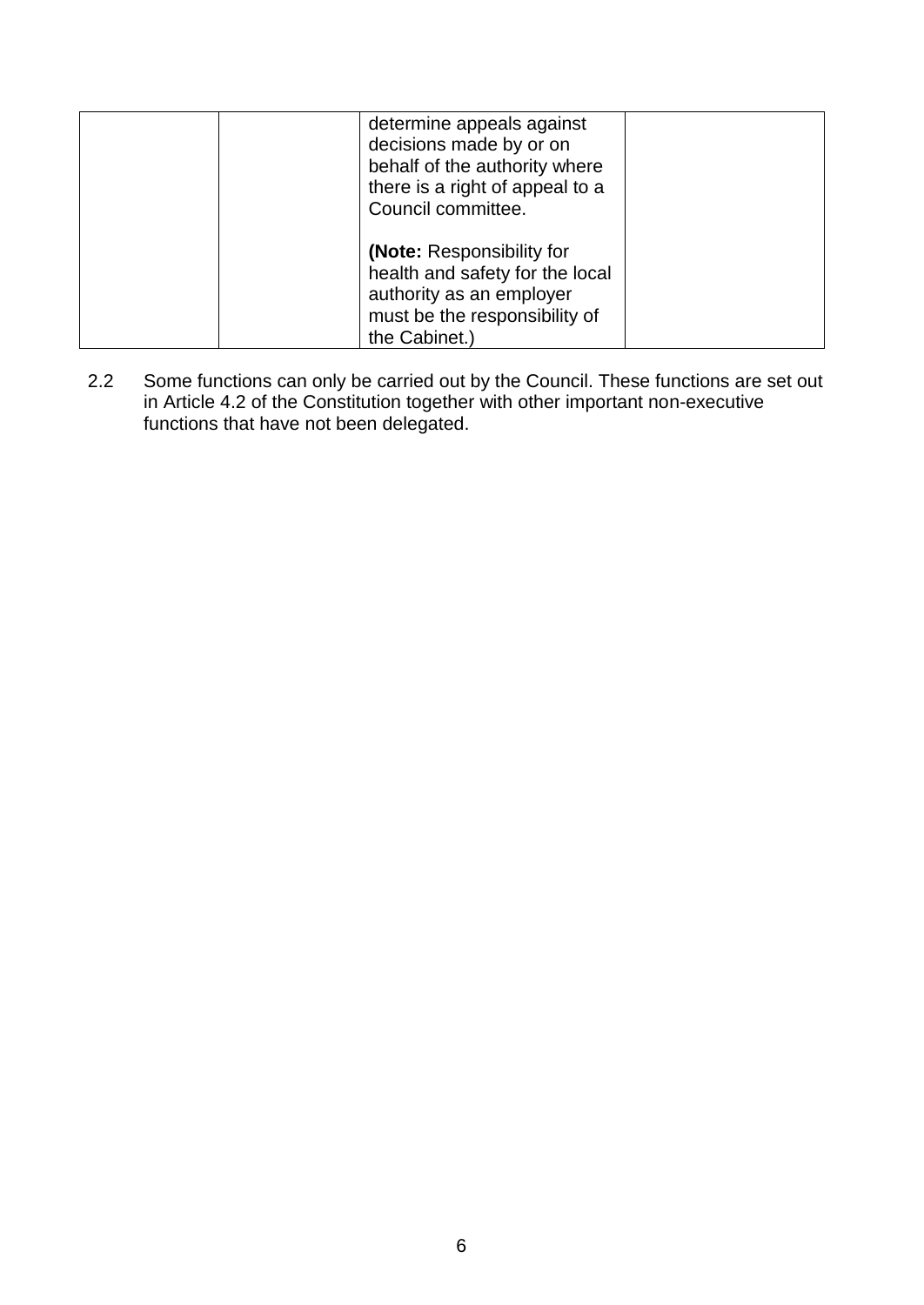#### **3 RESPONSIBILITY FOR EXECUTIVE FUNCTIONS**

#### **3.1 Decision taking**

The Cabinet will be responsible for the implementation of decisions within the policy framework set by the Council in relation to all of the Council's functions which are not the responsibility of any other part of the Council whether by law or under this Constitution.

The Leader of the Council may determine to exercise any of the executive functions of the Council personally, or may arrange for the exercise of any of the Council's executive functions by

- (i) the Executive; or
- (ii) by another member of the Executive; or
- (iii) by a committee of the Executive; or
- (iv) by an officer of the Council

and paragraphs 3.2 and 3.3 below will accordingly be of no effect

#### **3.2 Cabinet Portfolios**

The detailed remits of the Cabinet are set out in Part 1 of the Constitution. Any items not within the scope of the individual portfolios are the responsibility of the Leader of the Council.

#### **3.3 Delegation to Officers**

A Scheme of Delegation to Officers, approved by the Council, is outlined in the attached Appendix. It sets out the executive decisions that officers of the Council have power to take.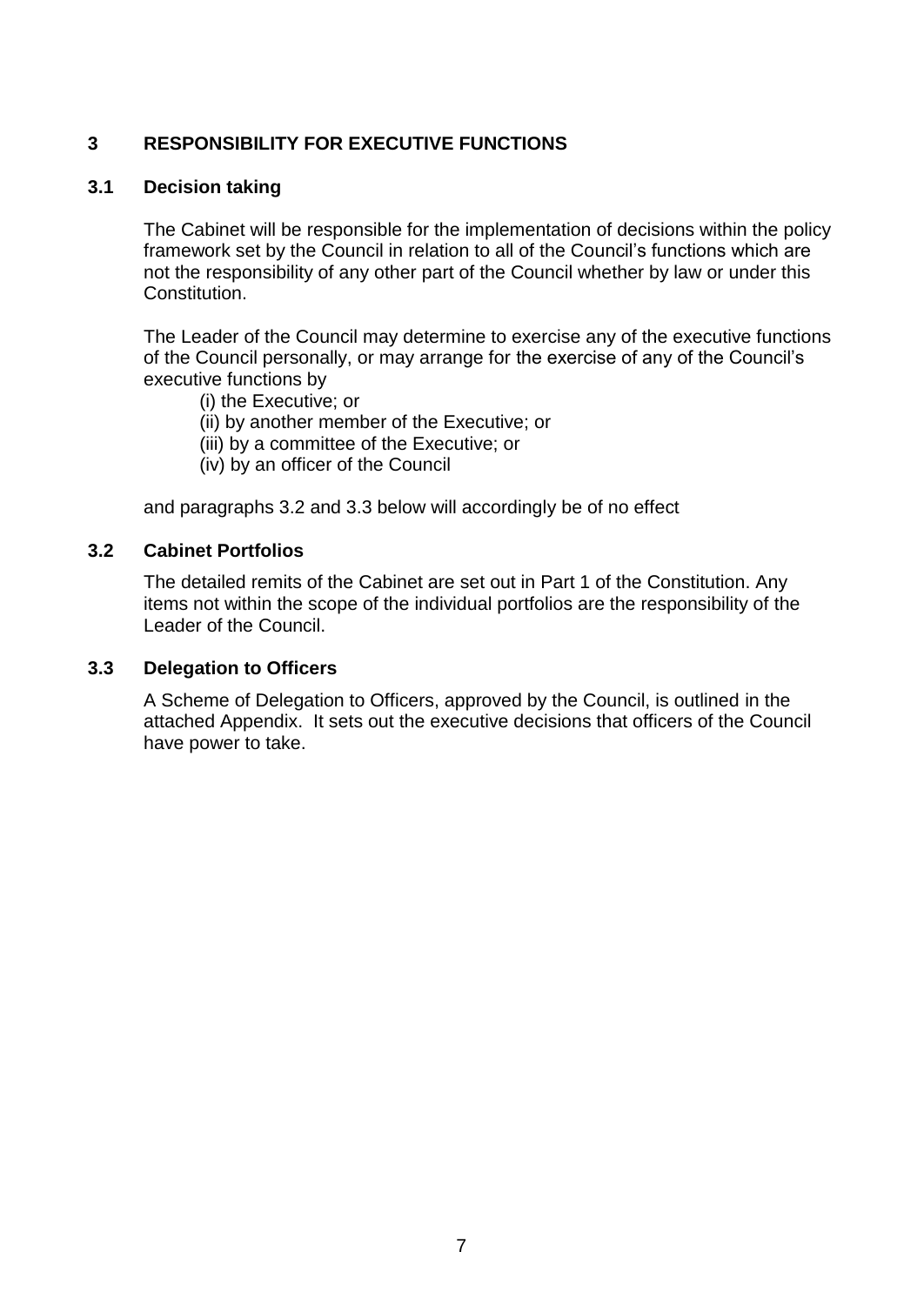## **4. OVERVIEW AND SCRUTINY ROLE**

- 4.1 There shall be two permanent Overview and Scrutiny Committees (Corporate and Community Committee and Environment and Performance Committee) to scrutinise the decisions and performance of the Cabinet and the effect of existing policies.
- 4.2 The Overview and Scrutiny Committees shall not have delegated powers.
- 4.3 The terms of reference for the Overview and Scrutiny Committees are set out below:-

### **4.4 Terms of Reference**

- 1. To carry out overview and scrutiny functions on behalf of the Council.
- 2. To appoint as required such Task and Finish Groups as it considers appropriate to assist with fulfilling those overview and scrutiny functions.
- 3. To prepare, adjust and update from time to time the annual overview and scrutiny work programme within its area of responsibility and to report details as appropriate to the Council.
- 4. To put in place a system to ensure that all overview and scrutiny work is carried out efficiently including referrals from Overview and Scrutiny Committees to the Cabinet, either by way of report or for reconsideration.
- 5. To review service plans and policy implementation and raise policy issues with the Cabinet and/or Council, whichever is appropriate.
- 6. To carry out performance management responsibilities for every service including receiving information on the outcome of service delivery plans.
- 7. To make recommendations to either the Cabinet and/or Council regarding the development of future policies and strategies.
- 8. To scrutinise decisions taken by the Cabinet, but not yet implemented, which fall within the remit of the committee, by means of the Call In procedure.
- 9. To report and recommend to Council or the Cabinet, on the discharge of functions or matters that affect the Council's area or its residents.
- 10. In association with the Cabinet, and subject to any timescales, to respond to Government or external consultations concerning issues within the remit of the Committee.
- 11. To consider matters raised under Councillor Call for Action procedures (CCfA) in terms of a local government matter (as contained in S119 of the Local Government and Public Involvement in Health Act 2007 and S21A of the Local Government Act 2000).
- 12. To consider matters raised under Councillor Call for Action (CCfA) in terms of local crime and disorder issues (as contained in S19 of the Police and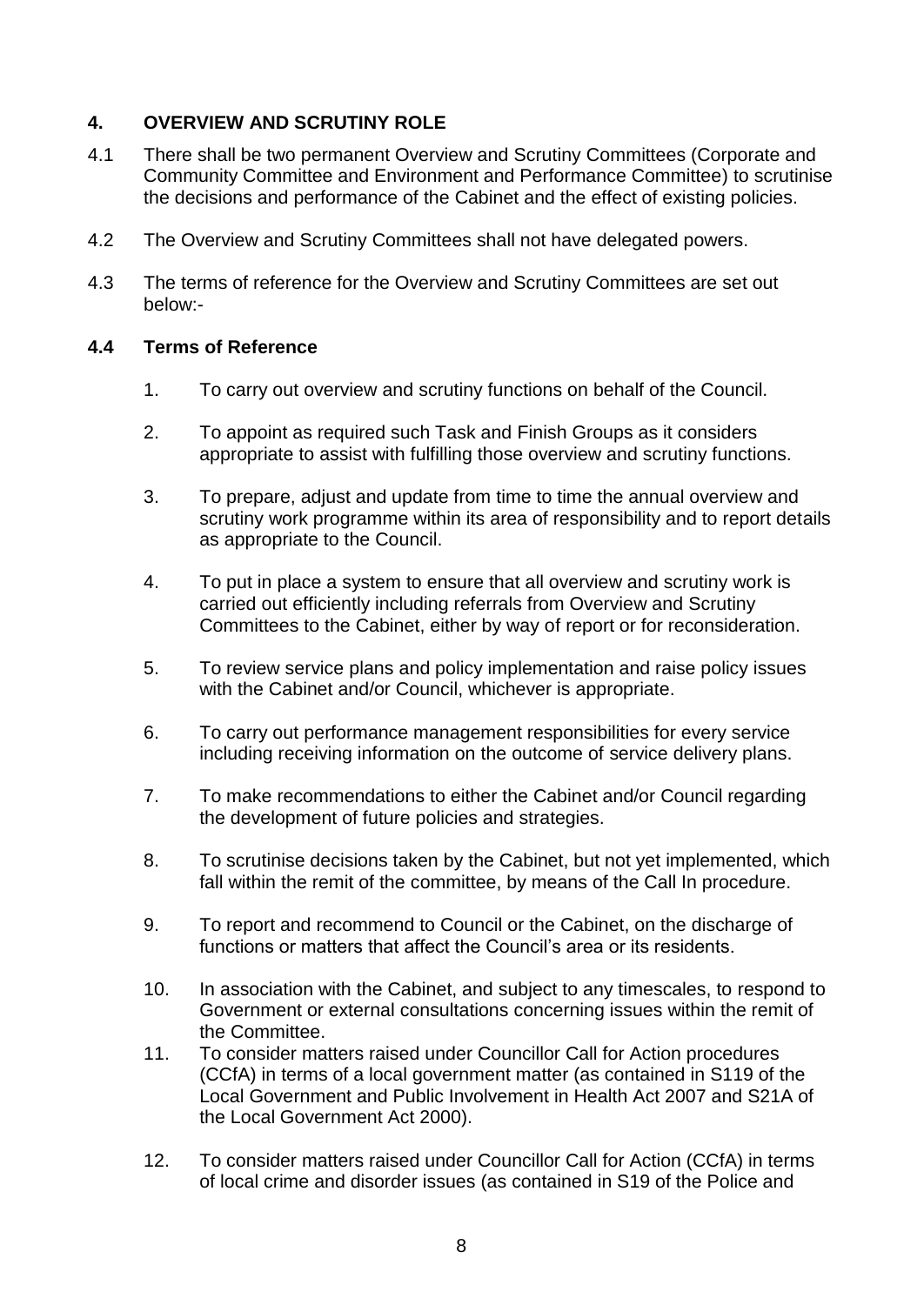Justice Act 2006) which will be considered by the Environment and Performance Committee.

#### **4.5 Proceedings of the Overview and Scrutiny Committees**

Overview and Scrutiny Committees will conduct their proceedings in accordance with the Overview and Scrutiny Procedure Rules as set out in Part 4 of the Constitution.

# **REMITS OF THE OVERVIEW AND SCRUTINY COMMITTEES**

#### **Overview and Scrutiny Committee - Corporate and Community (11 Members)**

#### **Corporate Priority 2 – People**

#### **We must support and protect all vulnerable people within our borough. Our key aims:**

- Protect the public
- Support the most vulnerable in our borough
- Provide affordable homes
- Maintain our excellent welfare support performance
- To play a supporting role in meeting the wider health & wellbeing needs of our community by continuing to work closely with our partners.

To deliver this priority we will:

- Provide quality regulatory services to protect them from harm
- Provide quality welfare support to those who need it the most in a timely manner
- Work with all of our partners to increase the supply and range of affordable and flexible housing products available to our residents
- Continue to promote, support and enforce housing standards throughout the housing market, especially within the private rented sector
- To help and support our residents who have housing needs that they cannot meet themselves
- Working to explore all funding opportunities available to meet the range of housing needs in our borough

#### **Corporate Priority 4 – Public Service**

#### **The council has a key role to play in our local area to provide essential services and operate within the current financial context.**

### **Our key aims:**

- Continue to champion devolution of powers from central Government to support development in our area and to get a fair deal for rural councils
- (continued) Transformation of our council to meet the challenge of reducing resources in an area of significant population growth
- Demonstrate excellent governance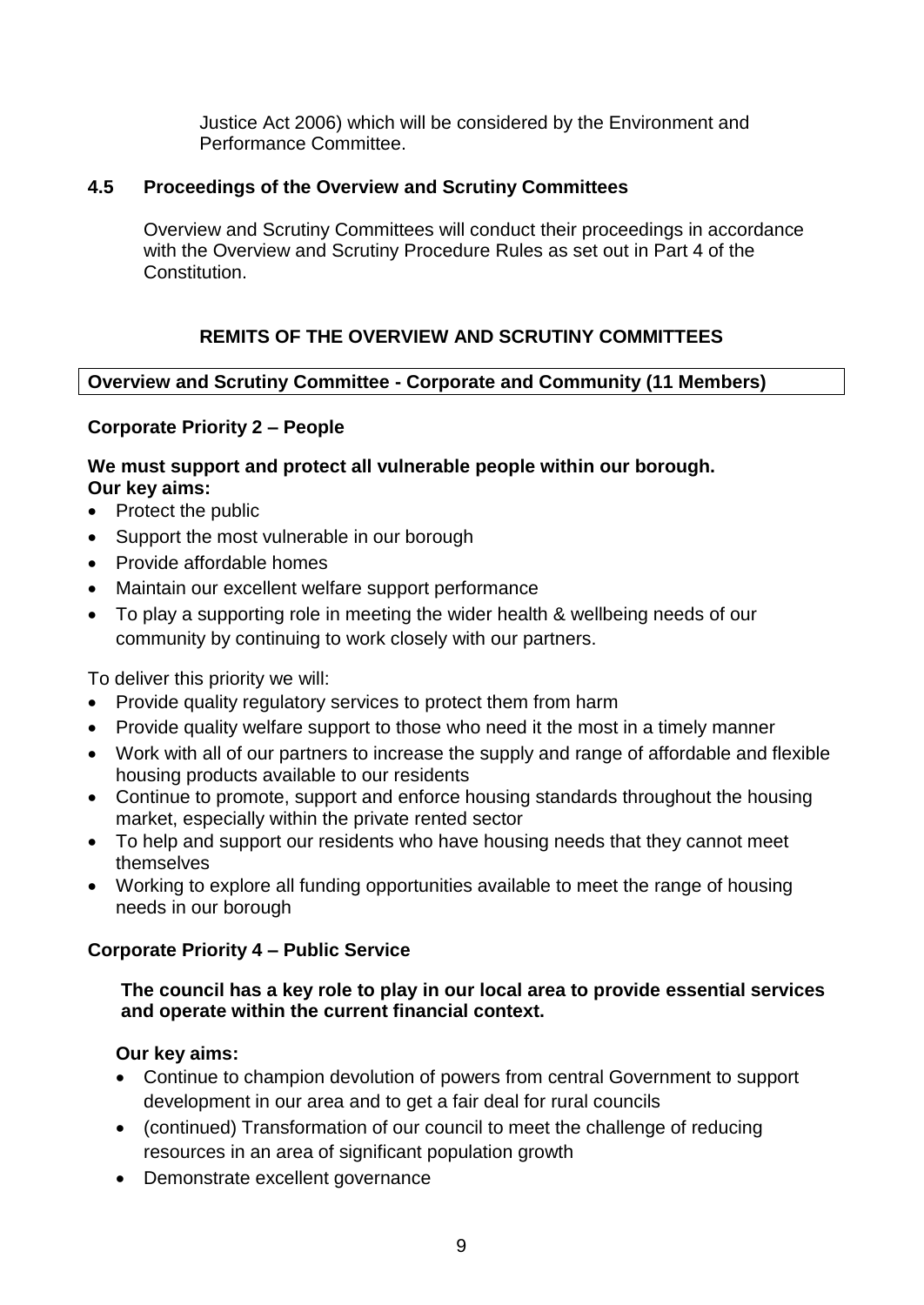- Ensure financial stability by operating commercially where practicable but retaining our public values
- To protect essential public services in Boston

To deliver this priority we will

- Seek to make the best use of our assets
- Seek opportunities to maximise income to support key council services
- Share resources with partners where possible
- Work with our Greater Lincolnshire partners to progress the devolution deal
- Continue to lobby for fair funding for rural councils
- Work with partners to lobby for essential public services being maintained in our locality.

# **Overview and Scrutiny Committee – Environment and Performance (11 Members)**

### **Corporate Priority 1 – Prosperity**

#### **We need a strong economy which is growing which will generate more and better job opportunities and will attract people and businesses to the area.**

### **Our key aims:**

- Promote and support inward investment into the borough
- Support business development and growth for new and existing businesses
- Infrastructure development
- Support housing growth
- Develop our tourism, heritage and cultural opportunities

# **To deliver this priority we will:**

To deliver this priority we will:

- Provide support to businesses
- Support business growth and work with funding organisations to facilitate this
- Have the South East Lincolnshire Local Plan adopted during 2017 to ensure we have a five-year housing land supply, allocate land for industry and pave the way for ongoing development of a distributor road for Boston
- Continue to operate flexible planning policies to support development in the town centre and the wider borough
- Work in partnership with Lincolnshire County Council, Environment Agency, Internal Drainage Boards and others to seek to develop our considerable waterways opportunities and in particular delivery of the Boston Barrier
- Support delivery of more homes
- Work in partnership to develop Boston as a tourist destination
- Work in partnership to secure funding to preserve and develop our rich heritage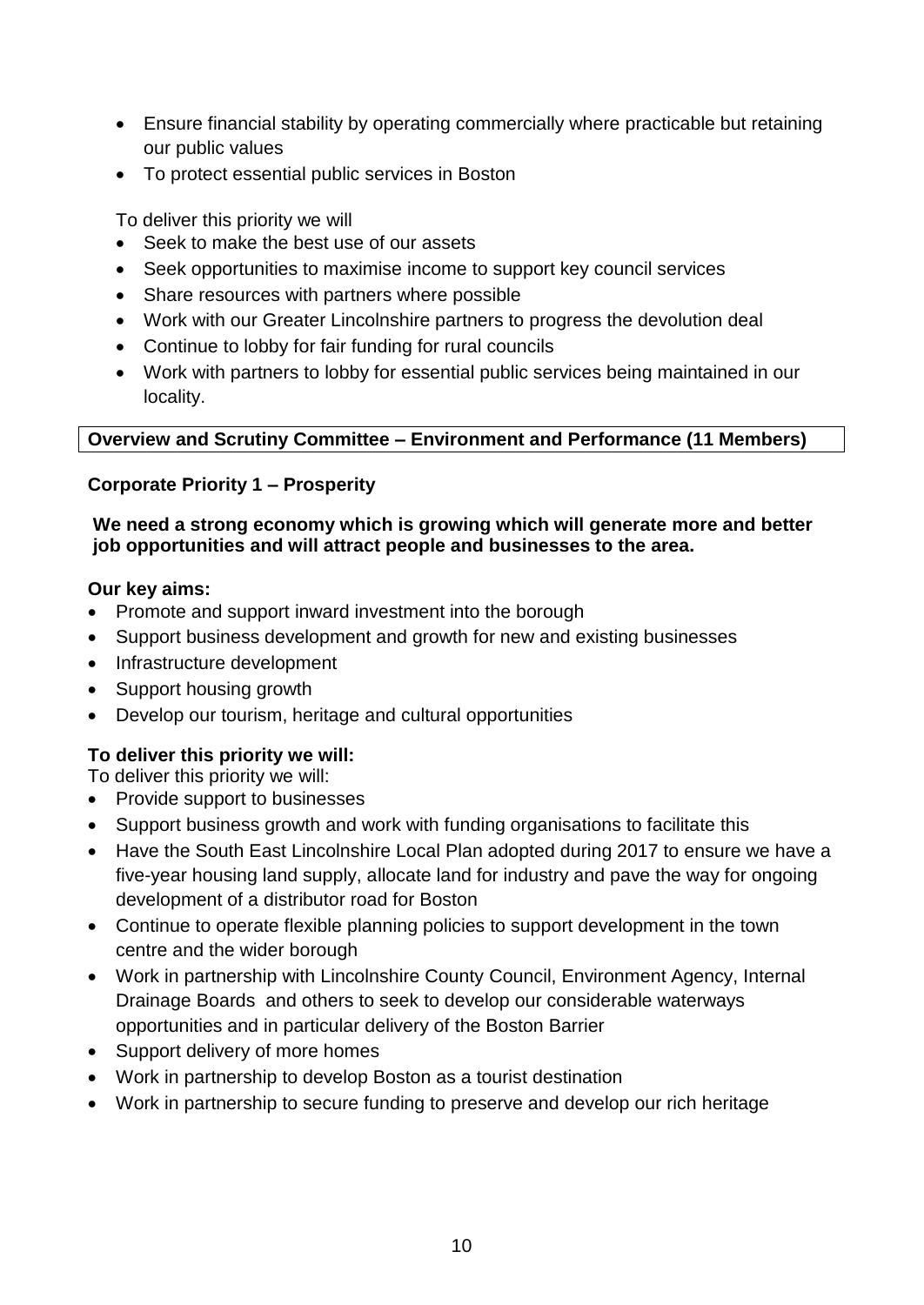# **Corporate Priority 4 – Public Service**

#### **The council has a key role to play in our local area to provide essential services and operate within the current financial context.**

#### **Our key aims:**

- Continue to champion devolution of powers from central Government to support development in our area and to get a fair deal for rural councils
- (continued) Transformation of our council to meet the challenge of reducing resources in an area of significant population growth
- Demonstrate excellent governance
- Ensure financial stability by operating commercially where practicable but retaining our public values
- To protect essential public services in Boston

To deliver this priority we will

- Seek to make the best use of our assets
- Seek opportunities to maximise income to support key council services
- Share resources with partners where possible
- Work with our Greater Lincolnshire partners to progress the devolution deal
- Continue to lobby for fair funding for rural councils
- Work with partners to lobby for essential public services being maintained in our locality.

### **5. Regulatory Committees**

### **5.1 Planning Committee (13 Members)**

#### **Terms of Reference**

The Committee has delegated authority to:-

(i) Exercise and perform the powers and duties of the Council as a Local Planning Authority under the Town and Country Planning Acts and associated Orders and Regulations, and the Building Act 1984 and other allied legislation\* in relation to the following functions:-

> Development Control – Applications for planning permission, listed building consent, conservation area consent, advertisement control and other applications and notifications covered by the Planning Acts.

\* *Including functions relating to town and country planning and development control as specified in Schedule 1 to the Local Authorities (Functions and Responsibilities) (England) Regulations 2000 (the Functions Regulations) as amended*

(ii) Consider all matters relating to the making and administration of Tree Preservation Orders.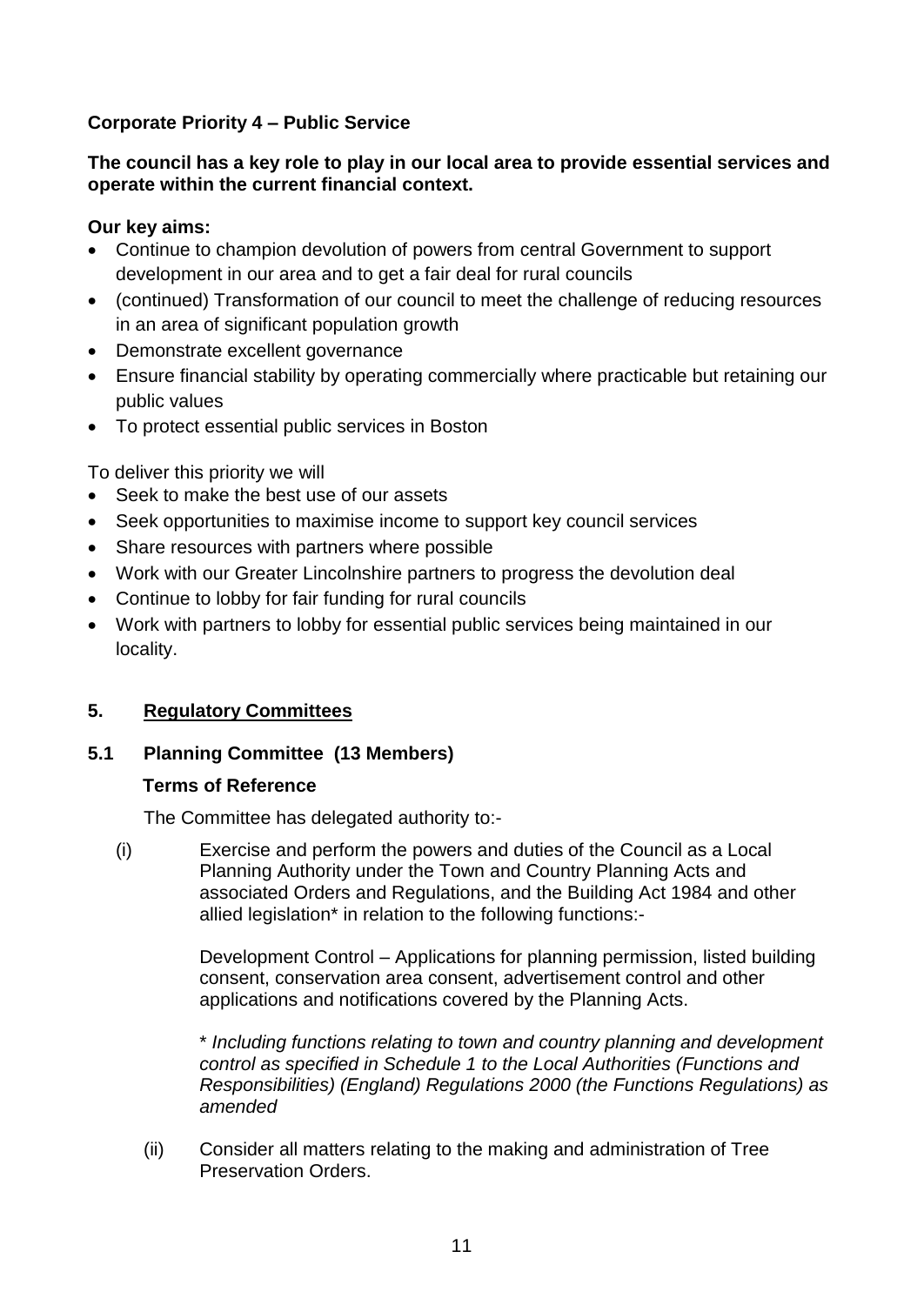- (iii) Exercise the duties and powers of the Council in respect of Building Control where these have not been delegated to professional officers.
- (iv) Exercise the duties and powers of the Council in respect of the control of pollution, statutory nuisance and other environmental protection functions where these have not been delegated to professional officers.

#### **Notes:**

- The Committee must be politically balanced.
- The Committee will be briefed and/or consulted on changes to planning policies, budgets, procedures and legislation as may be considered prudent by the Head of Planning.
- The Local Development Framework (LDF) and other Planning functions are reserved to the Cabinet for decision. The LDF forms part of the Council's policy framework as described in Article 4. The Cabinet is responsible for formulating the Local Development Scheme for approval by full Council.

It should also be noted that certain residual planning functions are the responsibility of the Cabinet and not of the Regulatory Committee. These Cabinet functions include the following:-

- Preparation of supplementary planning guidance;
- Designation of conservation areas, areas of archaeological interest and nature reserves;
- Removal of permitted development rights through Article 4 Directions; and
- Making compulsory purchase orders.

### **5.2 Licensing/Regulatory & Appeals Committee (13 Members)**

#### **Terms of Reference**

The Council has delegated authority to the Licensing/Regulatory & Appeals Committee as follows:-

- (a) In relation to licensing matters:-
	- To consider applications for licenses and registrations covering persons, premises, vehicles, businesses, activities and gambling where an officer chooses not to exercise delegated powers.
	- To determine whether to revoke, suspend or refuse to renew any license or registration.
- (b) To determine appeals for National Non-Domestic Rates Hardship Relief and Discretionary Rate Relief and to determine appeals under S13A Local Government Finance Act 1992 for a reduction in the amount of Council Tax payable.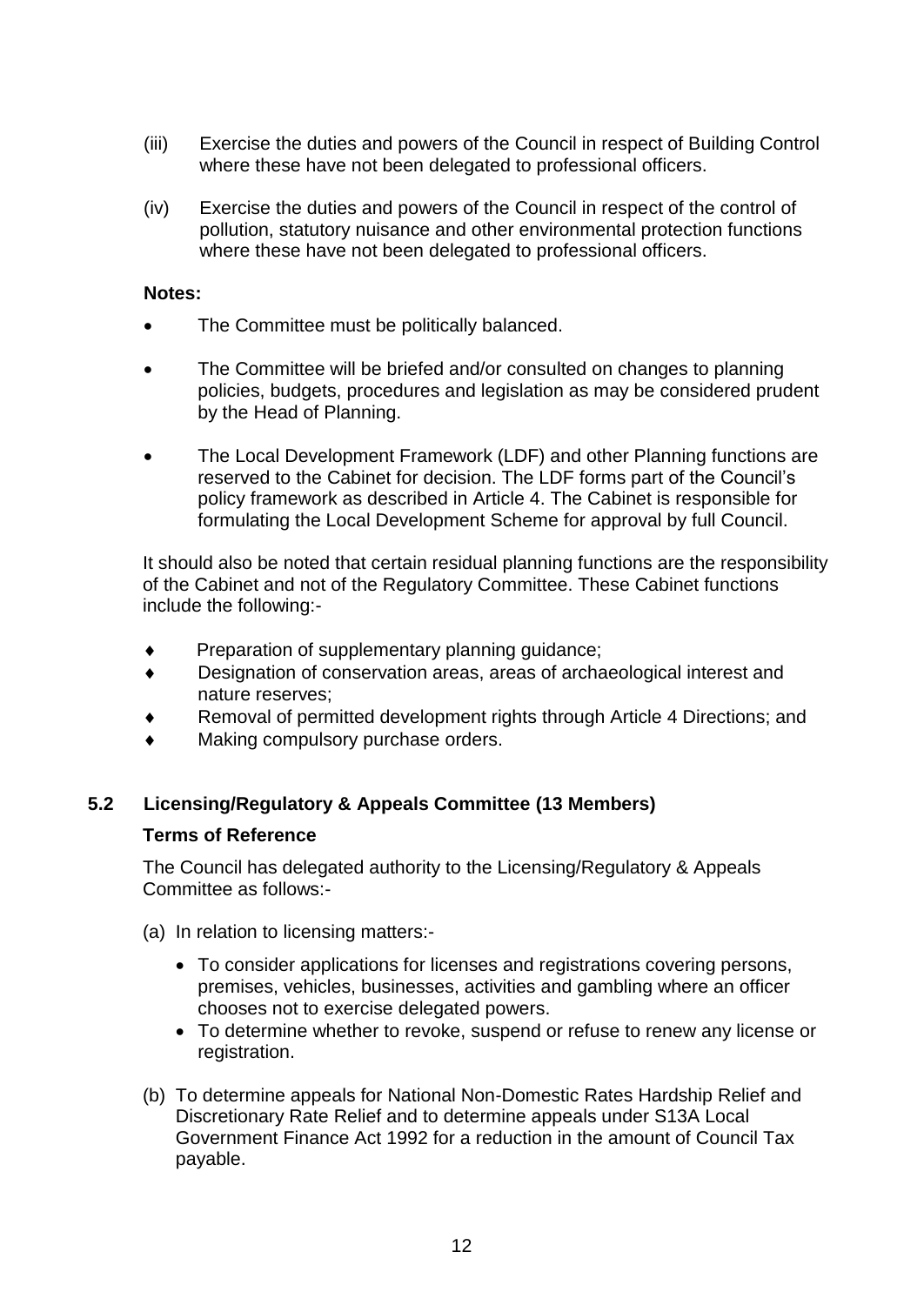- (c) To consider high hedge complaints.
- (d) To monitor and review policy relating to licensing matters and make recommendations to Cabinet or Council as appropriate in relation to any proposed changes.
- (e) To determine appeals for Discretionary Housing Payments under the Discretionary Financial Assistance Regulations 2001.

#### **5.3 Licensing Sub Committee**

#### **Membership**

3 Members\*

#### **Terms of Reference**

To consider and determine:

1. Applications under the following provisions of the Licensing Act 2003:

|    | Provision under which a hearing<br>is held                                                                                  | Circumstances under which a hearing is<br>held |
|----|-----------------------------------------------------------------------------------------------------------------------------|------------------------------------------------|
| a. | Section 18(3)(a) (determination of<br>application for premises licence)                                                     | If representations made                        |
| b. | Section 31(3)(a) (determination of<br>application for a provisional statement)                                              | If representations made                        |
| C. | Section 35(3)(a) (determination of<br>application to vary premises licence)                                                 | If representations made                        |
| d. | Section 39(3)(a) (determination of<br>application to vary premises licence to<br>specify individual as premises supervisor) | If police representation made                  |
| е. | Section 44(5)(a) (determination of<br>application for transfer of premises<br>licences)                                     | If police representation made                  |
| g. | Section 48(3)(a) (cancellation of interim<br>authority notice following police objection)                                   | All cases                                      |
| h. | Section 52(2) (determination of<br>application for review of premises licence)                                              | All cases                                      |
| т. | Section 72(3)(a) (determination of<br>application for club premises certificate)                                            | If representations made                        |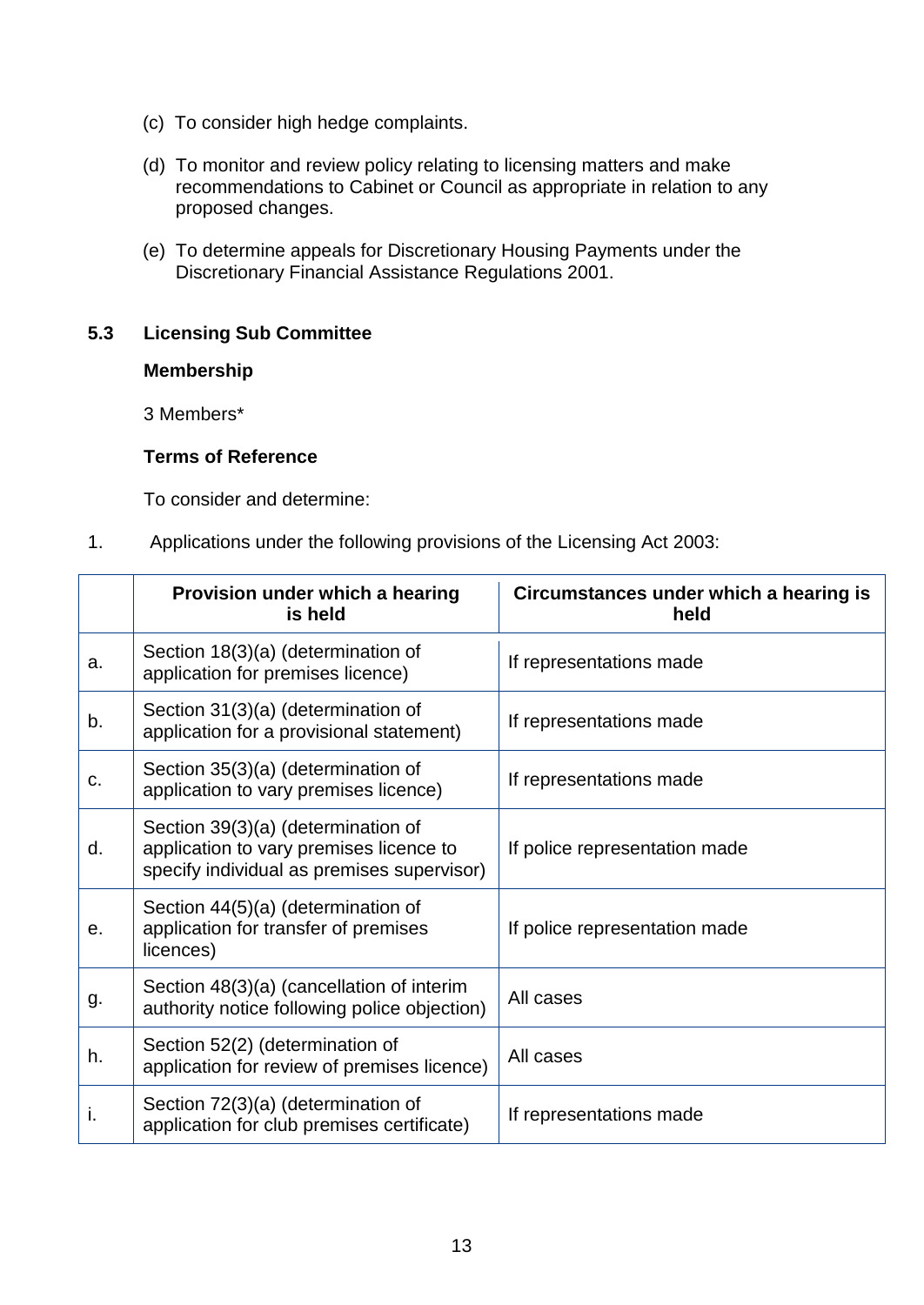|    | Provision under which a hearing<br>is held                                                                                                                                 | <b>Circumstances under which</b><br>a hearing is held |
|----|----------------------------------------------------------------------------------------------------------------------------------------------------------------------------|-------------------------------------------------------|
| j. | Section 85(3) (determination of<br>application to vary club premises<br>certificate)                                                                                       | If representations made                               |
| k. | Section 88(2) (determination of<br>application for review of club premises<br>certificate)                                                                                 | All cases                                             |
| Ι. | Section 105(2)(a) (counter notice<br>following police or environmental health<br>objection to temporary event notice)                                                      | All cases                                             |
| m. | Section 120(7)(a) (determination of<br>application for grant of personal licence)                                                                                          | If police representation made                         |
| n. | Section 121(6)(a) (determination of<br>application for the renewal of personal<br>licence)                                                                                 | If police representation made                         |
| 0. | Section 124(4)(a) (convictions coming to<br>light after grant or renewal of personal<br>licence)                                                                           | All cases                                             |
| p. | Section 167(5)(a) (review of premises<br>licence following closure order)                                                                                                  | All cases                                             |
| q. | Paragraph 4(3)(a) of Schedule 8<br>(determination of application for<br>conversion of existing licence)                                                                    | If police representation made                         |
| г. | Paragraph 16(3)(a) of Schedule 8<br>(determination of application for<br>conversion of existing club certificate)                                                          | If police representation made                         |
| S. | Paragraph 26(3)(a) of Schedule 8<br>(determination of application by holder of<br>a justices' licence for grant of personal<br>licence)                                    | If police representation made                         |
| t. | Section 25A (Determination of application<br>for the alternative licence condition to be<br>included in the licence instead of the<br>conditions in Section 19(2) and (3)) | If police representation made                         |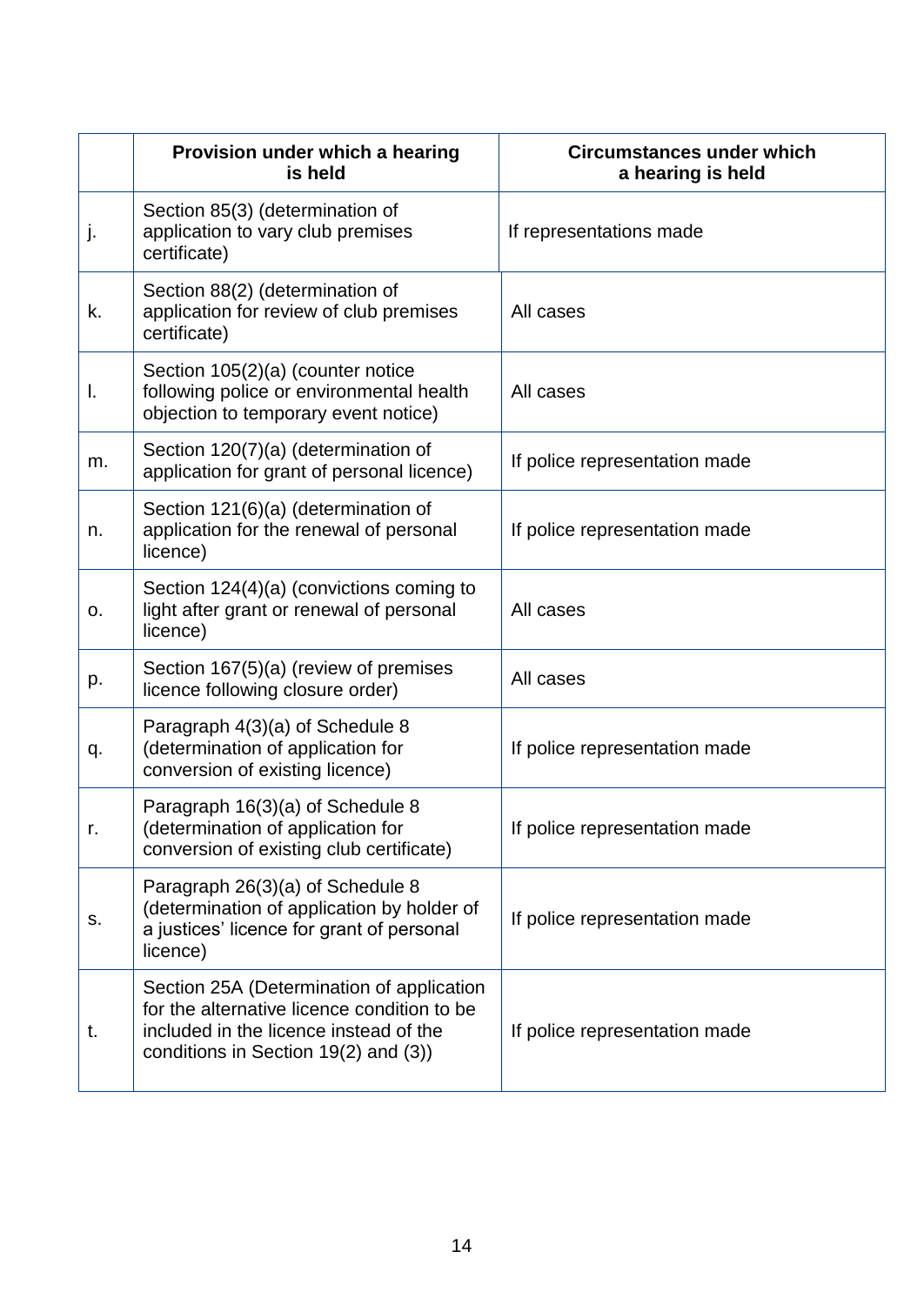|    | Provision under which a hearing<br>is held                                                                                               | Circumstances under which a hearing is<br>held |
|----|------------------------------------------------------------------------------------------------------------------------------------------|------------------------------------------------|
| u. | Section 41D (Determination of application<br>by community premises to disapply the<br>mandatory conditions for alcohol on a<br>premises) | If police representation made                  |
| v. | Section 52A (Determination of application<br>for a review: supply of alcohol from<br>community premises)                                 | If police representation made                  |
| w. | Section 53A (Determination of application<br>for expedited reviews)                                                                      | If police representation made                  |
| х. | Section 53B (Determination of application<br>for interim steps)                                                                          | If police representation made                  |
| у. | Section 53C (Determination of application<br>for a review of premises licence following<br>review notice)                                | If police representation made                  |

2. Applications under the following provisions of the Gambling Act 2005:

|    | Matter to be dealt with and relevant<br>provision                                                    | Circumstances under which a hearing is<br>held                                                  |
|----|------------------------------------------------------------------------------------------------------|-------------------------------------------------------------------------------------------------|
| a. | Application for Premises Licence (Section<br>162)                                                    | If representations made and not withdrawn                                                       |
| b. | Application for variation to a Premises<br>Licence (Section 187)                                     | If representations made and not withdrawn                                                       |
| c. | Application for transfer of a Premises<br>Licence (Section 188)                                      | If representations received from the<br>Commission                                              |
| d. | Application for a provisional statement<br>(Section 204)                                             | If representations made and not withdrawn                                                       |
| е. | Review of a Premises Licence (Section<br>201)                                                        | All cases                                                                                       |
| f. | Application for Club Gaming Permit or<br>Club Machine Permit (Sections 271 - 274<br>and Schedule 12) | If objections have been made and not<br>withdrawn; or if intention to refuse the<br>application |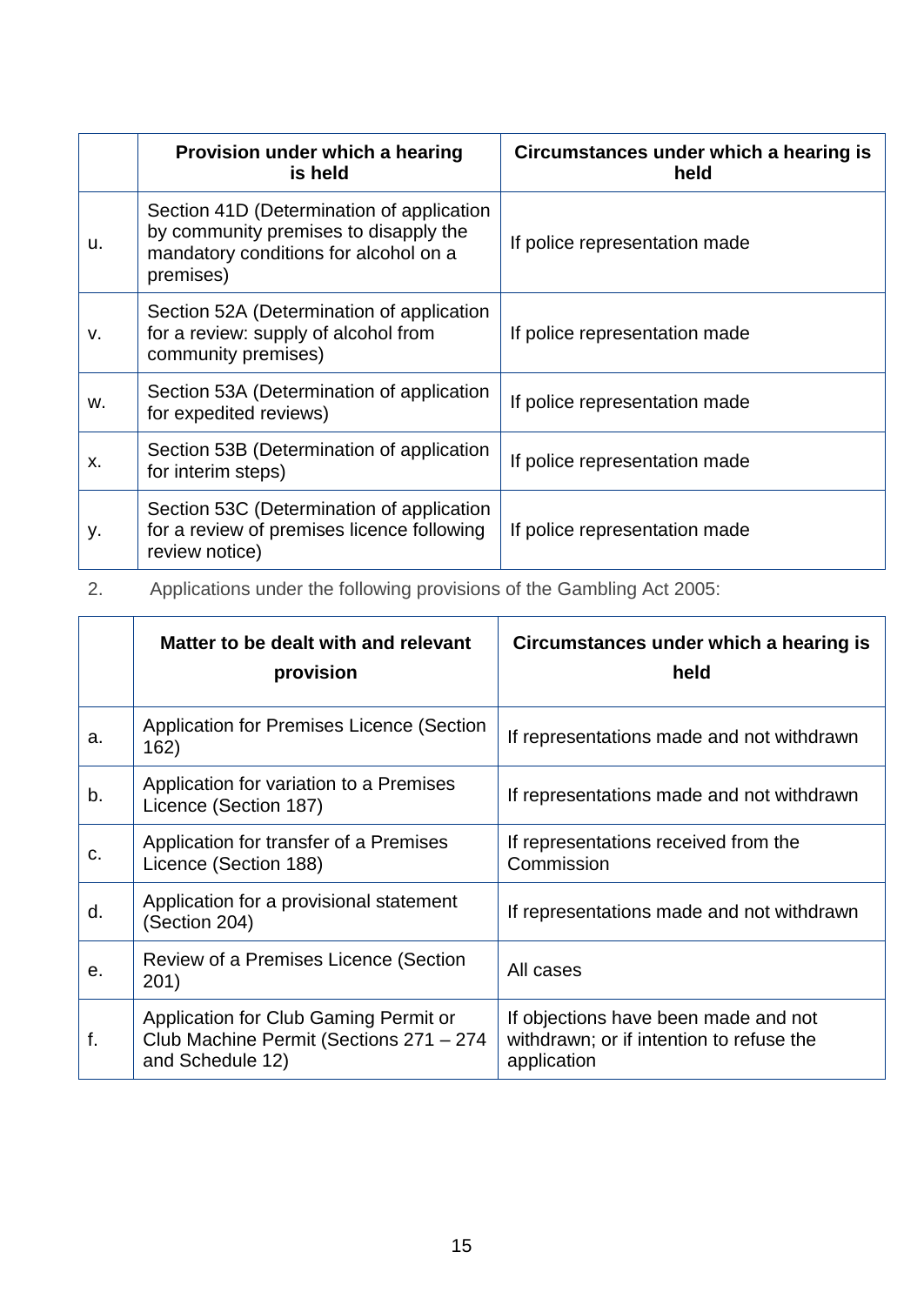|    | Matter to be dealt with and relevant<br>provision                                                                                 | Circumstances under which a hearing is<br>held                                                                           |
|----|-----------------------------------------------------------------------------------------------------------------------------------|--------------------------------------------------------------------------------------------------------------------------|
| g. | Cancellation of Club Gaming Permit or<br>Club Machine Permit (Sections 271 -<br>274) and Schedule 12)                             | All cases                                                                                                                |
| h. | Decision to give a counter notice to a<br>Temporary Use Notice (Section 224)                                                      | All cases                                                                                                                |
| i. | Application for licensed premises<br><b>Gaming Machine Permit (Section 283)</b>                                                   | If intention to refuse the application, either<br>wholly or in part                                                      |
|    | Cancellation or variation of a licensed<br>premises Gaming Machine Permit<br>(Section 284)                                        | All cases                                                                                                                |
| k. | Application for a Family Entertainment<br><b>Centre Gaming Machine Permit (Section</b><br>247)                                    | If intention to refuse the application                                                                                   |
| ı. | Application for a Prize Gaming Permit<br>(Section 289)                                                                            | If intention to refuse the application                                                                                   |
| m. | Consideration of objections to a<br><b>Temporary Use Notice and decision</b><br>whether to give a counter-notice (Section<br>224) | If notices of objection have been given and<br>not withdrawn (unless all parties agree that<br>a hearing is unnecessary) |

3. Where a settlement offer is received during appeal proceedings in the Magistrates Court less than 5 clear days prior to the first day of the appeal hearing, the Chairman of the Licensing Sub-Committee that determined the application or review to have delegated powers to accept/refuse offers of settlement in consultation with the Principal Licensing and Land Charges Officer and the Solicitor to the Council. In all other cases the Licensing Sub-Committee that determined the application or review to have delegated powers to accept/refuse the same, in consultation with the Principal Licensing and Land Charges Officer and Solicitor to the Council.

#### Notes:

\* Three Members per meeting shall be drawn on an ad-hoc basis from the membership of the Licensing Committee. The meeting will still be quorate in the event of one Member having to leave the meeting.

In determining applications under the above provisions the Sub-Committee shall have regard to any guidance given by the Licensing Committee in relation thereto Provisions under which hearings under the Licensing Act 2003 may be heard and the period of time within which hearings must be commenced is set out at Appendix A.

A Procedure Note for the conduct of meetings of the Sub-Committee for hearings under the Licensing Act 2003 is set out in Appendix B.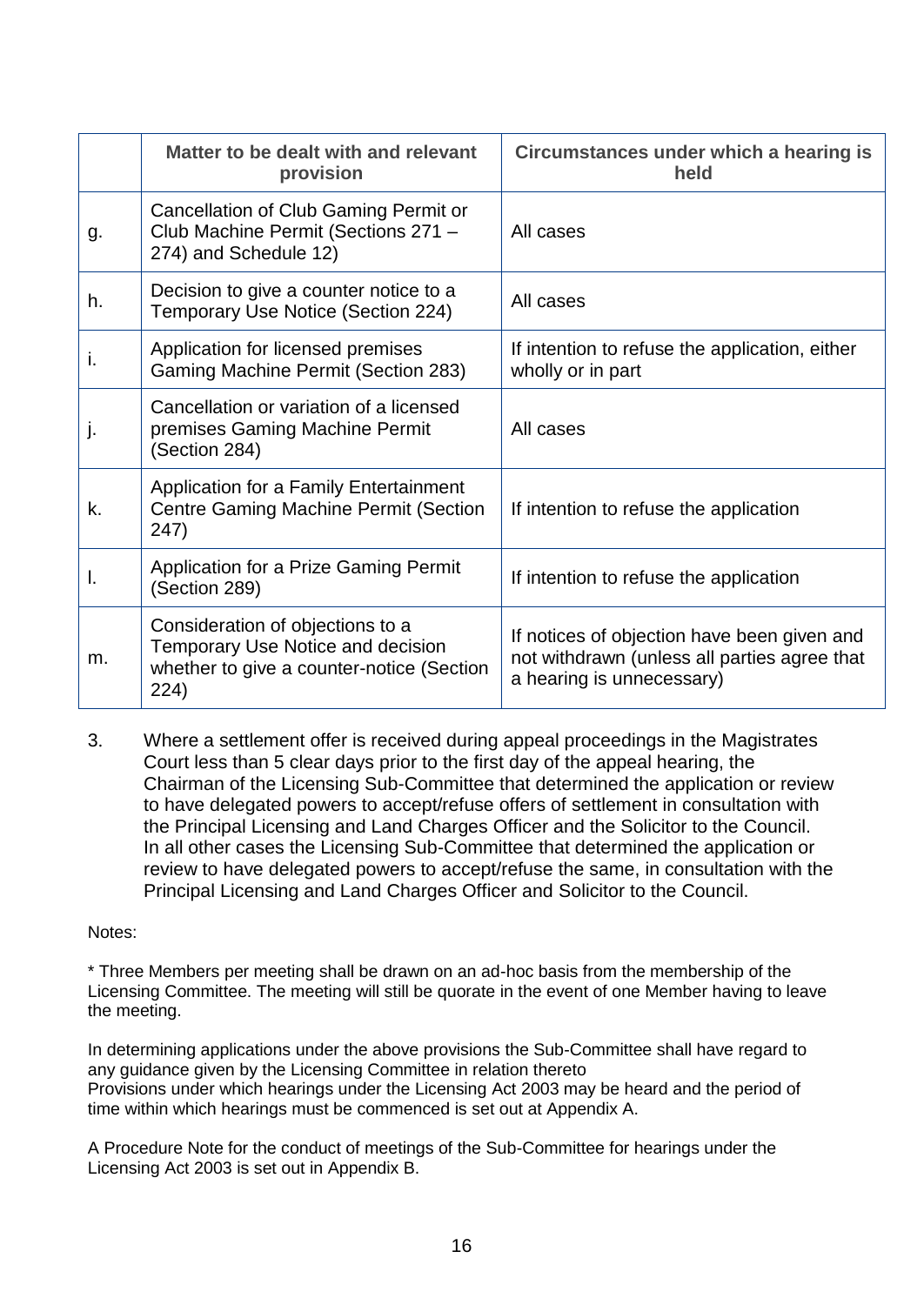# **Appendix A**

Provisions under which hearings may be heard and the period of time within which hearings must be commenced

|    | Provision under which hearing is<br>held.                                                                                       | Period of time within which hearing must be<br>commenced.                                                                                                                                   |
|----|---------------------------------------------------------------------------------------------------------------------------------|---------------------------------------------------------------------------------------------------------------------------------------------------------------------------------------------|
| 1. | Section 18(3)(a) (determination of<br>application for premises licence).                                                        | 20 working days beginning with the day after<br>the end of the period during which<br>representations may be made as prescribed<br>under section $17(5)(c)$ .                               |
| 2. | Section 31(3)(a) (determination of<br>application for a provisional statement).                                                 | 20 working days beginning with the day after<br>the end of the period during which<br>representations may be made as prescribed<br>under section 17(5)(c) by virtue of section 30.          |
| 3. | Section 35(3)(a) (determination of<br>application to vary premises licence).                                                    | 20 working days beginning with the day after<br>the end of the period during which<br>representations may be made as prescribed<br>under Section 17(5)(c) by virtue of section<br>$34(5)$ . |
| 4. | Section 39(3)(a) (determination of<br>application to vary premises licence to<br>specify individual as premises<br>supervisor). | 20 working days beginning with the day after<br>the end of the period within which a chief<br>officer of police may give notice under section<br>$37(5)$ .                                  |
| 5. | Section 44(5)(a) (determination of<br>application for transfer of premises<br>licence).                                         | 20 working days beginning with the day after<br>the end of the period within which a chief<br>officer of police may give notice under section<br>$42(6)$ .                                  |
| 6. | Section 48(3)(a) (cancellation of interim<br>authority notice following police<br>objection).                                   | 5 working days beginning with the day after the<br>end of the period within which a chief officer of<br>police may give notice under section 48(2).                                         |
| 7. | Section 52(2) (determination of<br>application for review of premises<br>licence).                                              | 20 working days beginning with the day after<br>the end of the period during which<br>representations may be made as prescribed<br>under section 51(3)(c).                                  |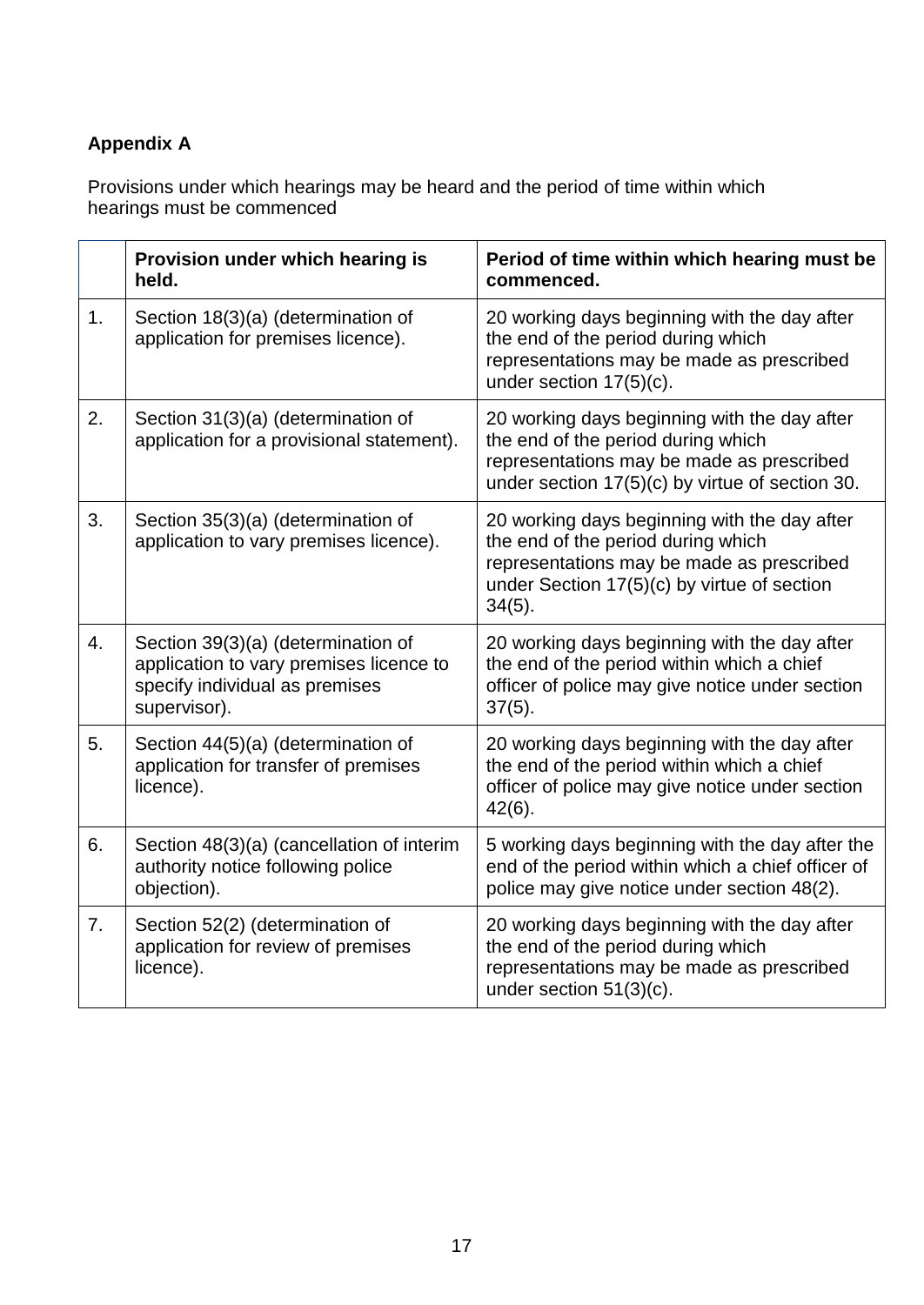|     | Provision under which hearing is<br>held.                                                                | Period of time within which hearing must be<br>commenced.                                                                                                                                     |
|-----|----------------------------------------------------------------------------------------------------------|-----------------------------------------------------------------------------------------------------------------------------------------------------------------------------------------------|
| 8.  | Section 72(3)(a) (determination of<br>application for club premises certificate).                        | 20 working days beginning with the day after<br>the end of the period during which<br>representations may be made as prescribed<br>under section $71(6)(c)$ .                                 |
| 9.  | Section 85(3) (determination of<br>application to vary club premises<br>certificate).                    | 20 working days beginning with the day after<br>the end of the period during which<br>representations may be made as prescribed<br>under section $71(6)(c)$ by virtue of section<br>$84(4)$ . |
| 10. | Section 88(2) (determination of<br>application for review of club premises<br>certificate).              | 20 working days beginning with the day after<br>the end of the period during which<br>representations may be made as prescribed<br>under section $87(3)(c)$ .                                 |
| 11. | Section 105(2)(a) (counter notice<br>following police objection to temporary<br>event notice).           | 7 working days beginning with the day after the<br>end of the period within which a chief officer of<br>police may give a notice under section 104(2).                                        |
| 12. | Section 120(7)(a) (determination of<br>application for grant of personal<br>licence).                    | 20 working days beginning with the day after<br>the end of the period within which the chief<br>officer of police may give a notice under<br>section 120(5).                                  |
| 13. | Section 121(6)(a) (determination of<br>application for the renewal of personal<br>licence).              | 20 working days beginning with the day after<br>the end of the period within which the chief<br>officer of police may give a notice under<br>section 121(3).                                  |
| 14. | Section 124(4)(a) (convictions coming<br>to light after grant or renewal of<br>personal licence).        | 20 working days beginning with the day after<br>the end of the period within which the chief<br>officer of police may give a notice under<br>section 124(3).                                  |
| 15. | Section 167(5)(a) (review of premises<br>licence following closure order).                               | 10 working days beginning with the day after<br>the day the relevant licensing authority<br>receives the notice given under section 165(4).                                                   |
| 16. | Paragraph 4(3)(a) of Schedule 8<br>(determination of application for<br>conversion of existing licence). | 10 working days beginning with the day after<br>the end of the period within which a chief<br>officer of police may give a notice under<br>paragraph 3(2) or (3) of Schedule 8.               |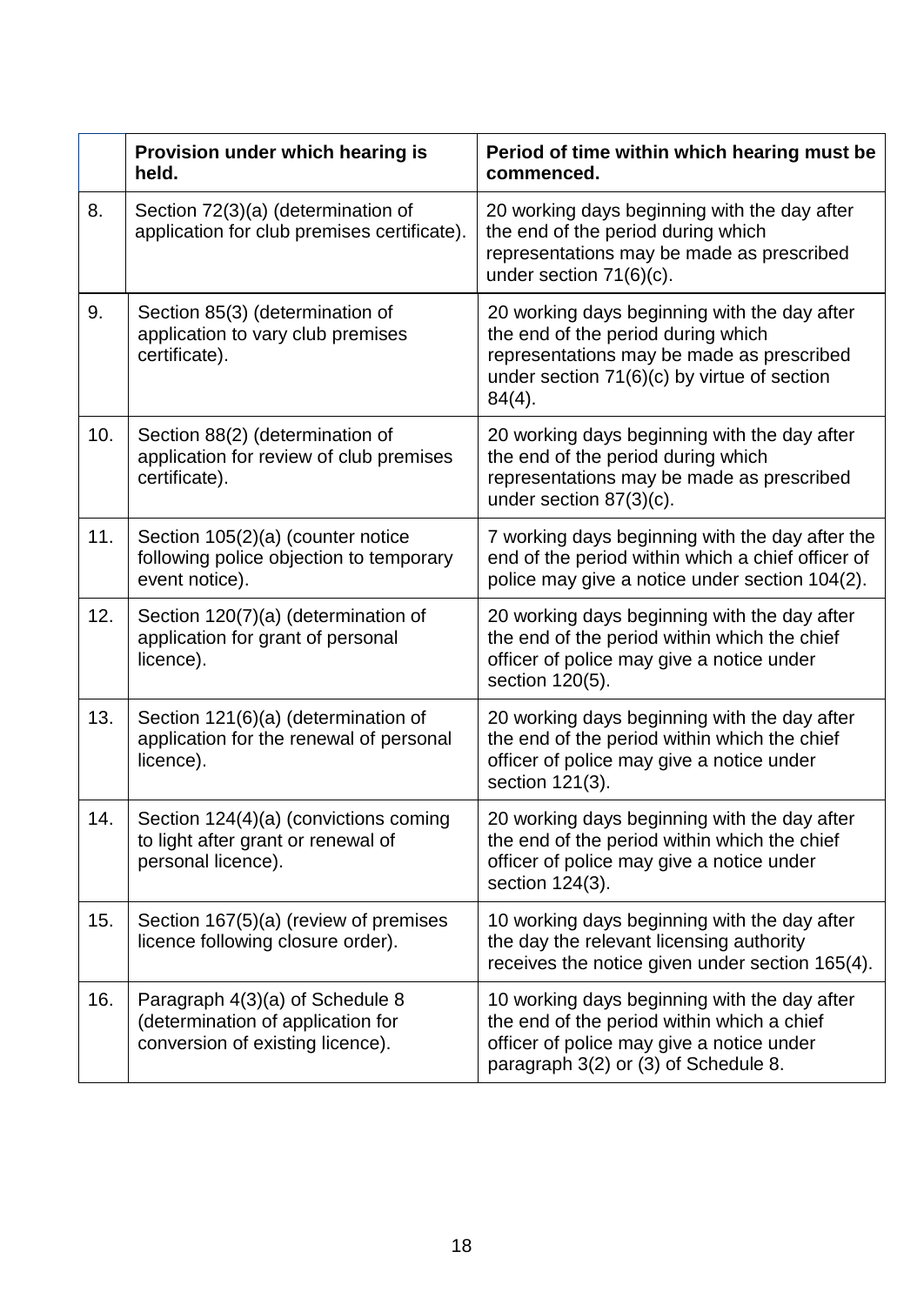|        | Provision under which hearing is<br>held.                                                                                                                 | Period of time within which hearing must<br>be commenced.                                                                                                                          |
|--------|-----------------------------------------------------------------------------------------------------------------------------------------------------------|------------------------------------------------------------------------------------------------------------------------------------------------------------------------------------|
| 17.    | Paragraph 16(3)(a) of Schedule 8<br>(determination of application of<br>conversion of existing club certificate).                                         | 10 working days beginning with the day after<br>the end of the period within which the chief<br>officer of police may give a notice under<br>paragraph 15(2) or (3) of Schedule 8. |
| 18.    | Paragraph 26(3)(a) of Schedule 8<br>(determination of application by holder<br>of a justices' licence for grant of<br>personal licence).                  | 10 working days beginning with the day after<br>the end of the period within which the chief<br>officer of police may give a notice under<br>paragraph 25(2) of Schedule 8.        |
| 19.    | Section 25A (Application for the<br>alternative licence condition to be<br>included in the licence instead of the<br>conditions in Section 19(2) and (3)) | 20 working days beginning with the day after<br>the end of the period during which<br>representations may be made as prescribed<br>under Section 51(3)(c).                         |
| 20.    | Section 41D (Application by<br>community premises to disapply the<br>mandatory conditions for alcohol on a<br>premises)                                   | 20 working days beginning with the day after<br>the end of the period during which<br>representations may be made as prescribed<br>under Section 51(3)(c).                         |
| 21.    | Section 52A (Review: supply of<br>alcohol from community premises)                                                                                        | 20 working days beginning with the day after<br>the end of the period during which<br>representations may be made as prescribed<br>under Section 51(3)(c).                         |
| $22.*$ | Section 53A (Determination of<br>application for expedited reviews)                                                                                       | 48 hours from the time of the receipt of the<br>application.                                                                                                                       |
| $23.*$ | Section 53B (Determination of<br>application for interim steps)                                                                                           | 48 hours from the time of the receipt of the<br>application.                                                                                                                       |
| 24.    | Section 53C (Determination of<br>application for a review of premises<br>licence following review notice)                                                 | 28 days beginning with the day after the end of<br>the period during which an application for<br>review is received.                                                               |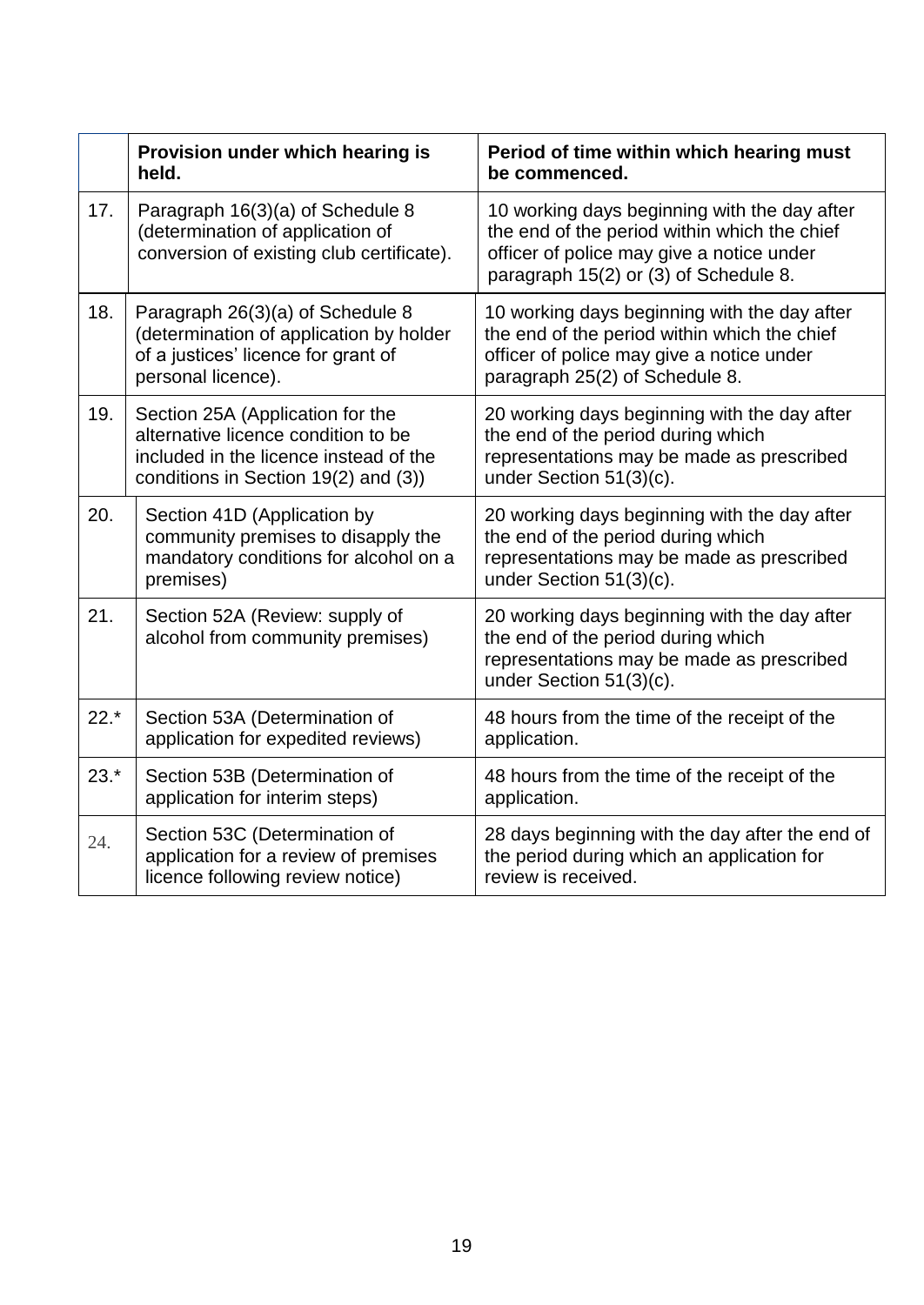# **Appendix B**

**Procedure Note for Licensing Hearings**

- 1. Prior to the meeting of the Committee, the Committee will have read and familiarised themselves with the Officer's report and documents referred to in it.
- 2. The hearing will take place in public, subject to a discretion to exclude the public and/or parties where the public interest in doing so outweighs the public interest in the hearing taking place in public. The Committee may also exclude anyone behaving disruptively.
- 3. The parties are entitled to be assisted or represented by any person, whether or not legally qualified. A party is entitled to withdraw any of their representations orally at the hearing or at least 24 hours before the day or the first day of the hearing.
- 4. The Committee may extend any time limit in the Regulations for a specified period where it considers this to be necessary in the public interest, but must state the period of the extension and the reason for it. For example, the Committee may extend the time for making a request to call a witness (see paragraph 16 below).
- 5. Where a party has notified the authority that he does not intend to attend, the Committee will proceed with the hearing in his absence. Where he has not so notified the authority but does not attend, the Committee may adjourn the hearing to a specified date where it considers it necessary in the public interest to do so. Otherwise, it will proceed with the hearing.
- 6. Before proceeding in the absence of a party who has not indicated that they do not wish to attend, the Licensing Officer should attempt to ascertain the reason for that party's non-attendance.
- 7. The Committee may adjourn the hearing to a specified, or extra, date where it considers this to be necessary for the determination of the case. There are limitations on the ability of the Committee to adjourn the case beyond the time limits for determination during the transitional period and on reviews following closure orders by the police.
- 8. At the outset of the meeting, a Chairman will be elected and any personal and/or prejudicial interests declared.
- 9. Except where the Regulations make specific requirements, the procedure will be in the discretion of the Committee.
- 10. At the beginning of the hearing, the Committee will explain to the parties the procedure it proposes to follow.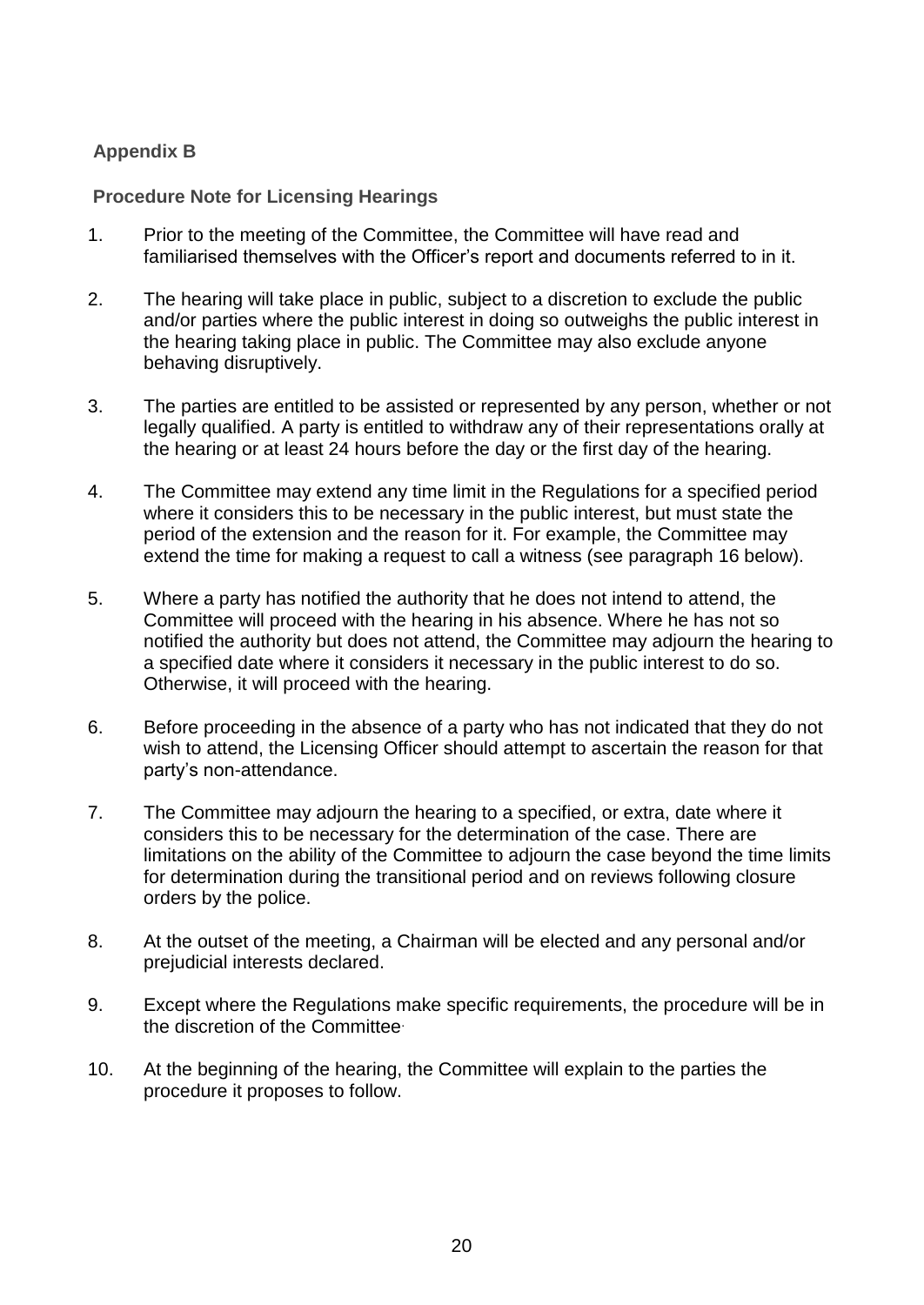- 11. The Chairman will indicate that all the papers before the Committee have been read and that the Committee is familiar with the issues. He will ask the parties to avoid repetition.
- 12. The Chairman will indicate the order of presentation.
- 13. If there are a number of objectors present, the Chairman may request that a spokesperson be appointed. He will make it clear that any party who wishes to speak will be able to do so, and that the appointment of a spokesperson does not mean that the objections of any interested party will be given less weight.
- 14. The Chairman may also indicate how the Committee intends to deal with conditions proposed by the parties or by the Committee itself. He may ask the parties to attempt to agree a schedule of conditions for use if the Committee is minded to grant the application. This will not mean that the Committee has formed any view of the merits. It will only come to its decision at the end.
- 15. A party is entitled to be represented or assisted by another person, whether or not that person is legally qualified.
- 16. If a party wishes a person (other than himself or his representative) to appear at the hearing he must have made a request to do so prior to the hearing within the times prescribed in Reg. 8. The request must name the person and give a brief description of the point(s) on which that person may be able to assist. In such a case, the Committee will determine the application for permission at the outset of the hearing. In determining that request, the authority will consider the representations of all parties upon the matter and may consider the relevance of the proposed evidence, the assistance it will in fact offer to the Committee and the prejudice to the parties, if the evidence is admitted or excluded.
- 17. Each of the parties has a right to:
	- (a) address the Committee;
	- (b) give clarification of any point, where such clarification has been sought by the Council in its notice of hearing;
	- (c) question any other party, but only where this is expressly permitted by the Committee (see para 21 below).
- 18. The Committee must allow an equal maximum time for the parties to exercise their rights as set out in para 17 above.
- 19. The Committee will set the time of the hearing at the outset, having regard to its view of the length reasonably required for the hearing. It may hear the parties briefly before setting the maximum time. It may extend the time where circumstances require.
- 20. The hearing is to take the form of a discussion led by the Committee. The Chairman will ensure that within the discussions, all parties are given an opportunity to state their case as set out in their written application/representations and to meet the case of opposing parties.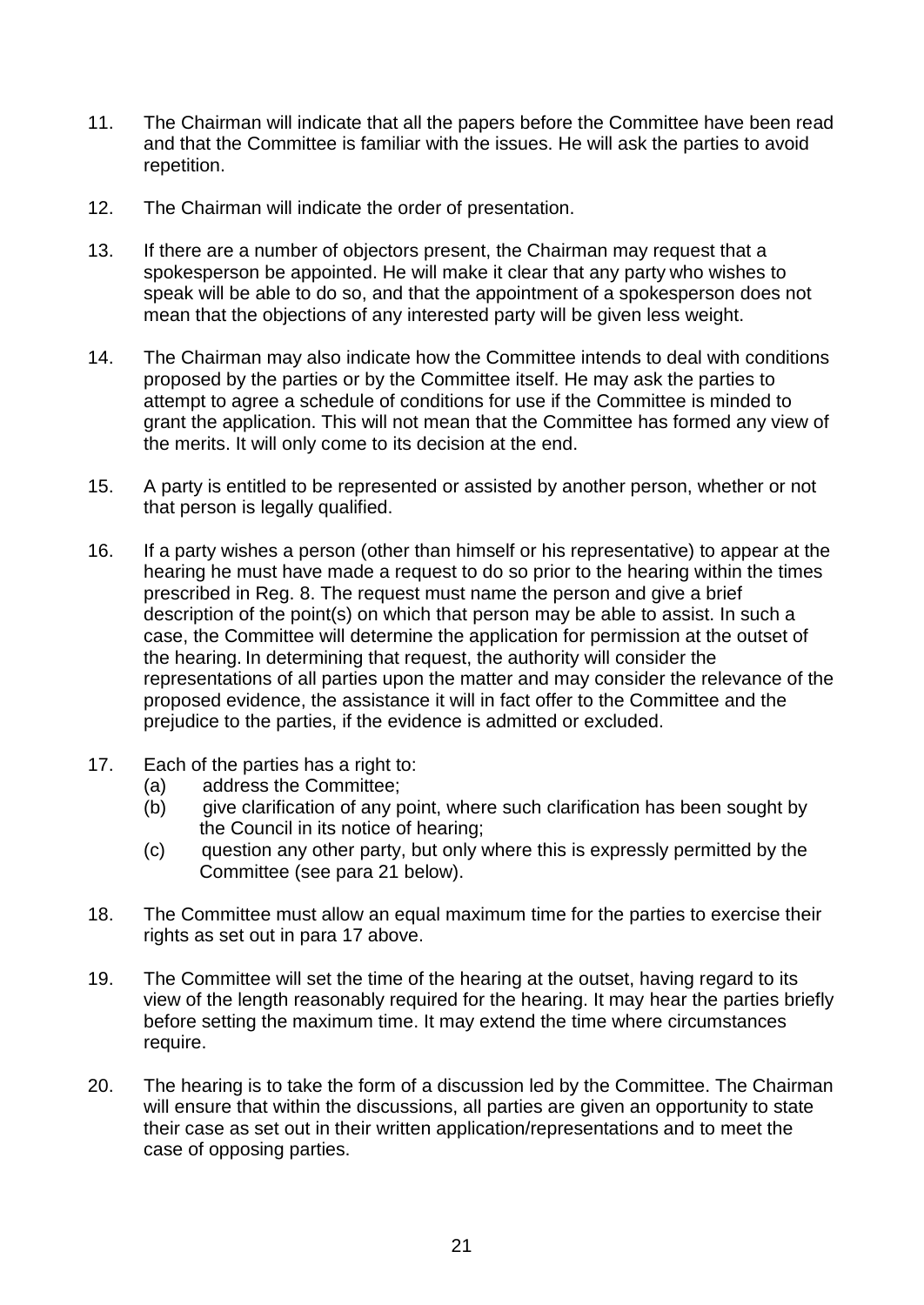- 21. Cross-examination will not be permitted unless the Committee considers that it is required for it to give proper consideration to the case. Any application to crossexamine will be heard and dealt with at the hearing.
- 22. The Committee may consider cross-examination to be required, for example, where there is a genuine issue of fact, which can only be resolved fairly through crossexamination.
- 23. The Committee may question any party or other person(s) appearing.
- 24. The Committee may take into account documentary or other information provided by a party before the hearing. Information produced at the hearing may only be taken into account with the consent of all other parties. The parties are therefore strongly recommended to exchange documentary evidence and brief summaries of any proposed witness evidence at least 5 days before the hearing, otherwise they may be restricted in the information they can put before the committee. Any material exchanged should also be given to the licensing authority at the same time.
- 25. The Committee must disregard any information given which is not relevant to the application, representations or notice of the party giving the information. The Committee must also disregard any information which is not relevant to the promotion of the licensing objectives.
- 26. In certain circumstances, the Committee is required by law to make its determination at the conclusion of the hearing. This includes certain applications made during the transitional period, counter-notices following police objections to temporary events notices, and reviews of premises licences following closure orders. Otherwise the Committee is required to determine the application within five working days of the day or the last day on which the hearing was held.
- 27. The Committee will give reasons for its decision and will confirm the decision in writing to the parties.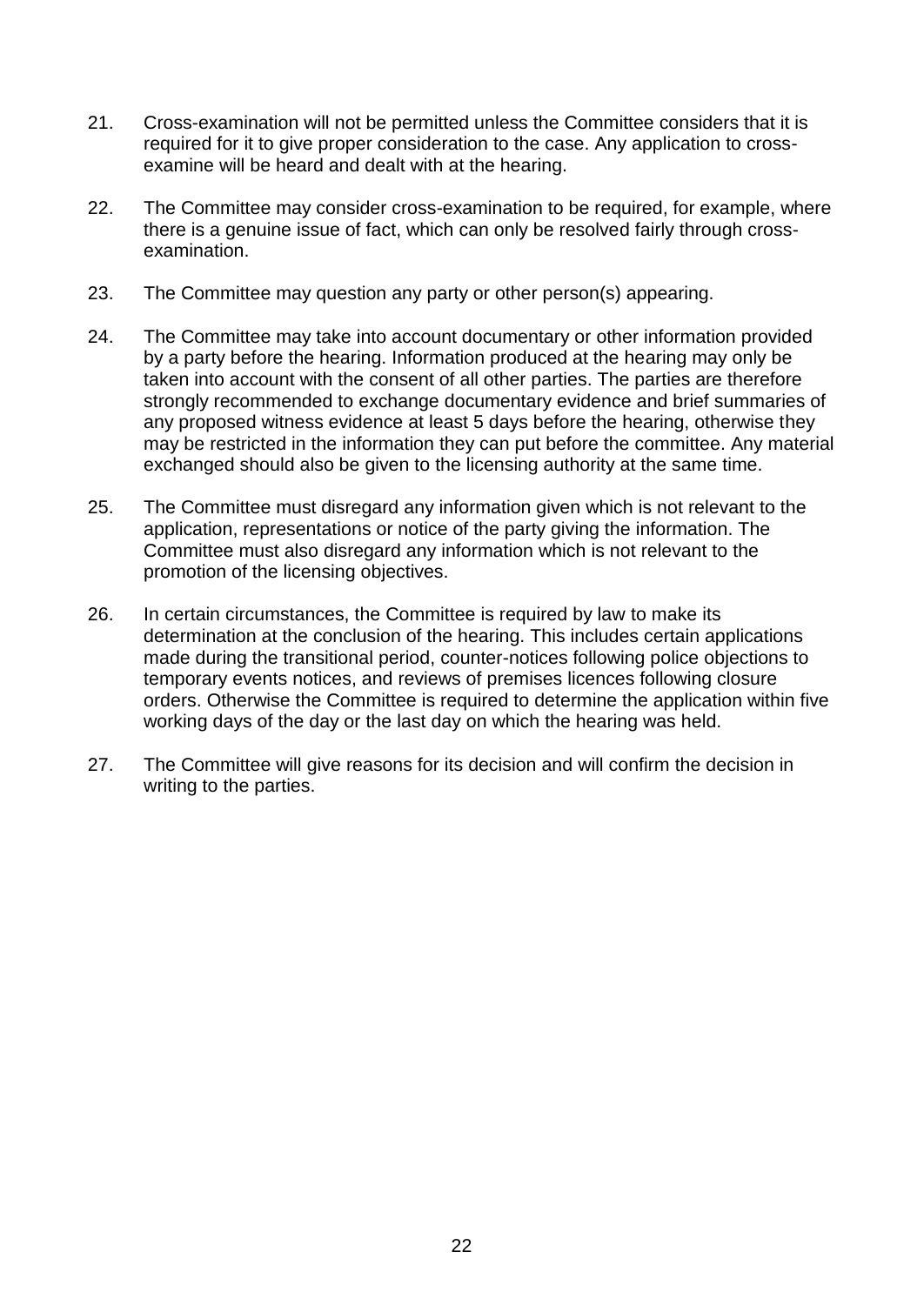# **Appendix C**

### **Summary Review Procedures**

On receipt of an application from the Police for a summary review of the premises licence the Licensing Authority must:

- i. within 48 hours of the time of its receipt, consider whether it is necessary to take interim steps pending the determination of a review of the premises licence; and
- ii. within 28 days after the day of its receipt, review that licence.

In calculating the 48 hours any time that is not on a working day is to be disregarded.

#### **The Interim Steps Pending Review**

The interim steps that the licensing authority must consider taking are as follows:

- i. The modification of the conditions of the premises licence (i.e. the alteration, omission or addition of or to the conditions);
- ii. The exclusion of the sale of alcohol by retail from the scope of the licence;
- iii. The removal of the Designated Premises Supervisor (DPS);
- iv. The suspension of the licence.

Where the licensing authority takes one or more of the steps above that decision takes effect immediately or as soon after as the licensing authority directs. Notice must be given immediately to the Premises licence holder and the Chief Officer of Police.

The Premises licence holder may make representations about the interim steps and should this occur a hearing must be held within 48 hours of receipt to consider those representations. Once again the 48 hours are determined by working days only. Advance notice of the hearing must be given to the Premises Licence holder and the Chief Officer of Police.

At the hearing the licensing authority must have regard to the certificate from the Police that accompanied the application, any representations by the Police and the representations of the Premises Licence holder.

The subsequent full review hearing is to be conducted in accordance with the review provisions specified in section 51 of the Licensing Act 2003.

#### **Procedure for the Licensing Sub Committee.**

The Principal Licensing and Land Charges Officer or their representative will advise legal services and democratic services of the receipt of the application and arrangements made for 3 Members to be available within 48 hours to sit as a Sub Committee.

If Members are unable to meet in person then a conference call will be arranged for the purposes of holding the Interim Hearing.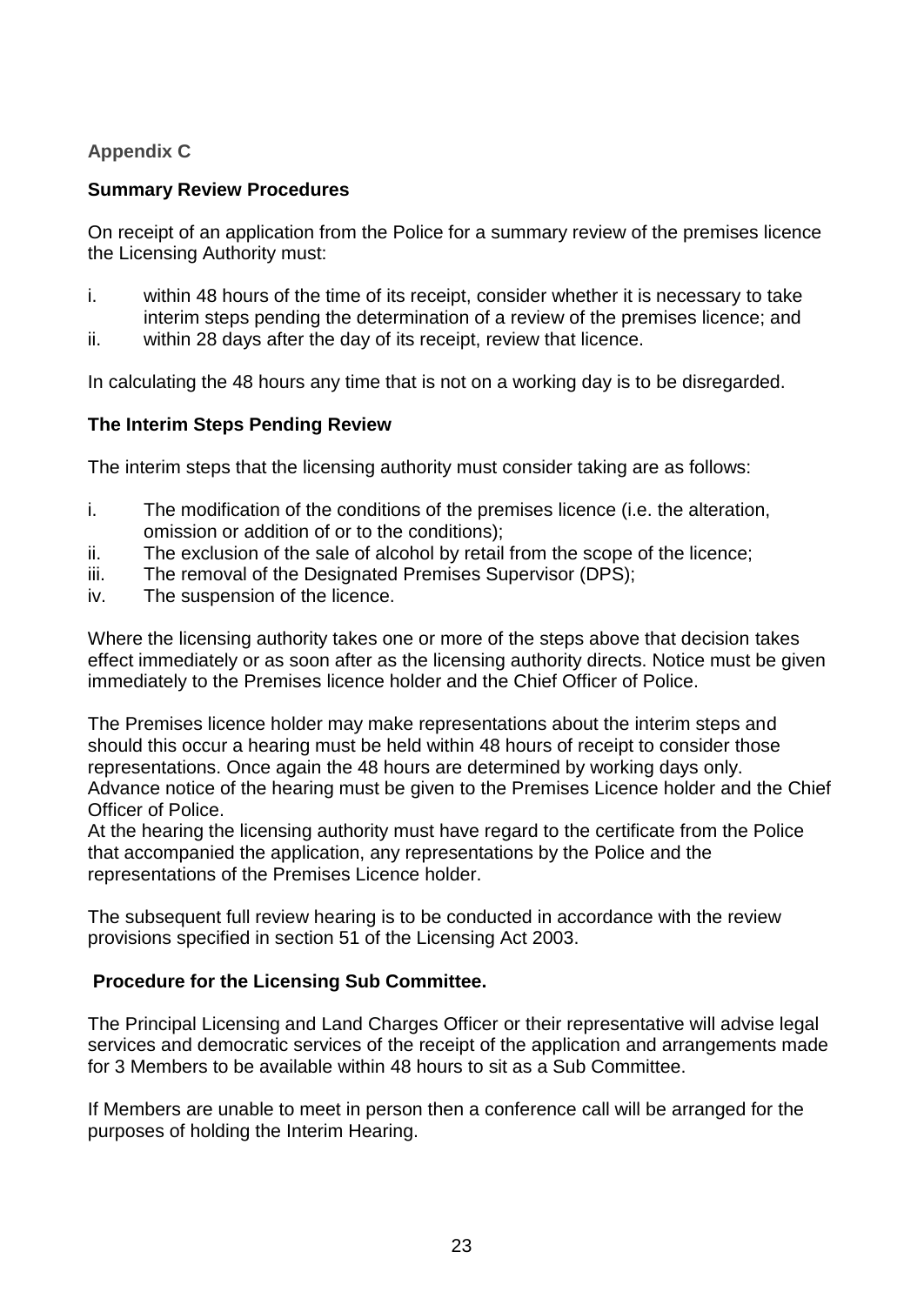At the hearing a report will be given to Members by the Principal Licensing and Land Charges Officer or their representative advising them of the application and the interim steps will be considered. The meeting shall be attended by the 3 members of the Sub Committee, legal services, democratic services and the Principal Licensing and Land Charges Officer or representative. Any decision made shall be relayed to the Premises Licence holder and the Chief Officer of Police, both verbally and in writing by the Licensing section that same day.

A full review hearing shall be arranged which must be held no later than 28 days after the receipt of the certificate from the Police.

If representations are received from the Premises Licence holder as a result of the interim steps the Sub Committee will be reconvened within 48 hours of receipt to deal with these representations. The Premises Licence holder and Chief Officer of Police will be notified of the hearing and invited to attend. A verbal report will again be given by the Principal Licensing and Land Charges Officer or their representative.

Members must then consider whether the interim steps are necessary for the promotion of the licensing objectives and determine whether to withdraw or modify the interim steps.

Members must have regard to the certificate submitted by the Police, any representations made by the Police and the representations made by the Premises Licence holder. Any decision shall be relayed to the Premises Licence holder and the Chief Officer of Police, both verbally and in writing by the Licensing section that same day.

At the full review hearing the normal procedure for dealing with reviews shall be followed. A fresh Sub Committee shall be formed to deal with the full review and shall exclude those 3 Members who made the initial interim decision(s).

### **5.4 Regulatory and Appeals Sub Committee**

#### **Membership**

3, drawn from the Regulatory and Appeals Committee

#### **Terms of Reference**

- 1. To consider decisions to grant, renew, suspend or revoke, any licence, permit, consent or registration, or deal with any condition imposed or to be imposed on a licence, permit or registration.
- 2. To consider appeals for National Non-Domestic Rates Hardship Relief and Discretionary Rate Relief and to determine appeals under Section 13A Local Government Finance Act 1992 for a reduction in the amount of Council Tax payable.
- 3. To consider High Hedge Complaints.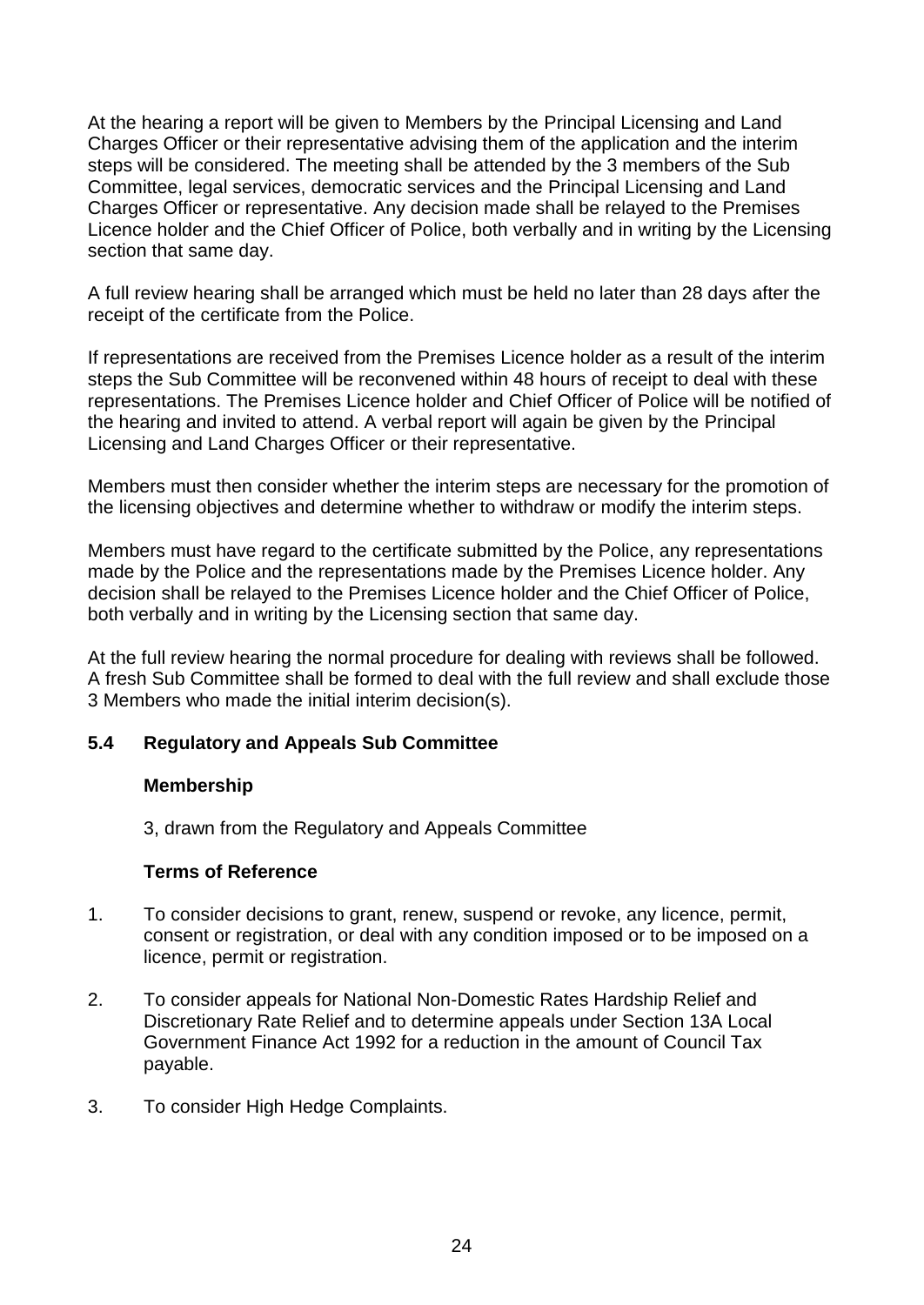#### **6. Audit and Governance Committee - (11 Members + 1 Non-elected Member)**

#### **Terms of Reference TO BE RATIFIED BY FULL COUNCIL**

#### **Statement of purpose**

- 1. Our audit and governance committee is a key component of Boston's corporate governance. It provides an independent and high-level focus on the audit, assurance and reporting arrangements that underpin good governance and financial standards.
- 2. The purpose of our audit and governance committee is to provide independent assurance to the members of the adequacy of the risk management framework and the internal control environment. It provides independent review of Boston's governance, risk management and control frameworks and oversees the financial reporting and annual governance processes. It oversees internal audit and external audit, helping to ensure efficient and effective assurance arrangements are in place.

#### **Governance, risk and control**

- 3. To review the council's corporate governance arrangements against the good governance framework, including the ethical framework and consider the local code of governance.
- 4. To review the Annual Governance Statement prior to approval and consider whether it properly reflects the risk environment and supporting assurances, taking into account internal audit's opinion on the overall adequacy and effectiveness of the council's framework of governance, risk management and control.
- 5. To consider the council's arrangements to secure value for money and review assurances and assessments on the effectiveness of these arrangements.
- 6. To consider the council's framework of assurance and ensure that it adequately addresses the risks and priorities of the council.
- 7. To monitor the effective development and operation of risk management in the council.
- 8. To monitor progress in addressing risk-related issues reported to the committee.
- 9. To consider reports on the effectiveness of internal controls and monitor the implementation of agreed actions.
- 10. To review the assessment of fraud risks and potential harm to the council from fraud and corruption.
- 11. To monitor the counter-fraud strategy, actions and resources.
- 12. To review the governance and assurance arrangements for significant partnerships or collaborations.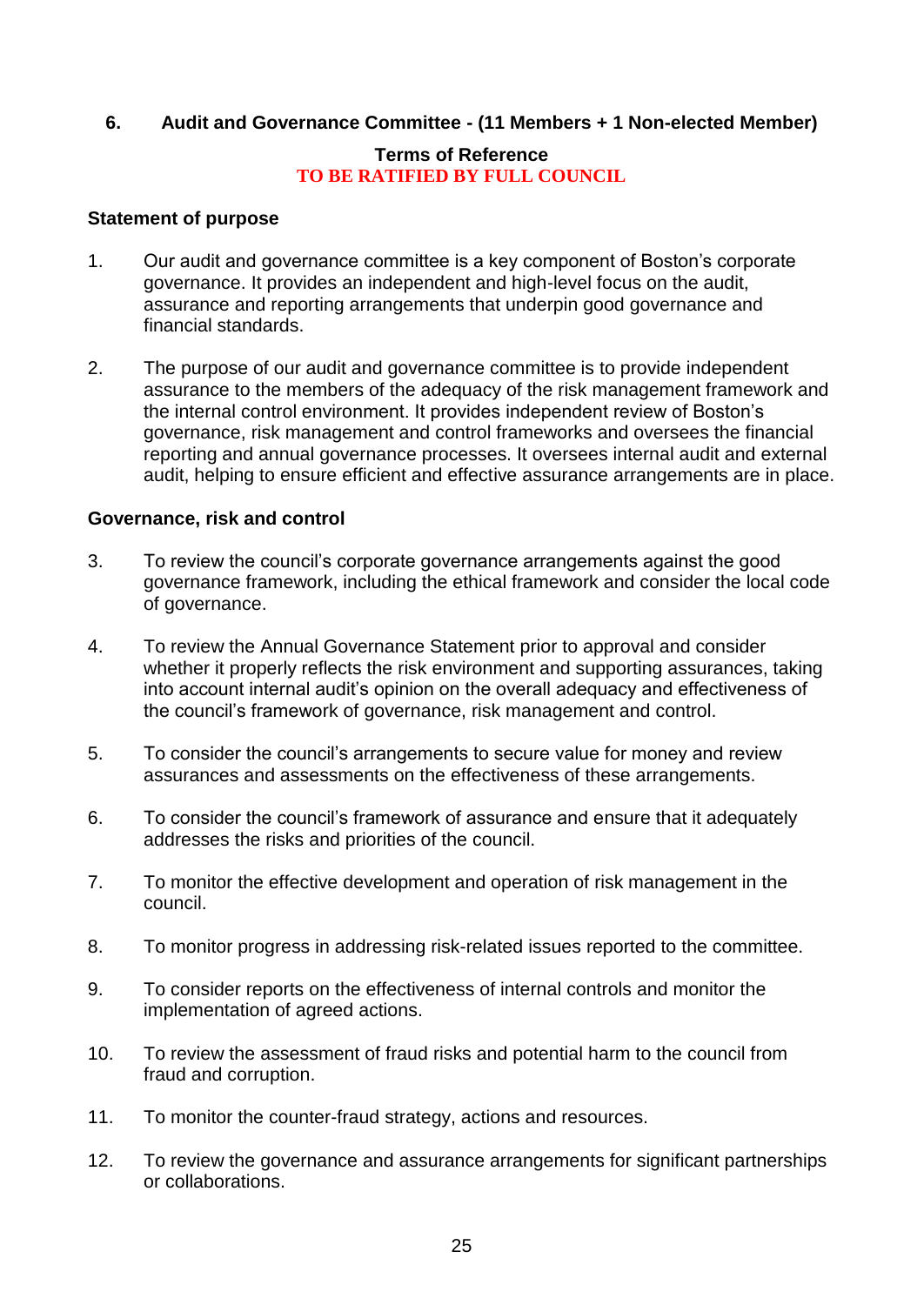- 13. To maintain an overview of the Council's contract procedure rules and financial regulations and recommend changes to Cabinet or Council
- 14. To review any issue referred to it by the Council, Cabinet, Scrutiny Committee, Director, Monitoring Officer or the Chief Executive.
- 15. To consider the Council's compliance with its own and other applicable published standards and controls.
- 16. To review and develop the Council's Treasury Management and Investment Strategy before recommendation to Council.
- 17. To monitor compliance and performance of the Council's Treasury Management and Investment Strategy on a regular basis.
- 18. To meet privately with the Audit Manager/External Auditor where required

#### **Internal audit**

- 19. To approve the internal audit charter.
- 20. To review proposals made in relation to the appointment of external providers of internal audit services and to make recommendations.
- 21. To approve the risk-based internal audit plan, including internal audit's resource requirements, the approach to using other sources of assurance and any work required to place reliance upon those other sources.
- 22. To approve significant interim changes to the risk-based internal audit plan and resource requirements.
- 23. To make appropriate enquiries of both management and the head of internal audit to determine if there are any inappropriate scope or resource limitations.
- 24. To consider any impairments to independence or objectivity arising from additional roles or responsibilities outside of internal auditing of the head of internal audit.
- 25. To consider reports from the head of internal audit on internal audit's performance during the year, including the performance of external providers of internal audit services. These will include:
	- a) Updates on the work of internal audit including key findings, issues of concern and actions**/recommendations** in hand as a result of internal audit work.
	- b) Regular reports on the results of the Quality Assurance and Improvement Programme.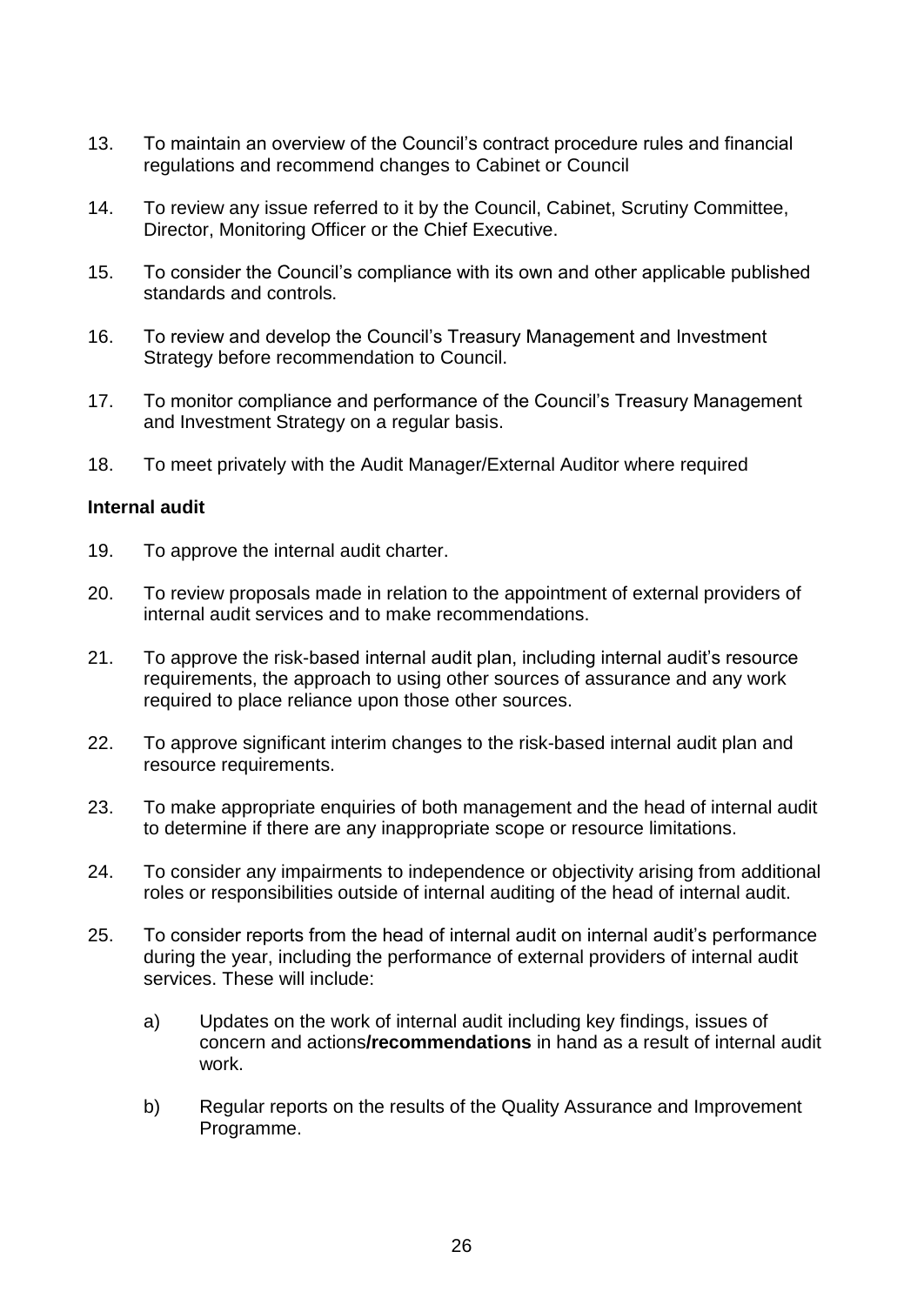- c) Reports on instances where the internal audit function does not conform to the Public Sector Internal Audit Standards and Local Government Application Note, considering whether the non-conformance is significant enough that it must be included in the Annual Governance Statement.
- 26. To consider the head of internal audit's annual report:
	- a) The statement of the level of conformance with the Public Sector Internal Audit Standards and Local Government Application Note and the results of the Quality Assurance and Improvement Programme that supports the statement – these will indicate the reliability of the conclusions of internal audit.
	- b) The opinion on the overall adequacy and effectiveness of the council's framework of governance, risk management and control together with the summary of the work supporting the opinion – these will assist the committee in reviewing the Annual Governance Statement.
- 27. To consider summaries of specific internal audit reports as requested.
- 28. To receive reports outlining the action taken where the head of internal audit has concluded that management has accepted a level of risk that may be unacceptable to the authority or there are concerns about progress with the implementation of agreed actions.
- 29. To contribute to the Quality Assurance and Improvement Programme and in particular, to the external quality assessment of internal audit that takes place at least once every five years.
- 30. To consider a report on the effectiveness of internal audit to support the Annual Governance Statement, where required to do so by the Accounts and Audit Regulations.
- 31. To provide free and unfettered access to the audit committee chair for the head of internal audit, including the opportunity for a private meeting with the committee.
- 32. To support the development of effective communication with the head of internal audit.

#### **External audit**

- 33. To support the independence of external audit through consideration of the external auditor's annual assessment of its independence and review of any issues raised by PSAA.
- 34. To consider the external auditor's annual letter, relevant reports, and the report to those charged with governance.
- 35. To consider specific reports as agreed with the external auditor.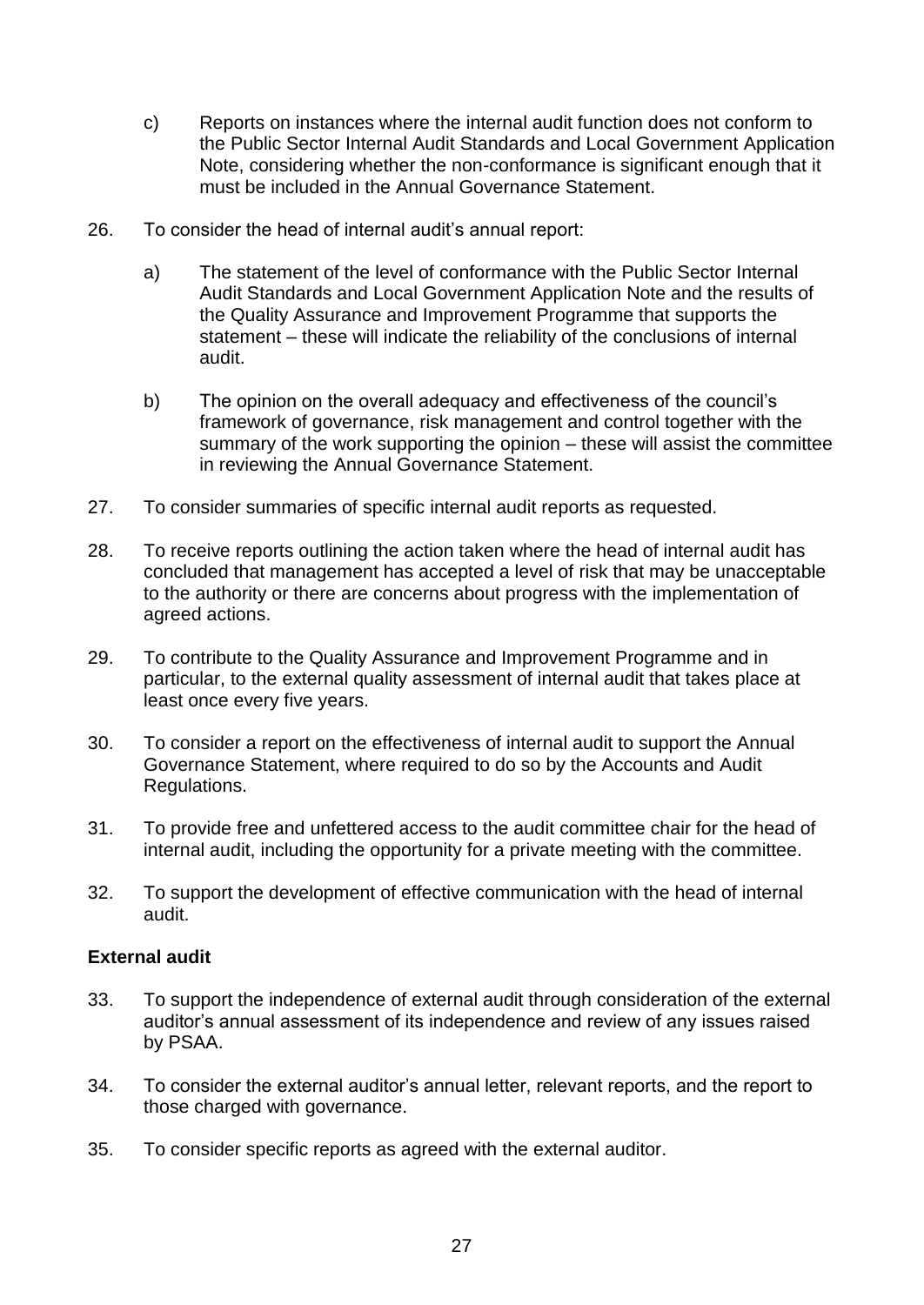- 36. To comment on the scope and depth of external audit work and to ensure it gives value for money and to advise/liaise as required over the appointment of the Council's external auditor.
- 37. To commission work from internal and external audit, having taken into account the cost and proportionality of so doing and the budget for such work.
- 38. To advise and recommend on the effectiveness of relationships between external and internal audit and other inspection agencies or relevant bodies

#### **Financial reporting**

- 39. To review and approve the annual statement of accounts. Specifically, to consider whether appropriate accounting policies have been followed and whether there are concerns arising from the financial statements or from the audit that need to be brought to the attention of the council.
- 40. To consider the external auditor's report to those charged with governance on issues arising from the audit of the accounts.

#### **Accountability arrangements**

- 41. To report to those charged with governance on the committee's findings, conclusions and recommendations concerning the adequacy and effectiveness of their governance, risk management and internal control frameworks; financial reporting arrangements, and internal and external audit functions.
- 42. To report to full council on a regular basis on the committee's performance in relation to the terms of reference and the effectiveness of the committee in meeting its purpose.
- 43. To publish an annual report on the work of the committee.

#### **Governance**

- 44. To advise on appropriate strategies and action to ensure the Council promotes and maintains high standards of conduct.
- 45. To recommend to the Council the appointment of one or more Independent Persons and to determine the remuneration of an Independent Person.
- 46. To monitor the operation of the Council's Code of Conduct and to annually review the effectiveness of standards procedures and policies and make proposals for updating these as appropriate.

**Consideration of Code of Conduct issues and dealing with standards allegations under the Localism Act 2011 have been delegated to the Standards Sub-Committee. Its Terms of Reference, and arrangements for dealing with such allegations, are set out in the separate documents Appendices 1 and 2.**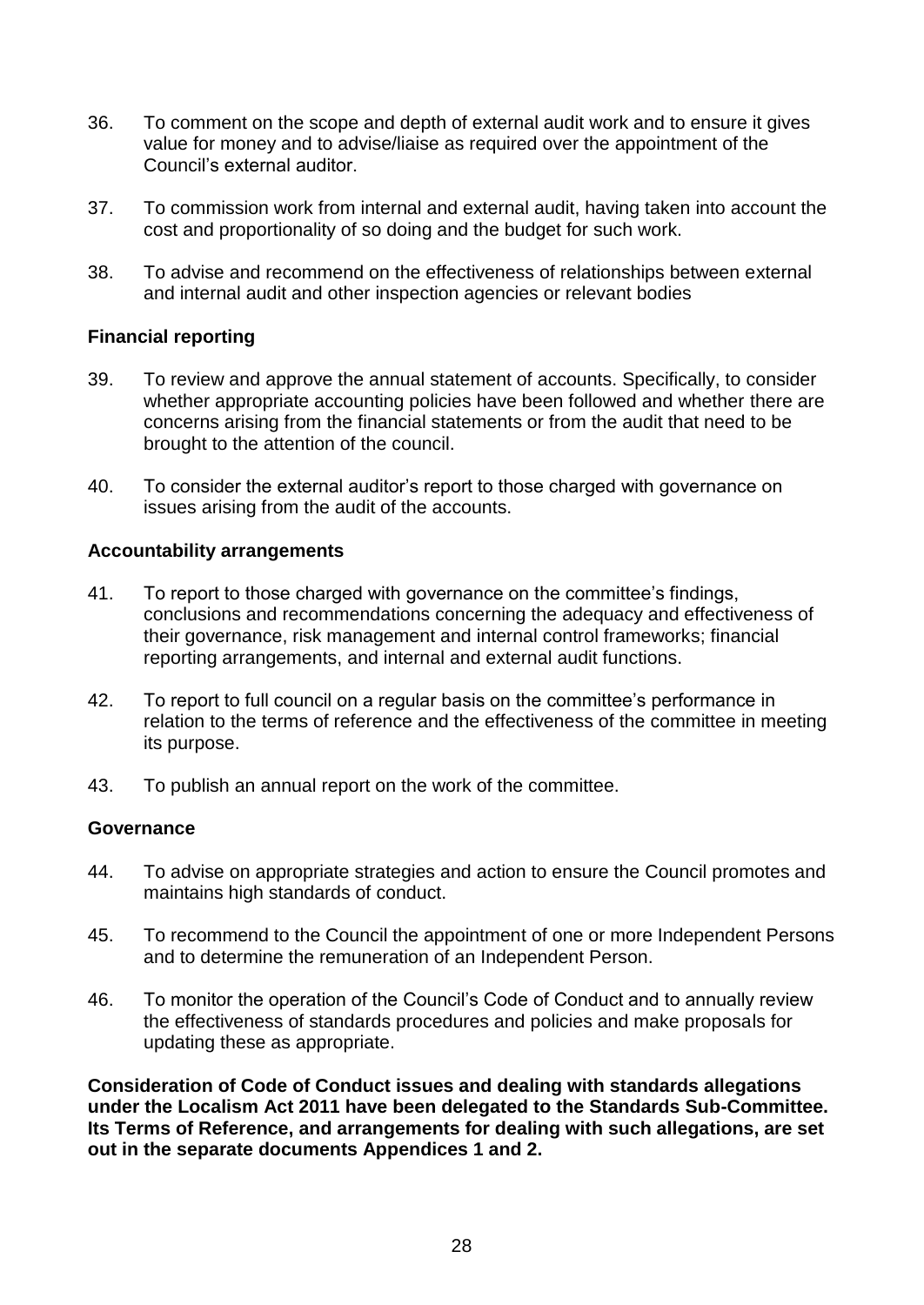#### **Membership**

- 47. The Committee shall have political balance and have a Membership of 9 Councillors and 1 Non Elected representative (non-Councillor). Members of the committee should demonstrate they hold the necessary skills and knowledge to ensure the Committee can govern effectively.
- 48. The Chairman and Vice-Chairman shall be appointed by the Council. The Chairman shall be a member of the Council serving on the Audit and Governance Committee but not a member of the Cabinet.
- 49. A Non Elected representative (non-Councillor) appointment shall coincide with the term of 4 year political appointment.

#### **Quorum**

50. The minimum number of members to transact any business of the full Committee shall be 5 and for the Hearings Panel shall be 3.

#### **Procedures, protocol and public speaking**

- 51. The Chairman shall be responsible for maintaining order and the effective conduct of business.
- 52. The committee should meet 4-6 times a year and report directly to the Council with the ability to refer specific issues to the Cabinet or Scrutiny Committee, as appropriate.
- 53. Public speaking will be allowed in accordance with the constitution Standing orders and Rights of the Public at Council meetings.

#### **Voting**

- 54. Voting shall be by a simple majority on a show of hands.
- 55. Any voting members may request that their votes be recorded.
- 56. In the event of any equality of votes, the Chairman shall have a second or casting vote.

#### **Minutes**

57. Due to the infrequency of meetings unconfirmed minutes of Audit Committee meetings will be returned to full Council by the Chairman to be received and confirmed at full Council so that any recommendations can be received in a timely manner.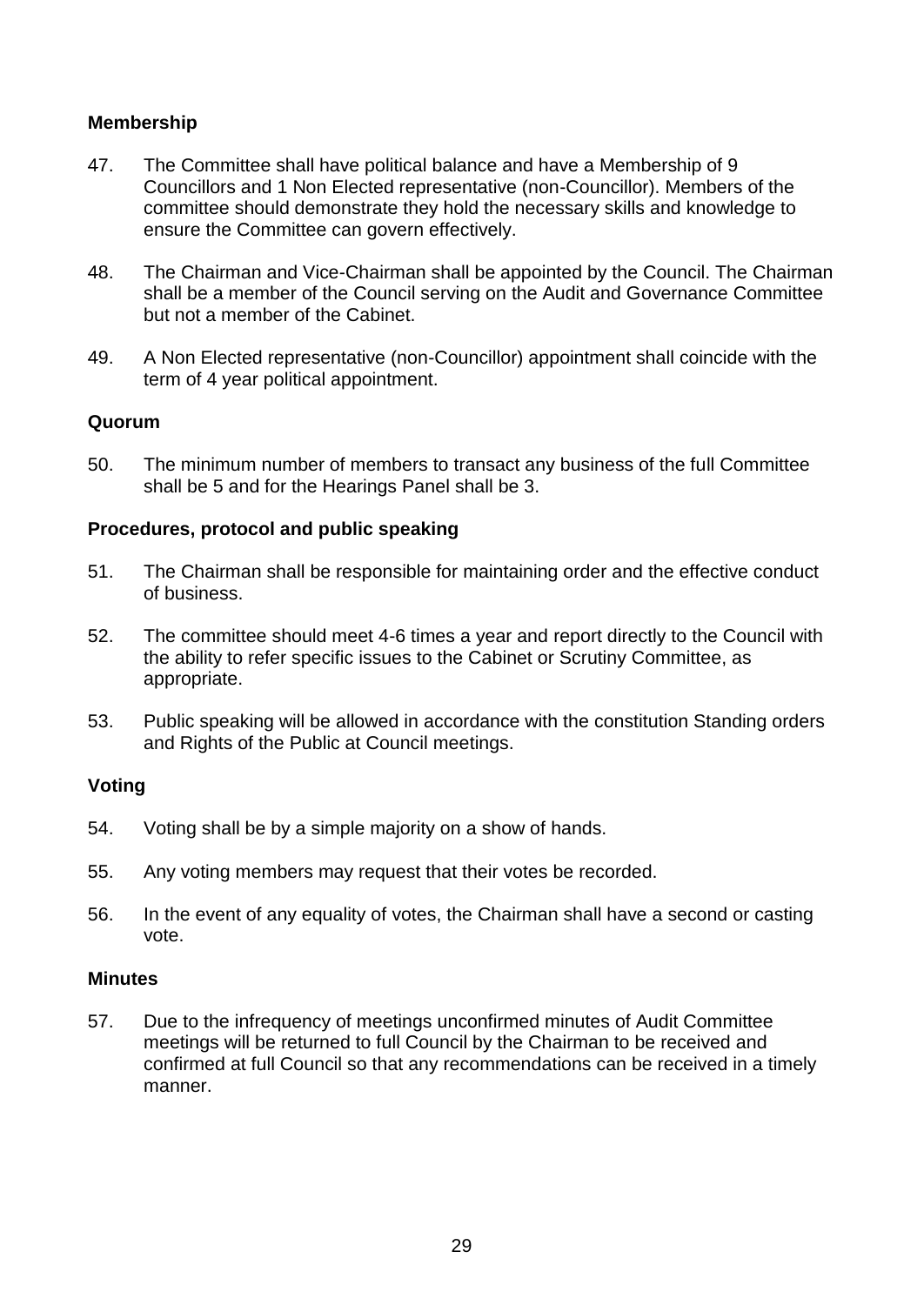# **Appendix 1**

# **Terms of Reference for a Standards Sub-Committee of the Audit and Governance Committee**

*(Adopted by the Council on 21st January 2019)*

#### **1. Composition**

- 1.1 The sub-committee consists of five Members of Boston Borough Council drawn from the membership of the Audit and Governance Committee, two Independent Persons, and two Parish Councillors and a Parish Clerk from the parishes within the Borough area. The Independent Persons and Parish representatives will be appointed by full Council and will not have voting rights.
- 1.2 Only one Boston Borough Council Member shall be a Member of its Cabinet and the Leader of the Council shall not be that Member and that Member shall serve ex officio (non voting).

#### **2. Role and Functions of the Sub-Committee**

- To promote and maintain high standards of conduct by Members and co-opted members.
- To monitor the operation of and compliance with the Local Codes of Conduct/Protocols.
- All matters arising from or relating to the Local Codes of Conduct/Protocols.
- Advising the Audit and Governance Committee and Council on the adoption or revision of a local Code of Conduct.
- To consider and determine allegations and make arrangements under which allegations about Members' conduct can be investigated.
- To make arrangements under which decisions on allegations about Members' conduct can be made under Section 28(6) of the Localism Act 2011.
- To advise on or arrange for the training of Members and/or co-opted members of the Council on matters relating to the Code of Conduct.
- The monitoring of and issues relating to the declarations of interests and offer/receipt of gifts and hospitality by Members.
- Issues arising from breaches of confidentiality and the disclosure of exempt information by Members.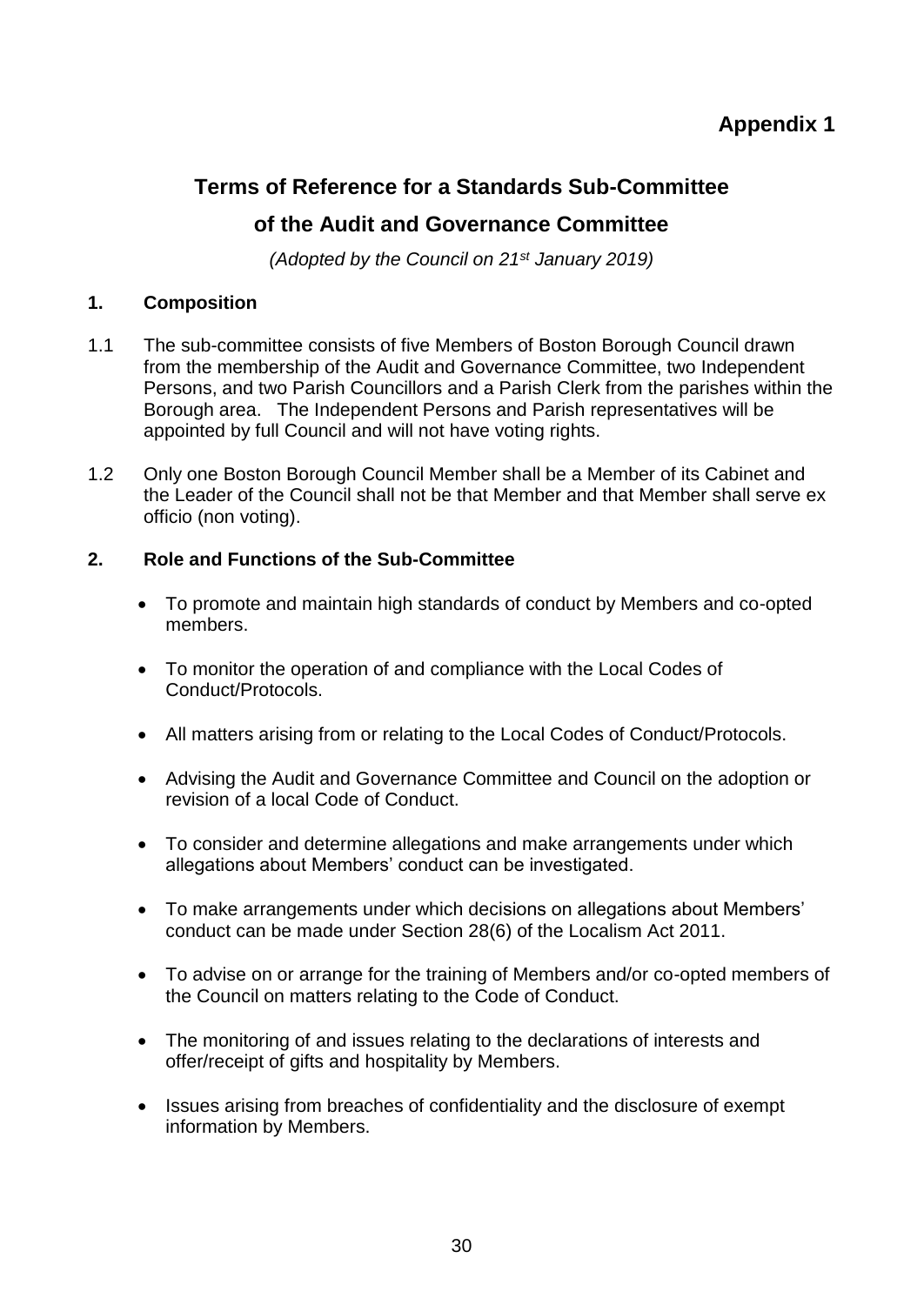- Any matter raised by the appointed Auditor in relation to matters within the remit of the Committee.
- To receive reports on Member dispensations granted by the Monitoring Officer
- The sub-Committee will also act as the Standards Committee in relation to the Parish Councils wholly in its area and the Members of those Parish Councils.

#### **3. Role and Functions of the Assessment Panel and Hearings Panel**

An Assessment Panel has been established with the following function:-

 To receive and determine whether complaints about Councillor's conduct should be investigated or other action taken.

A Hearings Panel has been established with the following function:-

 To determine complaints referred for investigation where it is recommended by the Monitoring Officer that a breach of the Code of Conduct has been established or where the Standards Sub-Committee considers that a breach of the Code of Conduct has been disclosed.

#### **4. Composition of the Assessment Panel and Hearing Panel**

The Assessment Panel and Hearings Panel will be drawn from the membership of the Standards Sub-Committee to be selected on a meeting by meeting basis. The Assessment Panel shall comprise of three Members of the Council drawn from different political groups, where practicable. Where the complaint involves a Parish Councillor, a parish representative will serve on the Assessment Panel with two Boston Borough Council elected Members, drawn from different political groups, where practicable. The Hearings Panel shall comprise of three Members of the Council serving on the Standards Sub Committee drawn from at least two different political groups, where practicable, one Independent Person and one Parish representative.

#### **5. Quorum**

The quorum for the Standards sub-committee shall be three Members of Boston Borough Council and one Independent Member.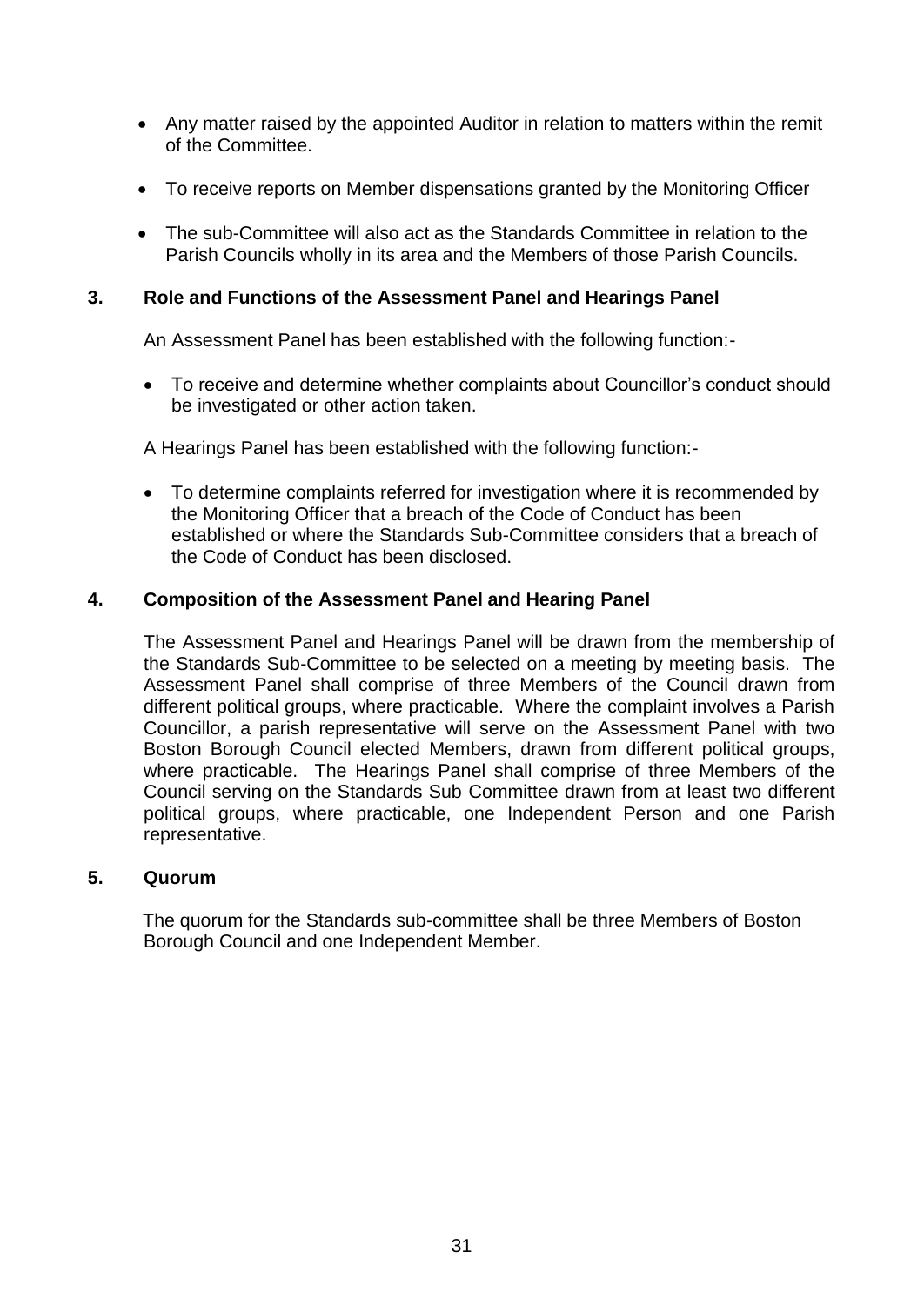# **Appendix 2**

# **Arrangements for dealing with standards allegations under the Localism Act 2011**

*(Adopted by the Council on 21st January 2019)*

#### **1. Context**

- 1.1 These "Arrangements" set out how complaints may be made that an elected or coopted member of Boston Borough Council or of a parish council within the Borough area has failed to comply with the authority's Code of Conduct, and sets out how the authority will deal with allegations of a failure to comply with the authority's Code of Conduct.
- 1.2 Under Section 28(6) and (7) of the Localism Act 2011, the Council must have in place "arrangements" under which allegations that a member or co-opted member of the authority or of a parish council within the authority's area or of a Committee or Sub-Committee of the authority, has failed to comply with that authority's Code of Conduct can be investigated and decisions made on such allegations.
- 1.3 Such arrangements must provide for the authority to appoint at least one Independent Person, whose views must be sought by the authority before it takes a decision on an allegation which it has decided shall be investigated, and whose views can be sought by the authority at any other stage, or by a member or a member or co-opted member of a parish council against whom an allegation has been made.

### **2. The Code of Conduct**

- 2.1 The Council has adopted a Code of Conduct for members, which is attached as Appendix 1 to these arrangements and available for inspection on the authority's website and on request from Reception at the Borough Council's Offices.
- 2.2 Each parish council is also required to adopt a Code of Conduct. If you wish to inspect a Parish Council's Code of Conduct, you should inspect any website operated by the parish council and request the parish clerk to allow you to inspect the parish council's Code of Conduct.

#### **3. Making a complaint**

3.1 If you wish to make a complaint, please write or email to  $-$ 

The Monitoring Officer Municipal Buildings West Street Boston PE21 8QR E-mail: [feedback@boston.gov.uk](mailto:feedback@boston.gov.uk)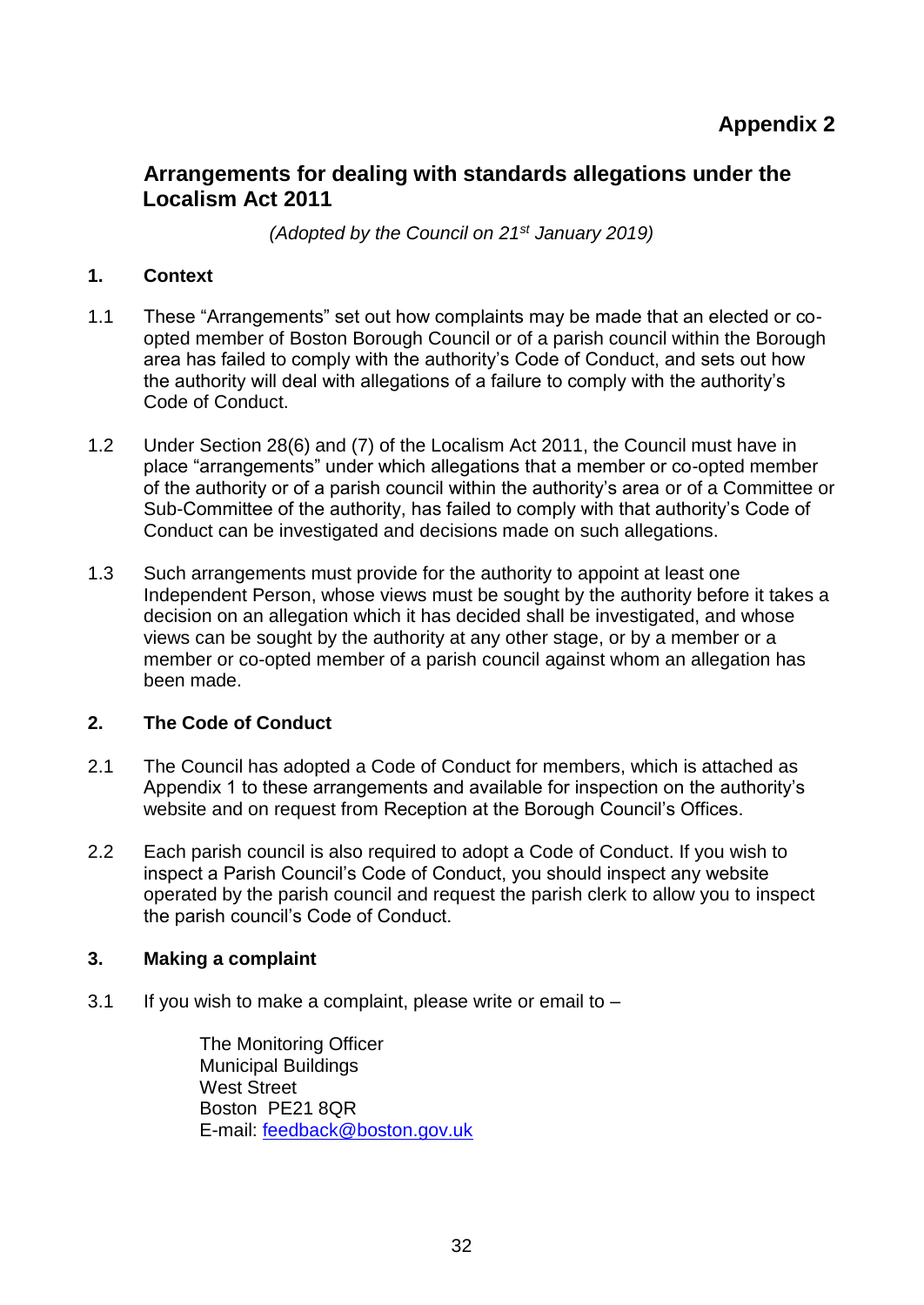- 3.2 In order to ensure that we have all the information which we need to be able to process your complaint, please write to or e-mail the Monitoring Officer or complete and send us the model complaint form, which can be downloaded from the authority's website and is available on request from Reception at the Borough Council Offices.
- 3.3 Please provide us with your name and a contact address or email address, so that we can acknowledge receipt of your complaint and keep you informed of its progress. If you want to keep your name and address confidential, please indicate this in the space provided on the complaint form, in which case we will not disclose your name and address to the member against whom you make the complaint, without your prior consent. The authority may investigate anonymous complaints, but will generally only do so where there is a clear public interest in doing so.
- 3.4 The Monitoring Officer will acknowledge receipt of your complaint within 5 working days of receiving it, and will keep you informed of the progress of your complaint.
- 3.5 A complaint can only be considered if it concerns the conduct of a Member. Complaints about members of staff (including parish clerks) and decisions taken by the Council or a parish council cannot be considered.
- 3.6 For a matter to be considered by the Sub-Committee it must fall within the authority's legal jurisdiction. Therefore, if any of the following are clear from the complaint the allegation will not be put before the Assessment Panel for consideration:-
	- Where it is clear from the complaint that the Member the subject of the complaint was not acting in an official capacity at the time the alleged conduct occurred.
	- Where the conduct complained of is a continuation of a situation/set of circumstances relating to the same Council, which the Assessment Panel has previously considered and determined not to take any action on.
	- Where the individual the subject of the complaint is not a Member at the time the complaint is submitted.
	- The Monitoring Officer is given delegated authority by the Council to consider the age and seriousness of the complaint in determining whether it should be submitted to the Assessment Panel.
- 3.7 On receiving the complaint the Monitoring Officer will contact the Member complained of (Subject Member) to seek their views on the circumstances surrounding the allegation.
- 3.8 The Monitoring Officer, in consultation with an Independent Person, within 20 working days shall determine if the complaint potentially constitutes a breach of the Code of Conduct taking into account legislation, professional knowledge and case law.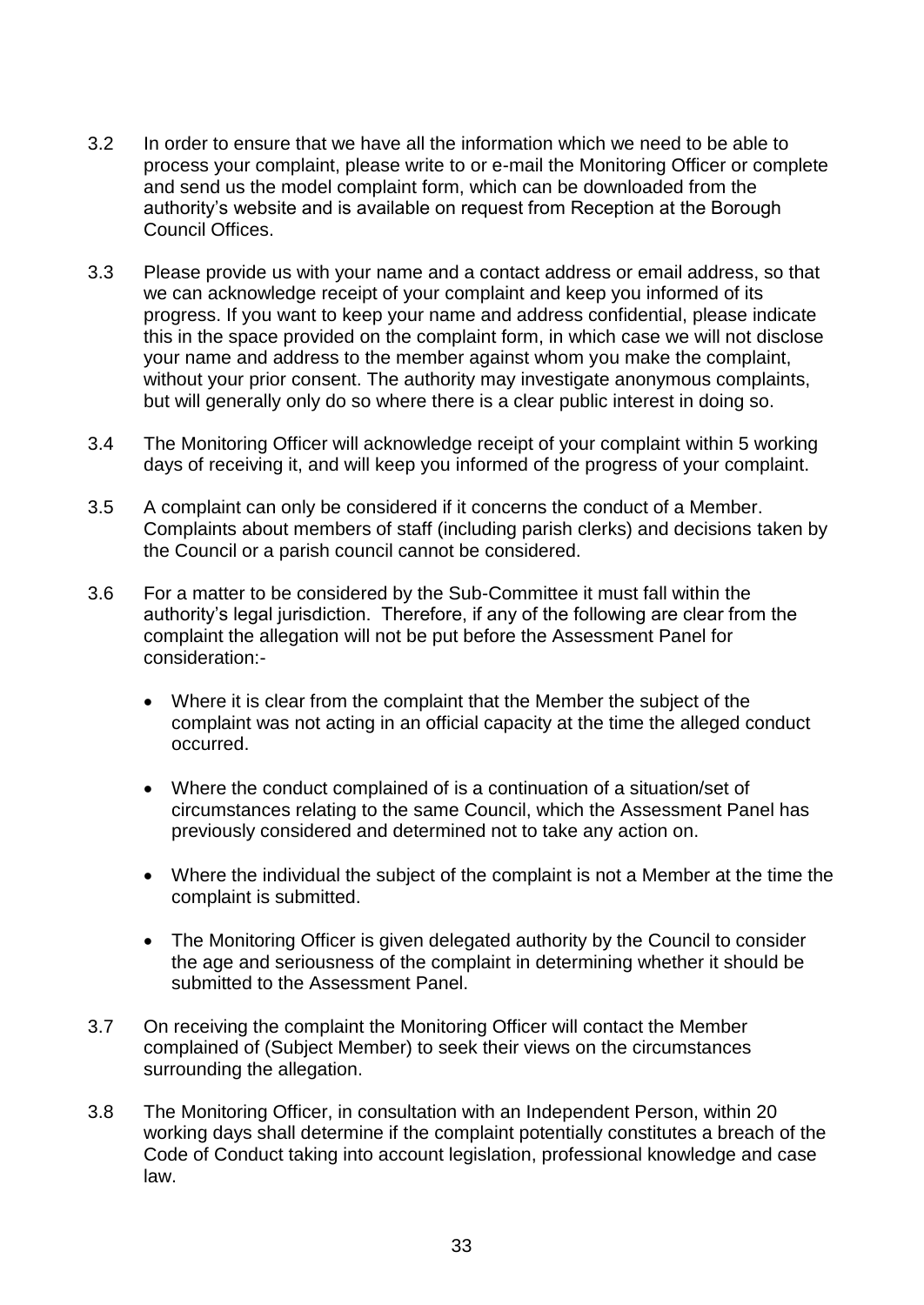3.9 If the allegation is found to be a potential breach of the Code it will be referred to the Assessment Panel for consideration of whether it warrants investigation or other action.

#### **4 Standards Sub-Committee Assessment Panel**

- 4.1 Arrangements will be made to convene a Standards Sub-Committee Assessment Panel for consideration of the complaint within 30 working days of receiving it, or as soon as practicable to convene it.
- 4.2 The Assessment Panel will comprise of three Boston Borough Council elected Members of the Council's Standards Sub Committee, drawn from at least two different political groups, where practicable, and not from the Group of the subject member. Where the complaint involves a Parish Councillor, a parish representative will serve on the Assessment Panel, but not from the parish of the subject member, with two Boston Borough Council elected Members of the Council's Standards Sub Committee, drawn from different political groups, where practicable. The appointment of a Chairman of the Panel will be the first item of business at each meeting.
- 4.3 The Independent Person will be invited to attend all meetings of the Assessment Panel and their views will be sought and taken into consideration before the Assessment Panel takes any decision on whether a complaint should be investigated. If the Independent Person is unable to attend in person they may submit their views in writing.
- 4.4 The Monitoring Officer will circulate with the agenda papers for the meeting a preassessment report for each complaint received, which will contain a brief overview of the complaint, including further information submitted/obtained to assist the Panel with its decision (relevant minutes, register of interests etc.), relevant paragraphs of the Code of Conduct and a recommendation.
- 4.5 For a matter to be considered by the Panel it must fall within the Authority's legal jurisdiction. Therefore, the pre-assessment report will also confirm:-
	- That the person the subject of the complaint was a Member of Boston Borough Council or a parish council within the Boston Borough Council area at the time the alleged conduct occurred.
	- That a Code of Conduct was in operation at the time the alleged conduct took place.
- 4.6 If any of these questions are answered in the negative the complaint cannot be investigated as a breach of the Code and will not be put before the Assessment Panel for consideration.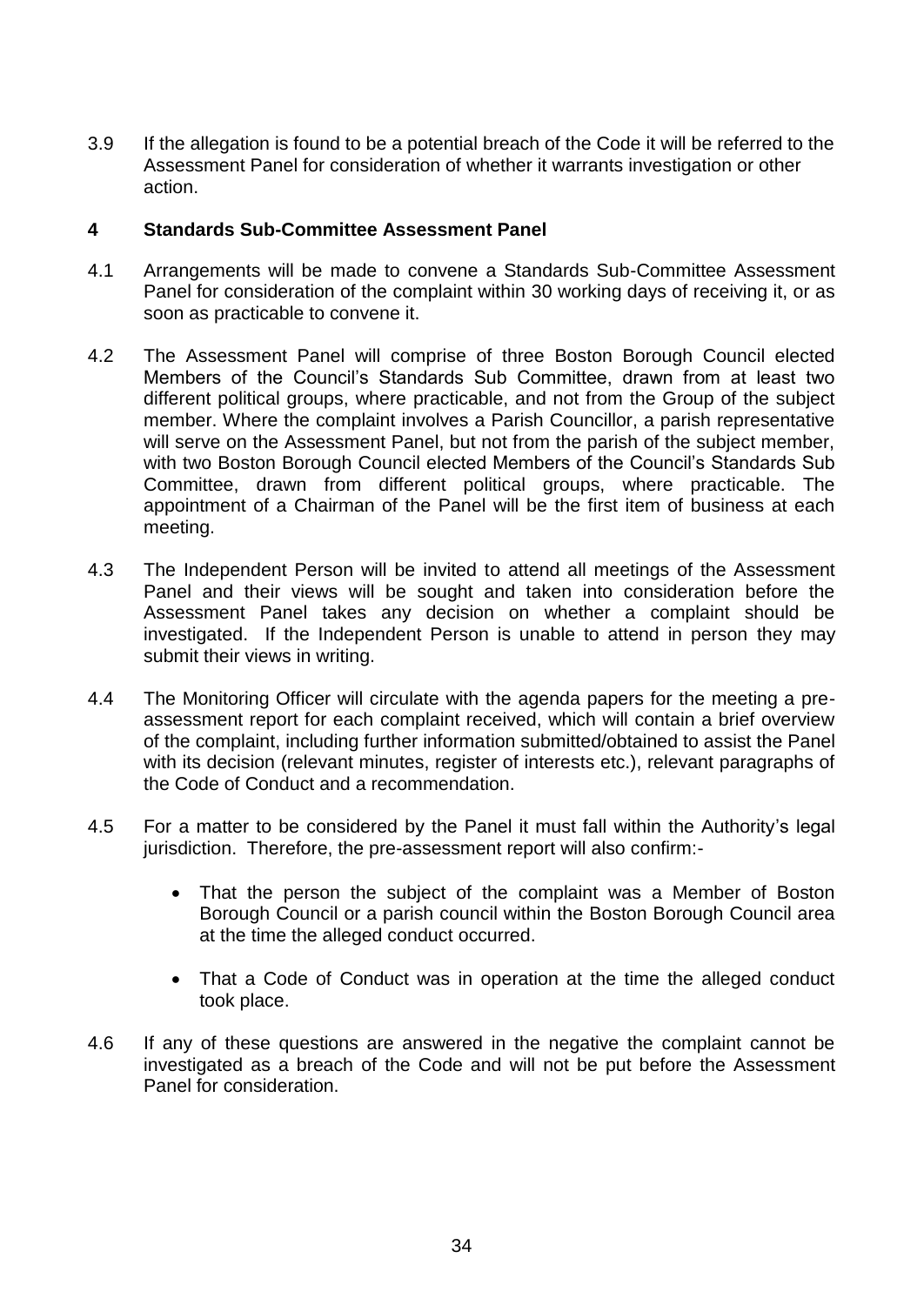#### **5. Assessment Panel – Possible Decisions**

- 5.1 The Panel, being satisfied that the Authority has the legal jurisdiction to consider the complaint, will then use the agreed assessment criteria to reach a decision on the action, if any to be taken.
- 5.2 The Panel must also be satisfied that the conduct complained of, if proven, could amount to a breach of the Code of Conduct. Again, if this is not the case, the complaint cannot be investigated.
- 5.3 The Assessment Panel can make the following decisions:-
	- That the matter be referred to the Monitoring Officer for investigation.
	- That the matter be referred to the Monitoring Officer for 'other action'/local resolution.
	- That no further action be taken, either because:-
		- No breach of the Code of Conduct has been evidenced, or
		- It is felt, based on the information submitted, that investigation of the complaint would not be merited.

**NB:** There is no right of appeal to the decision that no further action be taken on the complaint.

5.4 The decision of the Panel will be sent to the complainant, the subject Member and the clerk to the appropriate parish council, in the form of a decision notice, within five working days of the Panel Hearing.

#### **6. Other Action / Local Resolution**

- 6.1 The Assessment Panel may consider that the matter can reasonably be resolved without the need for a hearing. In such a case, the Panel may request the Monitoring Officer to take other action or seek a local resolution.
- 6.2 Examples of other action/local resolution will include:-
	- Advising the subject Member/Council concerned to undertake training
	- Advising the subject Member and complainant to engage in a process of conciliation
	- Advising the subject Member to accept that their conduct was unacceptable and to offer an apology
	- Instituting changes to procedures of the Council if they have given rise to the complaint.
- 6.3 If the subject Member complies with the suggested resolution, the Monitoring Officer will report the matter to the Standards Sub Committee and the Parish Council for information, if applicable, but will take no further action.
- 6.4 If the subject Member is not willing to comply with the suggested resolution, the complaint will be referred back to the Assessment Panel for a decision as to whether or not the complaint should be investigated.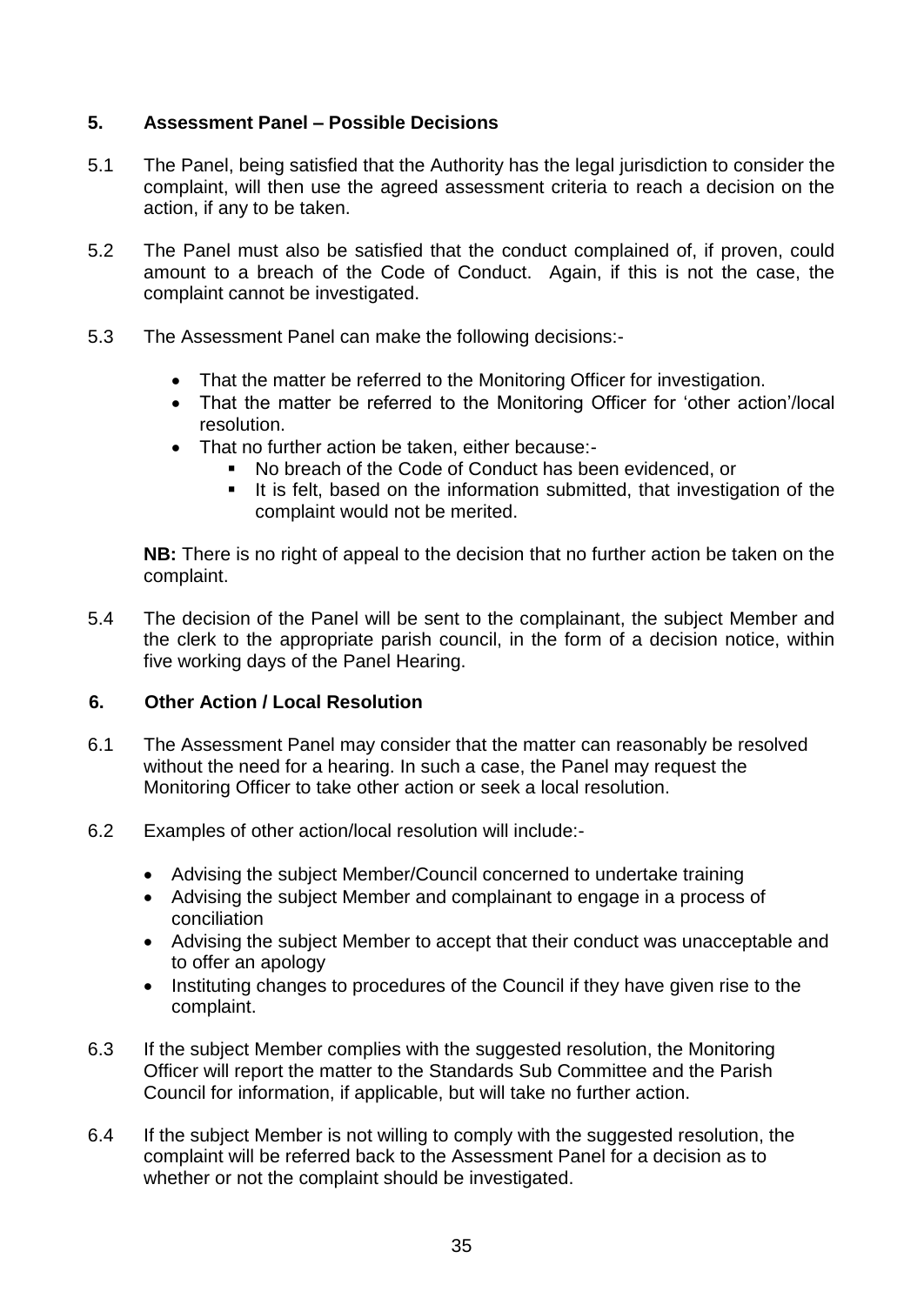#### **7. Referral for investigation**

- 7.1 If the Assessment Panel decides that a complaint merits formal investigation, the Monitoring Officer will investigate the complaint or appoint an Investigating Officer who will contact the parties concerned.
- 7.2 The Monitoring Officer/Investigating Officer will seek to complete the investigation within three months of the complaint being referred by the Assessment Panel.
- 7.3 At the end of his/her investigation, the Monitoring Officer/Investigating Officer will produce a draft report and will send copies of that draft report, in confidence, to the complainant and to the member concerned, to give both an opportunity to identify any matter in that draft report which they disagree with or consider requires more consideration. If the investigation has been conducted externally the Investigating Officer will in the first instance send their report to the Monitoring Officer for comments, prior to wider circulation.
- 7.4 Having received and taken account of any comments which the complainant and the Member subject of the complaint may make on the draft report, the Monitoring Officer will produce a final report if investigating the complaint himself/herself or the Investigating Officer will send his/her final report to the Monitoring Officer.
- 7.5 The Monitoring Officer/Investigating Officer can make one of two findings, namely:-
	- That no breach of the Code of Conduct has been found / no further action to be taken
	- That the conduct complained of potentially breaches the Code of Conduct.
- 7.6 Where it is concluded that no breach of the Code of Conduct has been found or that no further action should be taken the matter ends.
- 7.7 Where the Investigating Officer concludes that the conduct complained of potentially breaches the Code of Conduct a Hearings Panel will be convened within three months of completion of the investigation.

### **8. Local Hearing**

8.1 If the Assessment Panel considers that local resolution is not appropriate, or the member concerned is not prepared to undertake any proposed remedial action, such as giving an apology, then the Monitoring Officer's/Investigation Officer's report will be referred to the Hearings Panel which will conduct a local hearing before deciding whether the member has failed to comply with the Code of Conduct and, if so, whether to take any action in respect of the member.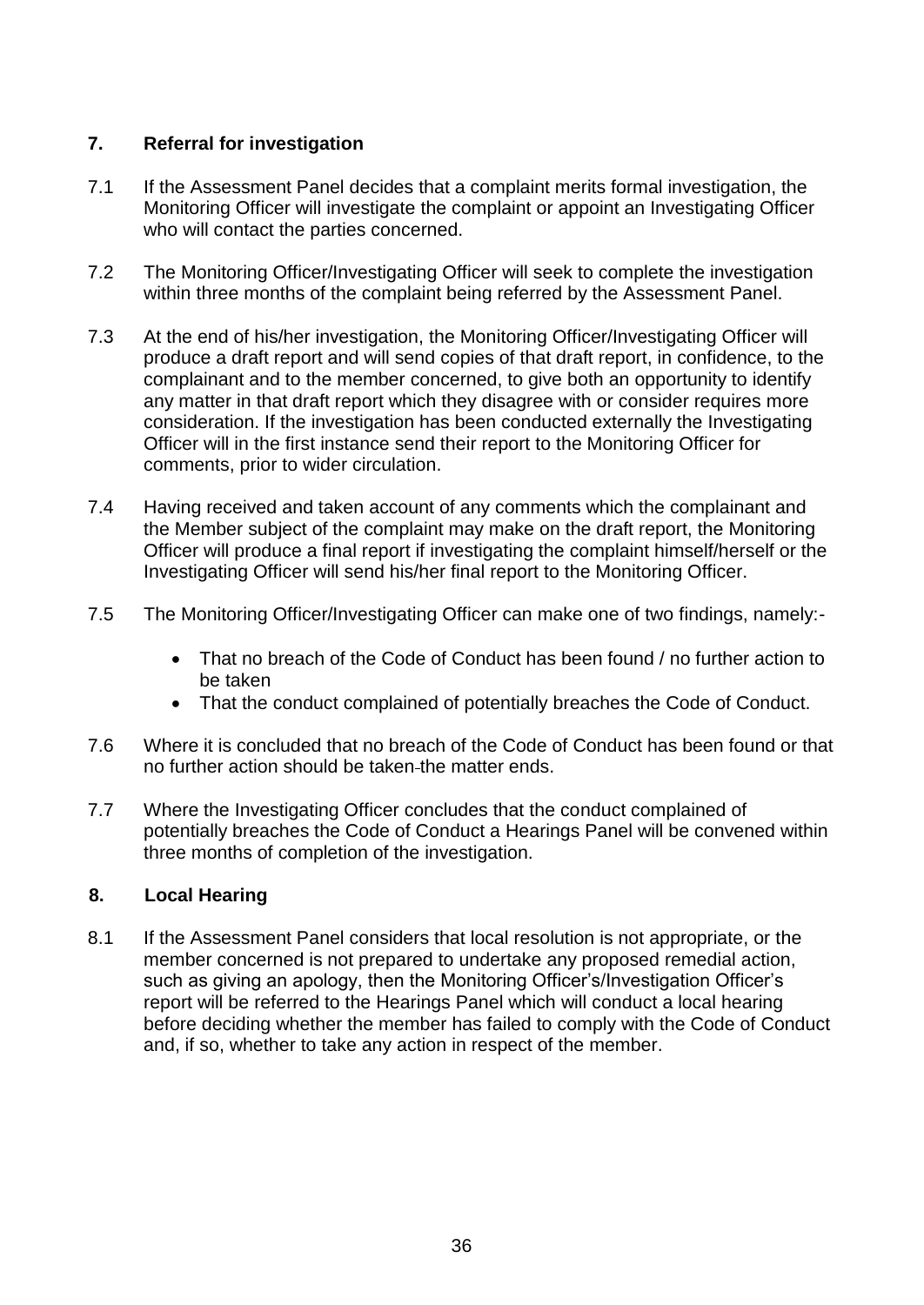#### **9. Procedure to be followed at a Local Hearing**

#### Convening the Meeting and Access to Papers

9.1 The Hearing Panel shall be convened in accordance with the Council's access to Information Rules with the agenda and accompanying documents published five clear working days in advance of the meeting. Schedule 12A Local Government Act 1972 (as amended) will be applied to exclude the public and press from the meetings of the Hearings Panel and to prevent the recording of the proceedings where it is likely that confidential or exempt information will be disclosed.

#### Attendance

- 9.2 The Panel will comprise of five members- three Boston Borough Councillors (from at least two political groups from the membership of the Standards Sub-Committee, where practicable), one parish council representative and one Independent Person, to be selected on a meeting by meeting basis. The quorum for the meeting is three councillors. Once the meeting has begun all members must remain throughout the Hearing and during any deliberations.
- 9.3 The Subject Member will be expected to attend the Hearing. If they fail to attend and where the Panel is not satisfied with any explanation for their absence, they may have regard to any written representations submitted by the Subject Member and may resolve to proceed with the hearing in the Subject Member's absence and make a determination. If satisfied with the Subject Member's reasons for not attending, the Panel may adjourn the hearing to another date. The Panel may resolve in exceptional circumstances, that it will proceed with the hearing on the grounds that it is in the public interest to hear the allegations expeditiously.
- 9.4 The Subject Member may choose to be accompanied by a legal representative or other person (such as a friend or colleague). This person must not be directly involved in any of the allegations being considered by the Panel. The participation of the Subject Member's representative will be allowed.
- 9.5 The Monitoring Officer, Investigating Officer and other legal advisor as nominated by the Monitoring Officer may also be present, as well as a Clerk.
- 9.6 The complainant may also be present.

#### Conduct of the Hearing

- 9.7 Subject to paragraph 9.28, the Hearing Panel will consider the following items of business:-
	- Election of Chairman;
	- Declarations of Interest;
	- In the absence of the Subject Member, consideration of whether or not to proceed with the Hearing;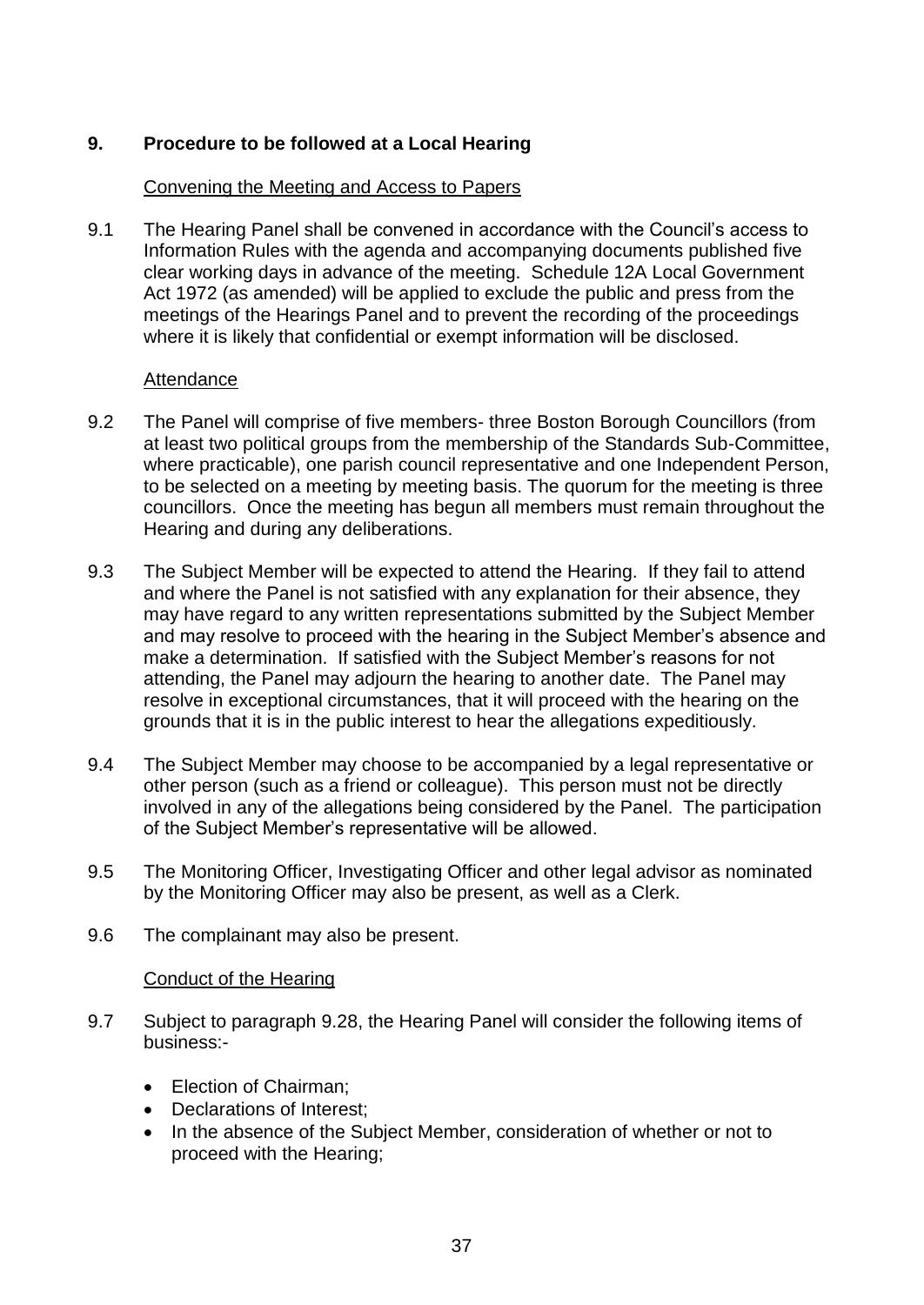- To decide on whether to exclude the public and the application of the public interest test;
- The complaint
- Advisory Notice (if applicable)

#### Dealing with the Complaint

#### Investigating Officer

- 9.8 The Investigating Officer will present their report, including any documentary evidence or other material. They may also provide witness statements. No new points shall be introduced unless agreed by the Panel and the other parties. There is a requirement for the Investigating Officer to attend the hearing and present their report. Since the report will have been circulated to the Panel and to the Subject Member in advance of the hearing, the Investigating Officer's presentation should briefly summarise the report and other material, amend errors, provide updates and clarify the written report.
- 9.9 After the Investigating Officer has presented the report and after any witnesses have given their evidence, the Subject Member or their representative may question the Investigating Officer about any matter in the Investigating Officer's report or witness statement.
- 9.10 After the Investigating Officer has presented the report and after any witnesses have given their evidence, members of the Hearings Panel may ask questions of the Investigating Officer and any witnesses whose statements have been provided by the Investigating Officer.

#### Subject Member

- 9.11 The Subject Member or their representative (the latter only with the agreement of the Chairman) may then present their case and call witnesses. They should provide a written summary of their case no less than five clear working days in advance of the hearing. No new points should be introduced unless agreed by the Panel and the other parties.
- 9.12 The Investigating Officer may question the Subject Member and any witnesses called by the Investigating Officer.
- 9.13 Members of the Hearings Panel may ask questions of the Subject Member and any witnesses called by the Subject Member.

#### Summing Up

- 9.14 The Investigating Officer will sum up the complaint
- 9.15 The Independent Person will be invited to express their views
- 9.16 The Subject Member or their representative will be given the final word.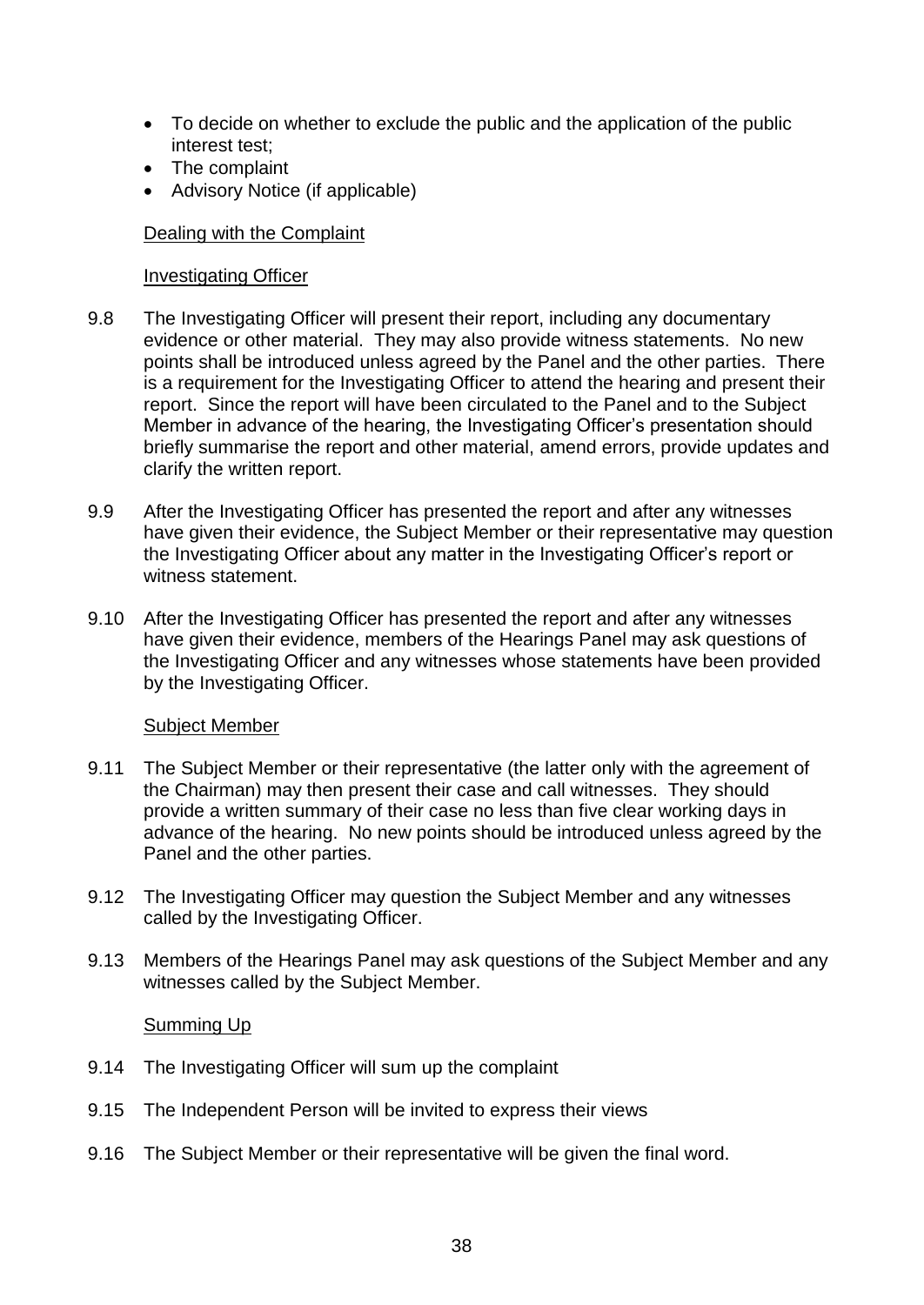#### **Deliberations**

- 9.17 The Panel, when deliberating on the complaint, will adjourn the Hearing to consider the matter in private. They will consider whether or not, on the facts presented to the Panel, the Subject Member has failed to comply with the Code of Conduct and they will also consider a provisional view on appropriate Advisory Notices.
- 9.18 Only the Monitoring Officer (or their nominee) and Clerk will remain with the Panel to offer legal and procedural advice if needed. If the Monitoring Officer is also the Investigating Officer their nominee will act as advisor to the Panel.
- 9.19 The Panel may reconvene at any time to seek additional information from the Investigating Officer, Subject Member or witnesses. The Panel will then adjourn to continue their deliberations.
- 9.20 The Panel will reach decisions on the findings of fact based on the balance of probabilities.

#### Announcing the Decision on the findings of fact on the basis of probability

- 9.21 The Panel will reconvene the hearing in public and the Chairman will announce whether or not on the facts found, the Panel considers that there has been a breach of the Code of Conduct and their provisional view on issuing of Advisory Notices.
- 9.22 If the Panel has found that there has been a breach, the Independent Person and the Subject Member will be invited to make representations about the Advisory Notice which the Panel is minded to impose.
- 9.23 If representations about the Advisory Notice are made, the Panel will then adjourn to consider the Advisory Notice. Only the Monitoring Officer (or their nominee) and the Clerk will remain with the Panel to offer legal or procedural advice if needed. When deciding whether to apply one or more Advisory Notices, the Panel will ensure that the application of any Advisory Notice is reasonable and proportionate to the Subject Member's behaviour.
- 9.24 Having taken into account the representations of the Independent Person and the Subject Member on the application of sanctions, the Panel will reconvene the hearing in public and the Chairman will announce:
	- (i) the Advisory Notice (if any);
	- (ii) the recommendations (if any) to be made to the Council, Parish Council if relevant or Monitoring Officer.
- 9.25 If the Hearings Panel conclude that the member did not fail to comply with the Code of Conduct, the complaint will be dismissed.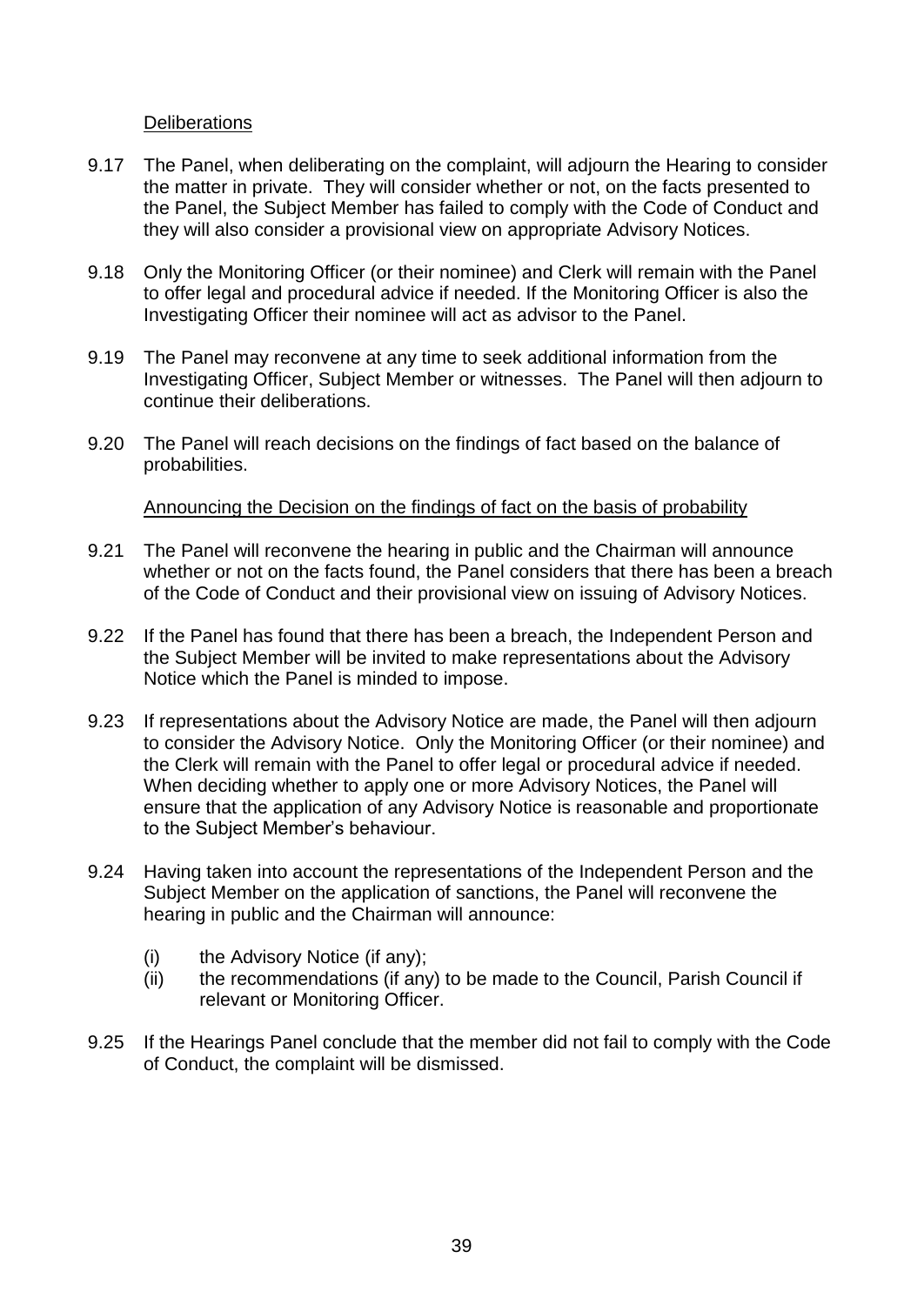#### Publication and notification of the Hearing Panel's decision and recommendations

- 9.26 Within 20 working days of the announcement of the Panel's decision the Monitoring Officer will provide a full written decision and the reasons for the decision, including any recommendations to:
	- (a) the Subject Member
	- (b) the Complainant
	- (c) the Chief Executive

and will publish details of the Hearing Panel's decision, including Subject Member and a summary of the Panel's decision and recommendations and reasons for the decision and recommendations on the Council's website.

9.27 The Monitoring Officer will report the Hearing Panel's decision and recommendations to the next meeting of the Standards Sub-Committee for information.

#### Variations to the Procedures at the Hearing Panel

9.28 The Chairman may exercise his/her discretion and amend the order of business, where he/she considers that it is expedient to do so in order to the secure the effective and fair consideration of any matter.

#### **10. Action the Hearings Panel may take where a member has failed to comply with the Code of Conduct**

- 10.1 The Council has delegated to the Hearings Panel such of its powers to take action in respect of individual members as may be necessary to promote and maintain high standards of conduct. Accordingly the Hearings Panel may –
	- Publish its findings in respect of the member's conduct;
	- Report its findings to Council or to the Parish Council for information;
	- Recommend to the member's Group Leader (or in the case of un-grouped members, recommend to Council or to Committees) that he/she be removed from any or all Committees or Sub-Committees of the Council with the exception of those they sit on by right i.e. full Council and Boston Town Area Committee;
	- Recommend to the Leader of the Council that the member be removed from the Cabinet, or removed from particular Portfolio responsibilities;
	- Instruct the Monitoring Officer, or recommend that the Parish Council, advises the member to seek and attend training;
	- Remove, or recommend to the Parish Council that it removes, the member from all outside appointments to which he/she has been appointed or nominated by the authority or by the Parish Council*;*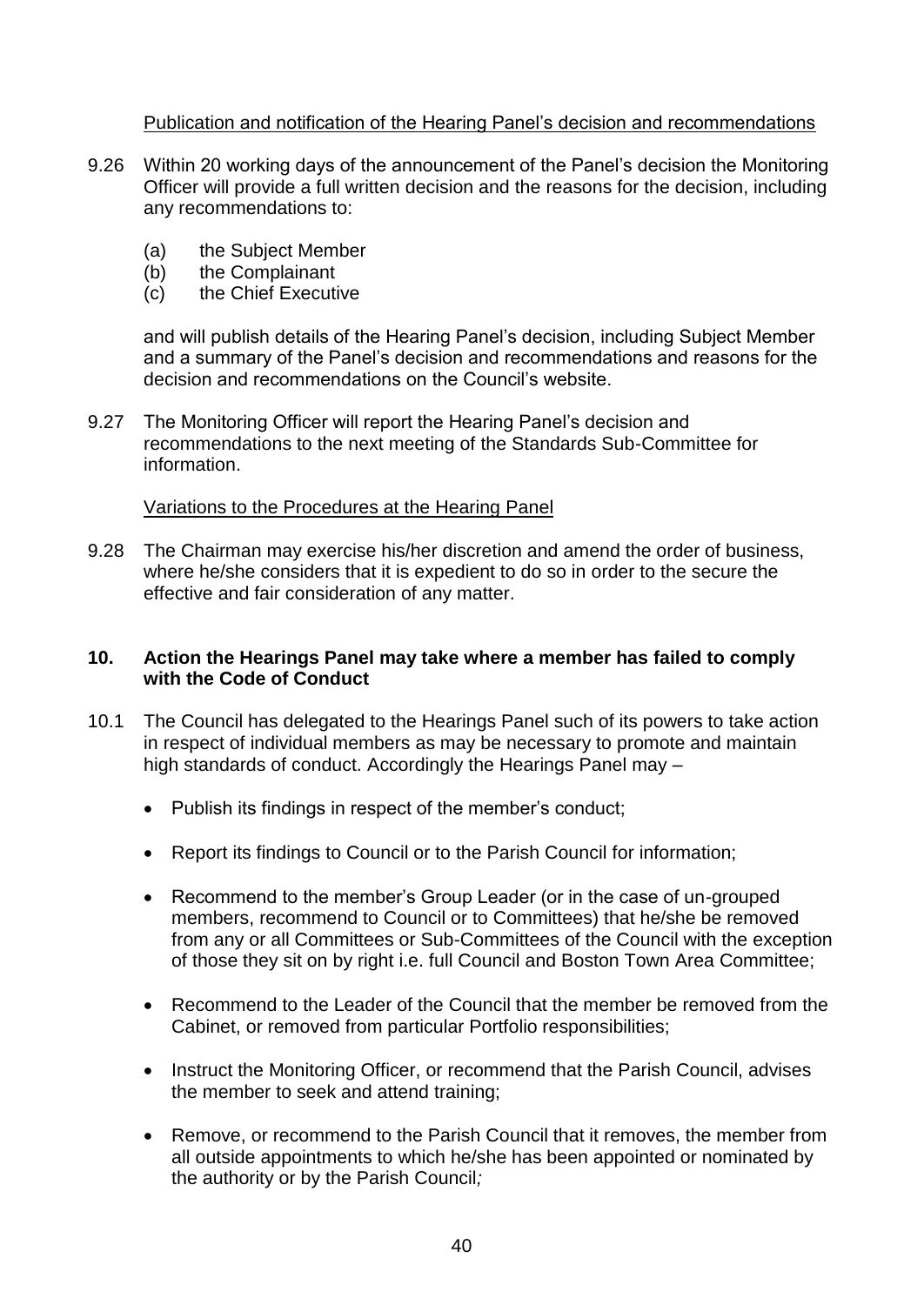- Withdraw, or recommend to the Parish Council that it withdraws*,* facilities provided to the member by the Council, such as a computer, website and/or email and Internet access; or
- Exclude, or recommend that the Parish Council exclude, the member from the Council's offices or other premises, with the exception of meeting rooms as necessary for attending Council, Committee and Sub-Committee meetings.
- 10.2 The Hearings Panel has no power to suspend or disqualify the member or to withdraw members' or special responsibility allowances.

#### **11. The Independent Person(s)**

- 11.1 The Independent Person is a person who has applied for the post following advertisement of a vacancy for the post, and is the appointed by a positive vote from a majority of all the members of Council.
- 11.2 A person cannot be "independent" if he/she
	- (a) Is, or has been within the past 5 years, a member, co-opted member or officer of the authority;
	- (b) Is or has been within the past 5 years, a member, co-opted member or officer of a parish council within the authority's area, or
	- (c) Is a relative or close friend, of a person within paragraph  $11.2(a)$  or  $11.2(b)$ above. For this purpose, "relative" means –
		- (i) Spouse or civil partner;
		- (ii) Living with the other person as husband and wife or as if they were civil partners;
		- (iii) Grandparent of the other person;
		- (iv) A lineal descendent of a grandparent of the other person;
		- (v) A parent, sibling or child of a person within paragraphs (i) and (ii) above;
		- (vi) A spouse or civil partner of a person within paragraphs (iii), (iv), and (v) above; or
		- (vii) Living with a person within paragraphs (iii), (v) and (v) above as husband and wife or as if they were civil partners.

#### **12. Appeals**

12.1 There is no right of appeal for the complainant or for the member against a decision of the Assessment Panel or of the Hearings Panel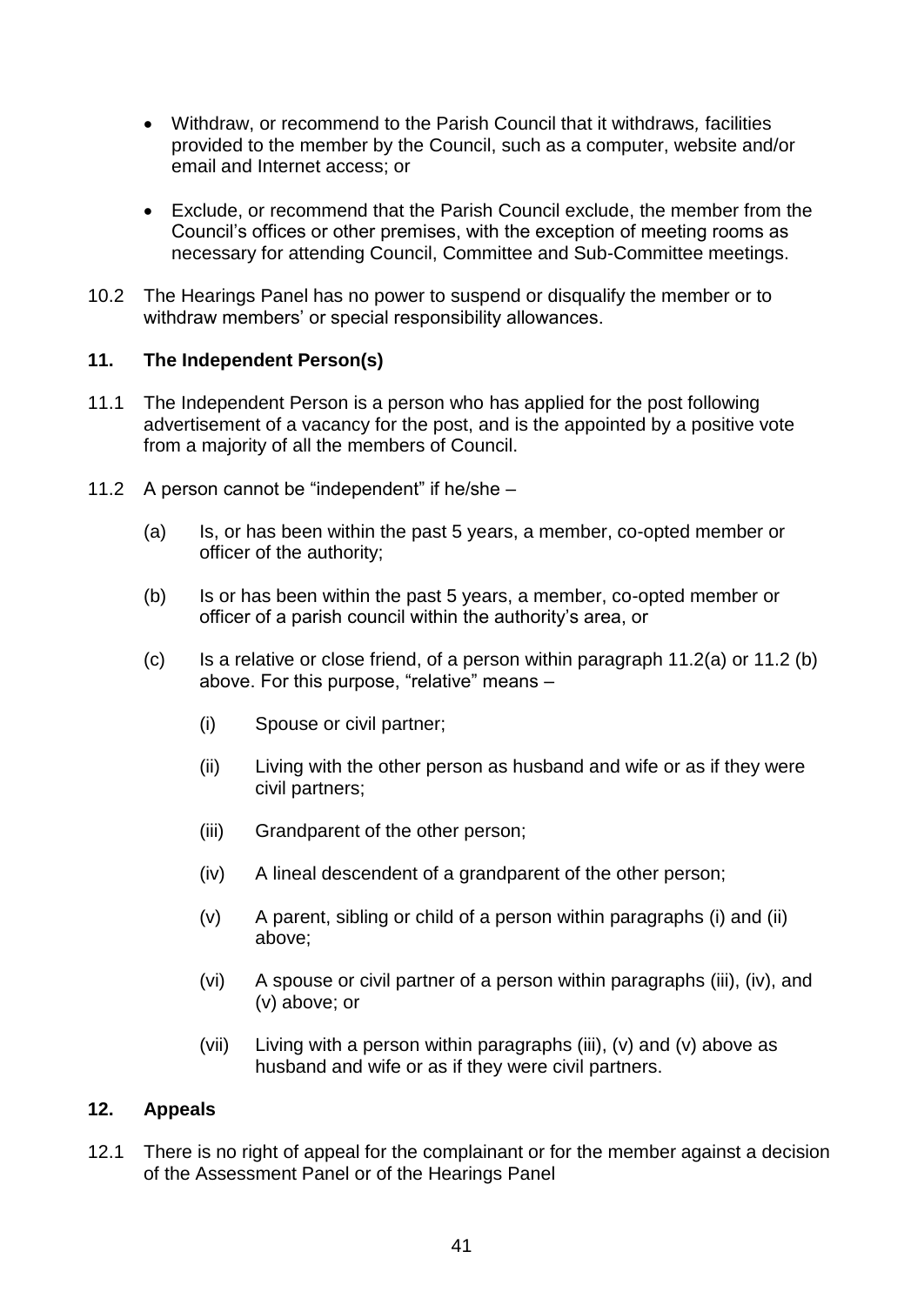#### **CODE OF CONDUCT COMPLAINTS FLOWCHART**

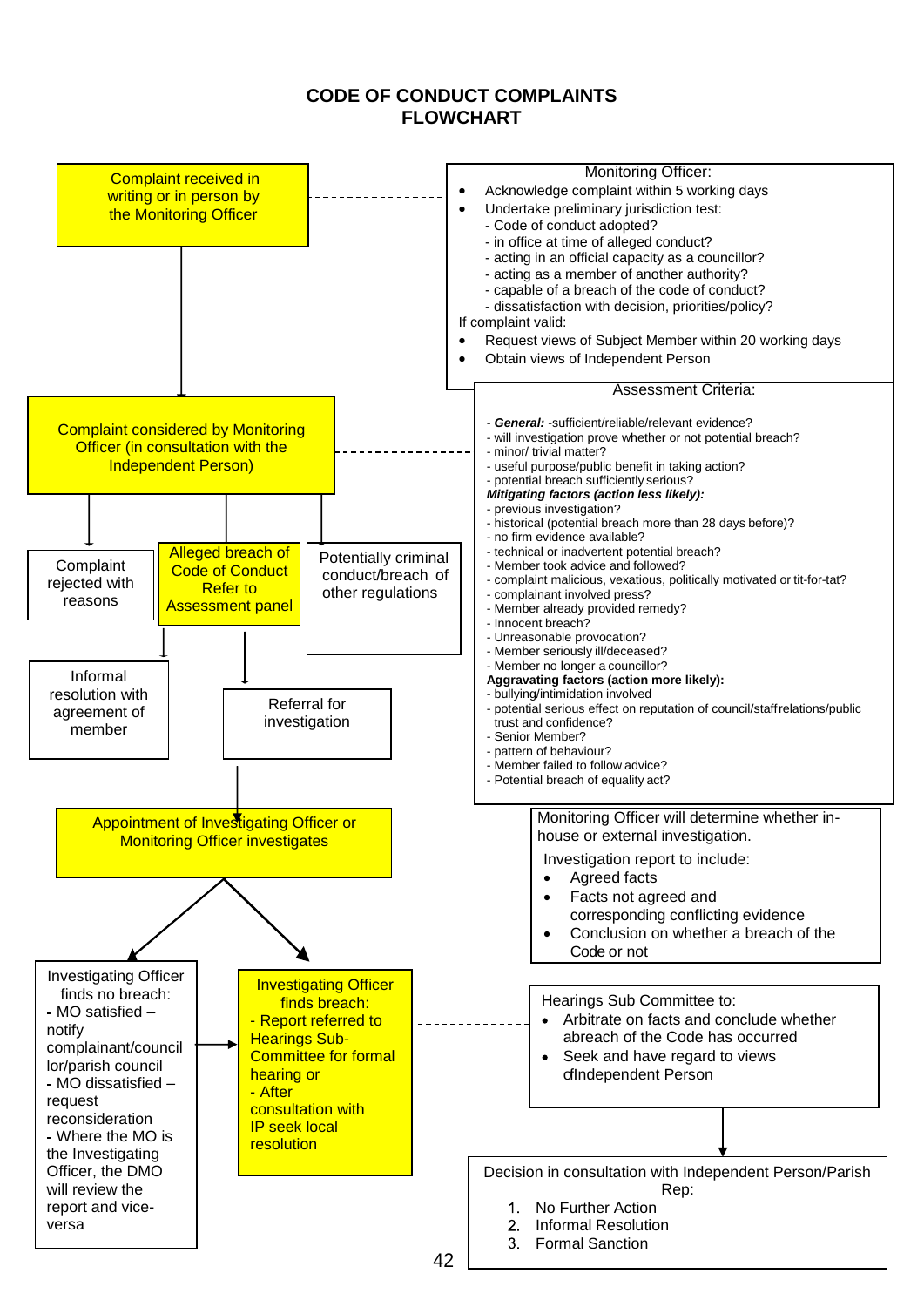# **7. Advisory Committees, Panels and Working Groups**

#### **7.1 Independent Remuneration Panel (Non-elected Members)**

#### **Terms of Reference**

 To consider and make recommendations to the Council concerning the Members' Allowance Scheme and the level of payment and to carry out reviews from time to time as necessary. Also, to consider and make recommendations on requests for allowances made by Parish Councils.

#### **7.2 International Links Committee (4 Members)**

#### **Terms of Reference**

 To deal with all matters relating to the Council's formally recognised international relationships, including allocation of funding

#### **7.3 Chief Officers Employment Panel (6 Members)**

#### **Terms of Reference**

The Chief Officer Employment Panel discharges, on behalf of the authority, the function of the appointment or dismissal of the officer designated as the head of the authority's paid service, however the authority must **approve** that appointment before an offer of appointment is made or, must **approve** that dismissal before notice of dismissal is given at a meeting of the Full Council.

The Chief Officer Employment Panel also discharges on behalf of the authority, the function of the appointment or dismissal of (subject to provisions for the Statutory Officers Employment Advisory Panel responsibility):

- a statutory chief officer (Monitoring Officer & Section 151 Officer)
- a non-statutory chief officer within the meaning of section 2(7) of the 1989 Act;
- a deputy chief officer within the meaning of section 2(8) of the 1989 Act; or
- a person appointed in pursuance of section 9 of the 1989 Act(**[8](http://www.legislation.gov.uk/uksi/2001/3384/schedule/1/made#f00022)**) (assistants for political groups).

At least one member of the Cabinet must be must be a member of the Chief Officer Employment Panel.

An offer of an appointment as an officer referred to above may not be made by the appointer until the appointer is satisfied that there are no well founded objections received from members of the Cabinet once they have been informed about the proposal to appoint.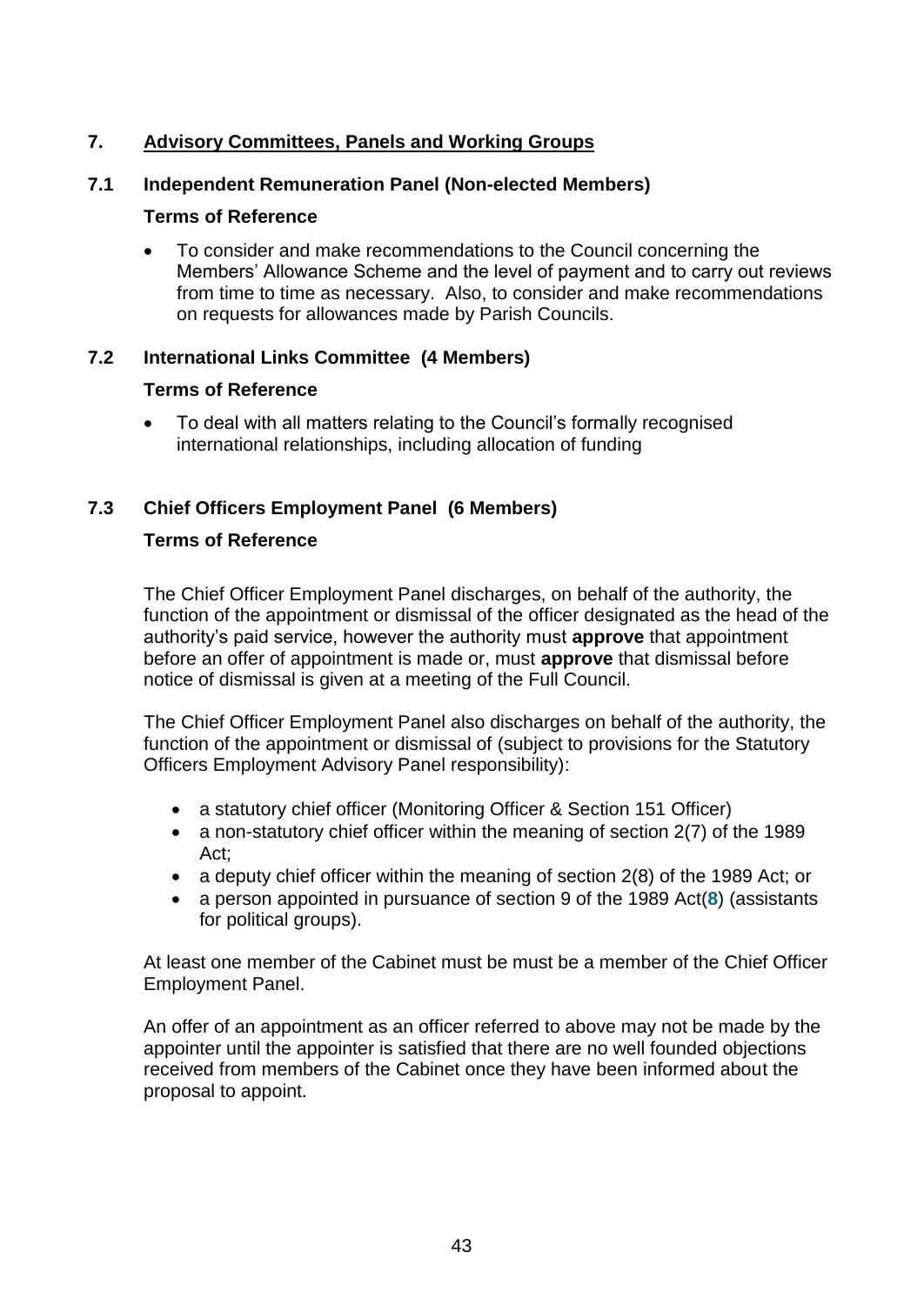#### NOTES:

Where a meeting of the Panel is convened it should not include any Member or officer with a direct personal involvement in the issue at hand nor who has participated in the investigation. Members of the Panel must be impartial and have no connection with any complaint or investigation.

The Panel will have a quorum of five Members to ensure that withdrawal from the committee due to declarations of interest leave the committee available to convene. Named substitutes are allowed to take a place on the Panel as appropriate.

Where a disciplinary matter is to be heard by the Panel, 3 members of the panel and/or their named substitutes will withdraw from the process and form and appeals panel if this is required. By withdrawing from the process before proceedings have commenced they will not be involved in any decision making and will be able to hear an appeal impartially should the need arise.

All members of the Panel and any named substitutes will be required to undergo training prior to taking part in the Panel.

#### **7.4 Statutory Officers Employment Advisory Panel**

Terms of Reference – To receive referral from the Chief Officer Employment Panel on matters that may amount to dismissal of a Statutory Officer and report any findings and recommendations to Full Council.

 The Panel must comprise of at least 3 Independent Members appointed in accordance with the Local Authorities (Standing Orders) (England) (Amendment) Regulations 2015, in addition to 4 Elected Members selected on a political proportionality basis.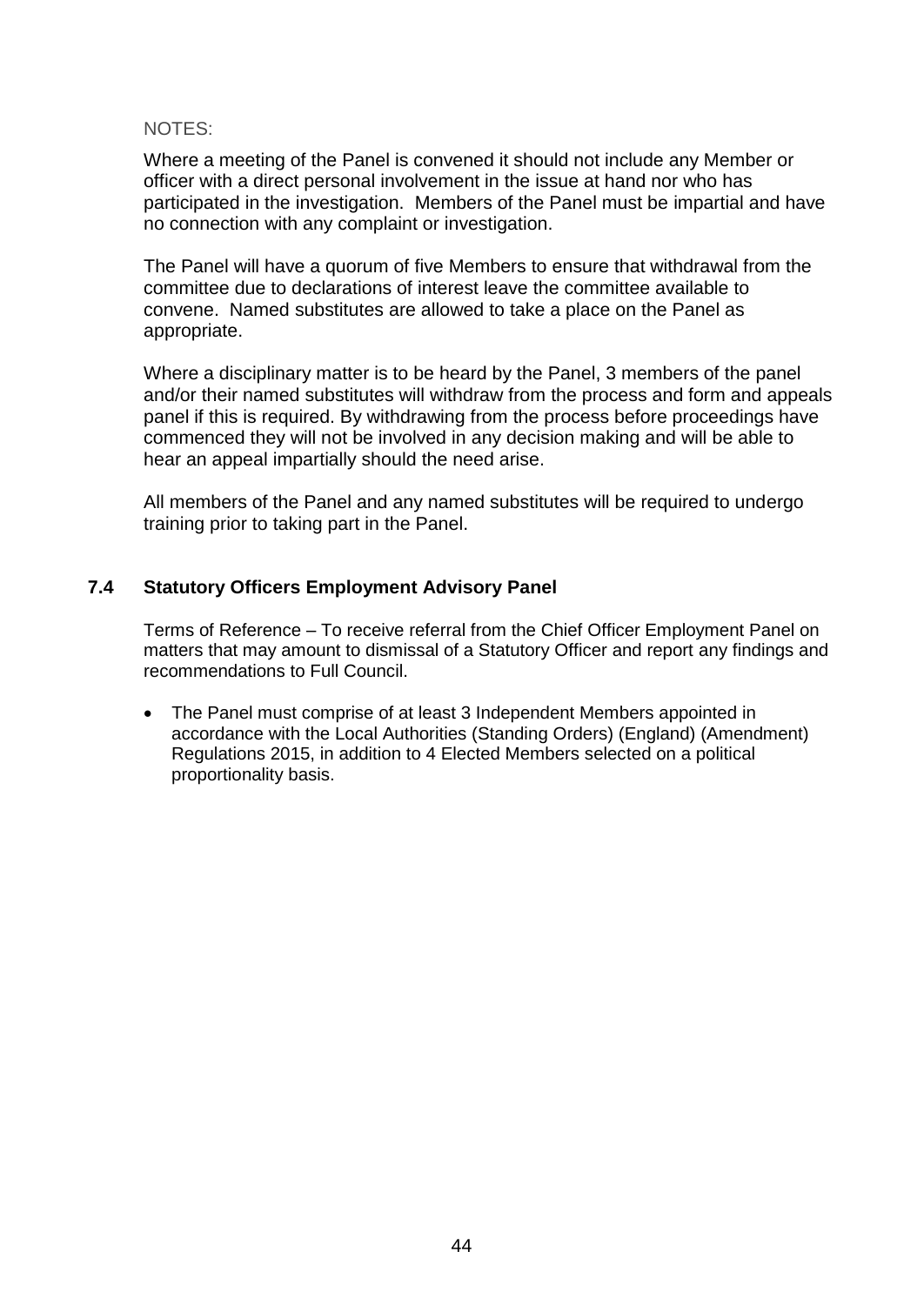#### **8. Boston Town Area Committee (BTAC) (All Members representing town wards)**

#### **Terms of Reference**

To exercise and perform the powers and duties of the Council in relation to the following functions in respect of the non-parished Boston Town area of the Borough:

- In accordance with any agreed arrangements, to comment on applications for planning permission, conservation area consent and advertisement consent and other related matters but maintaining at all times an objective that all planning applications remain able to be determined in full by the Planning Authority within the government required target periods of 8 weeks or 13 weeks from the date of receipt.
- To provide and maintain urban open spaces, play areas, allotments and seats.
- To provide and maintain other facilities and services which are mainly intended for the use and benefit of residents for the non-parished Boston Town area.
- To monitor and review the performance of services under the purview of the Committee.
- To recommend a precept to cover items of expenditure incurred under the Special Area Expense Account.
- To act as a consultee on major initiatives, projects and developments affecting the town area.
- To make community development grants to town-based organisations and events.

BTAC may not make a decision that significantly affects a part of the Borough are in respect of which the Committee does not have functions or all of the Borough's area. Specifically, the Committee does not have delegated powers to take decisions on outsourcing of services. It must operate within the allocated budget for the town area (that is to say the Town Special Area Expense Account).

BTAC is authorised to appoint sub-committees or working groups, drawn from its own membership, to assist with any of its functions.

#### **The Membership**

The Committee comprises all elected Members representing the town wards of Boston.

### **NOTES:**

By convention it is accepted that the Boston Town Area Committee operates as if it were a Parish with the power to set a precept and an understanding that, in practice, other committees cannot spend Boston Town Area resources or block expenditure approved by the Boston Town Area Committee.

A copy of the BTAC constitution is attached as an Appendix.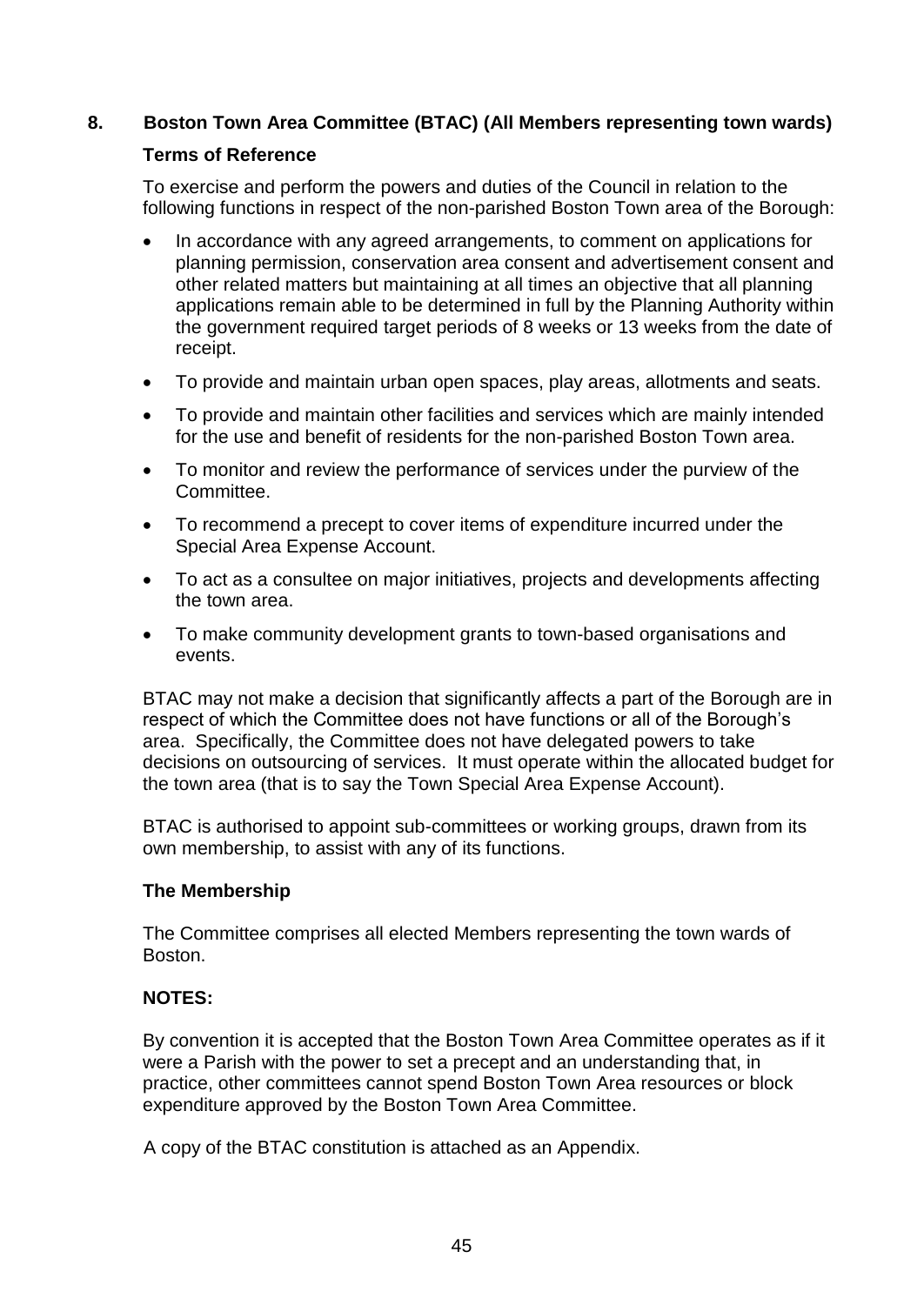# **CONSTITUTION OF THE BOSTON TOWN AREA COMMITTEE**

#### **1. Name of the Committee**

The Committee shall be called the "Boston Town Area Committee" (referred to in the document as "BTAC".)

#### **2. Membership**

The Committee comprises all elected Members representing the town wards of Boston.

#### **3. Election of Chairman and Vice-Chairman**

BTAC shall, at its first meeting of the Municipal Year, elect a Chairman and Vice-Chairman and shall be responsible for filling any vacancy.

#### **4. Role**

- a) To exercise and perform the powers and duties of the Council in respect of the non-parished Boston town area of the Borough for those services and functions delegated to it.
- b) To take responsibility for the town's Special Area Expense Account (SAEA)
- c) To reflect and represent the views of town wards and residents.

#### **5. Meetings**

- a) Ordinary meetings of the Committee shall be held on such dates as the Council shall at its annual meeting decide.
- b) The Committee may decide to hold such special meetings as it considers necessary.
- c) The Chairman or, in his absence, the Vice-Chairman may call a special meeting of the Committee at any time following consultation with the Chief Executive.

#### **6. Quorum**

The quorum for BTAC shall be six Members.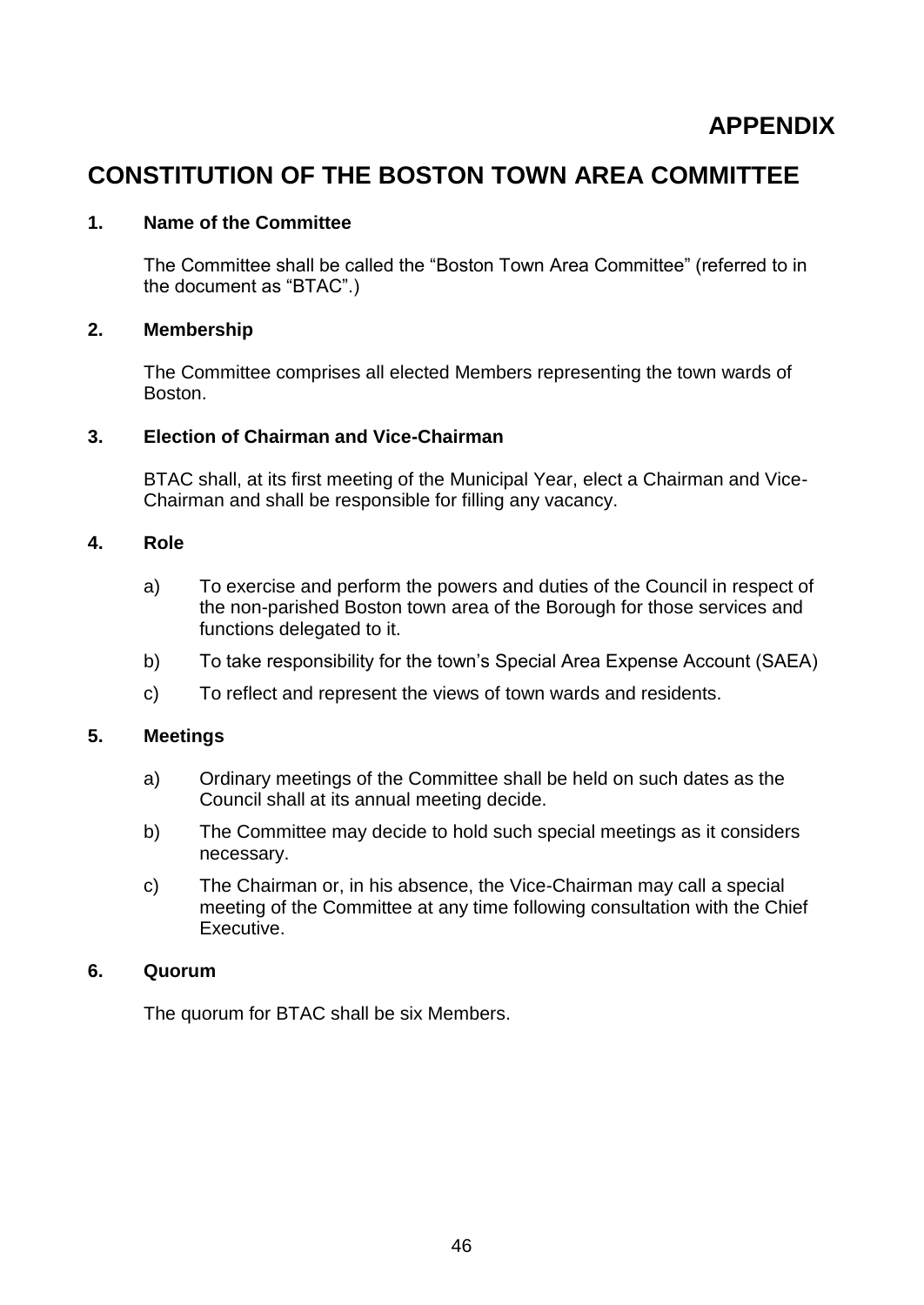# **7. Functions and Powers**

- 7.1 To exercise and perform the powers and duties of the Council in relation to the following functions in respect of the non-parished Boston Town area of the Borough:
	- a) In accordance with any agreed arrangements, to comment on applications for planning permission, conservation area consent and advertisement consent and other related matters but maintaining at all times an objective that all planning applications remain able to be determined in full by the Planning Authority within the government required target periods of 8 weeks or 13 weeks from the date of receipt.
	- b) To provide and maintain urban open spaces, play areas, allotments and seats.
	- c) To provide and maintain other facilities and services which are mainly intended for the use and benefit of residents for the non-parished Boston Town area.
	- d) To monitor and review the performance of services under the purview of the Committee.
	- e) To recommend a precept to cover items of expenditure incurred under the Special Area Expense Account.
	- f) To act as a consultee on major initiatives, projects and developments affecting the town area.
	- g) To make community development grants to town-based organisations and events.
- 7.2 BTAC may not make a decision that significantly affects a part of the Borough and in respect of which the Committee does not have functions or all of the Borough's area. Specifically, the Committee does not have delegated powers to take decisions on outsourcing of services. It must operate within the allocated budget for the town area (that it to say the Town Special Area Expense Account).
- 7.3 BTAC is authorised to appoint sub-committees or working groups, drawn from its own membership, to assist with any of its functions.

### **8 Procedure at Meetings**

- 8.1 Procedure at meetings of BTAC will be governed by the Council Procedure Rules which apply to committees, as supplemented or amended by these rules.
- 8.2 The rules on public speaking rights at BTAC meetings are as follows:
	- a. Public speaking is allowed at the discretion of the Chairman;
	- b. Members of the public may place items on the agenda for meetings of BTAC on at least ten days notice being given to the Council.
	- c. A 10 minute public speaking slot is provided for at the beginning of meetings of BTAC, which may be extended by the Committee or at the discretion of the Chairman.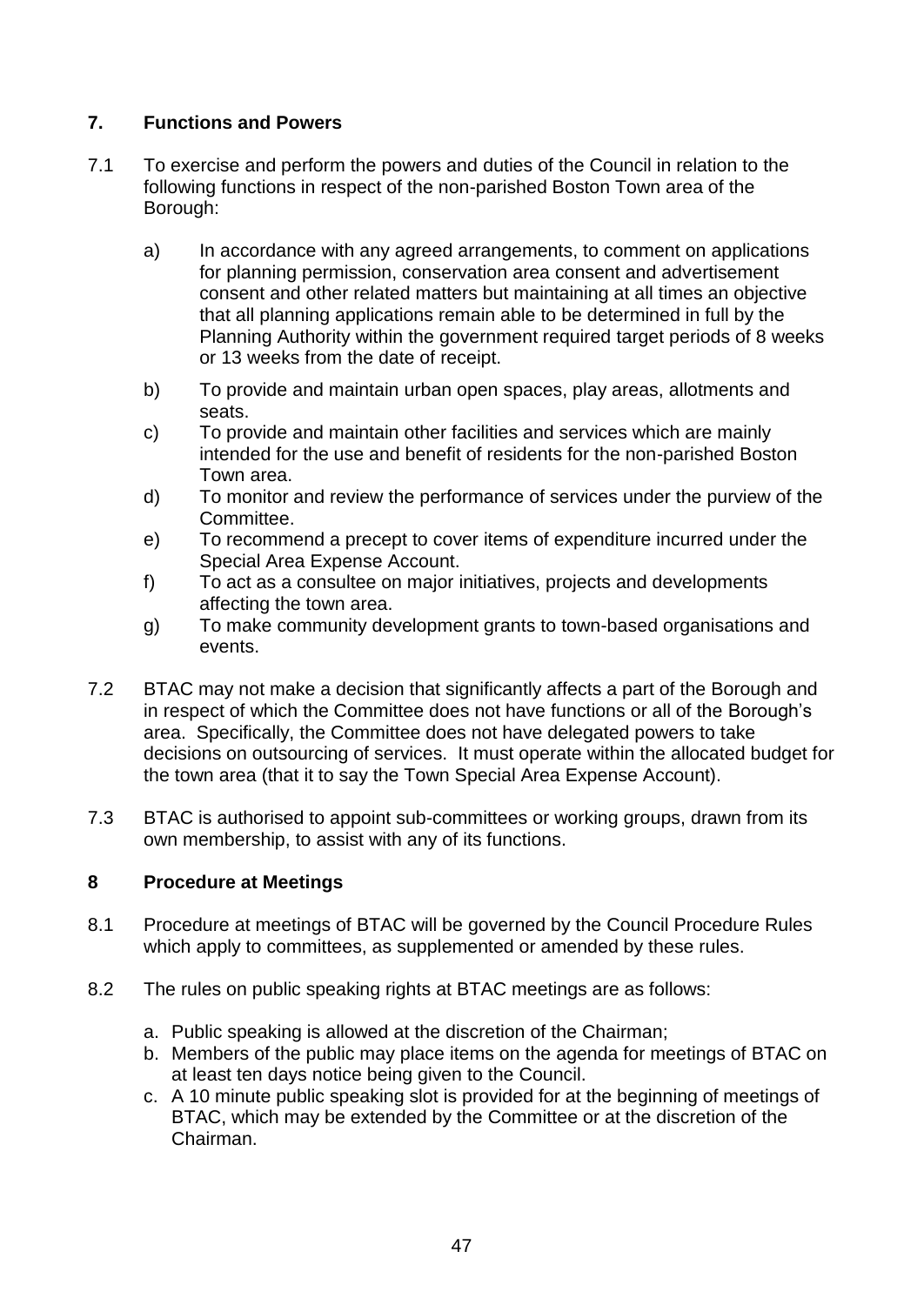- 8.3 BTAC may invite individuals or representatives from other agencies and groups to participate in the proceedings of the Committee as and when appropriate, other than by way of co-option as voting members.
- 8.4 Any member of BTAC shall be entitled to give notice to the Chief Executive that he/she wants an item relevant to the functions of the Committee to be included on the agenda for the next available meeting of the Committee. On receipt of such a request the Chief Executive will ensure that it is included on the next available agenda.

#### **9 Access to Information**

BTAC will comply with the Access to Information Rules contained in Part 4 of the Council's Constitution.

*Approved by Council on 9 May 2005 and amended by Council on 24 April 2006*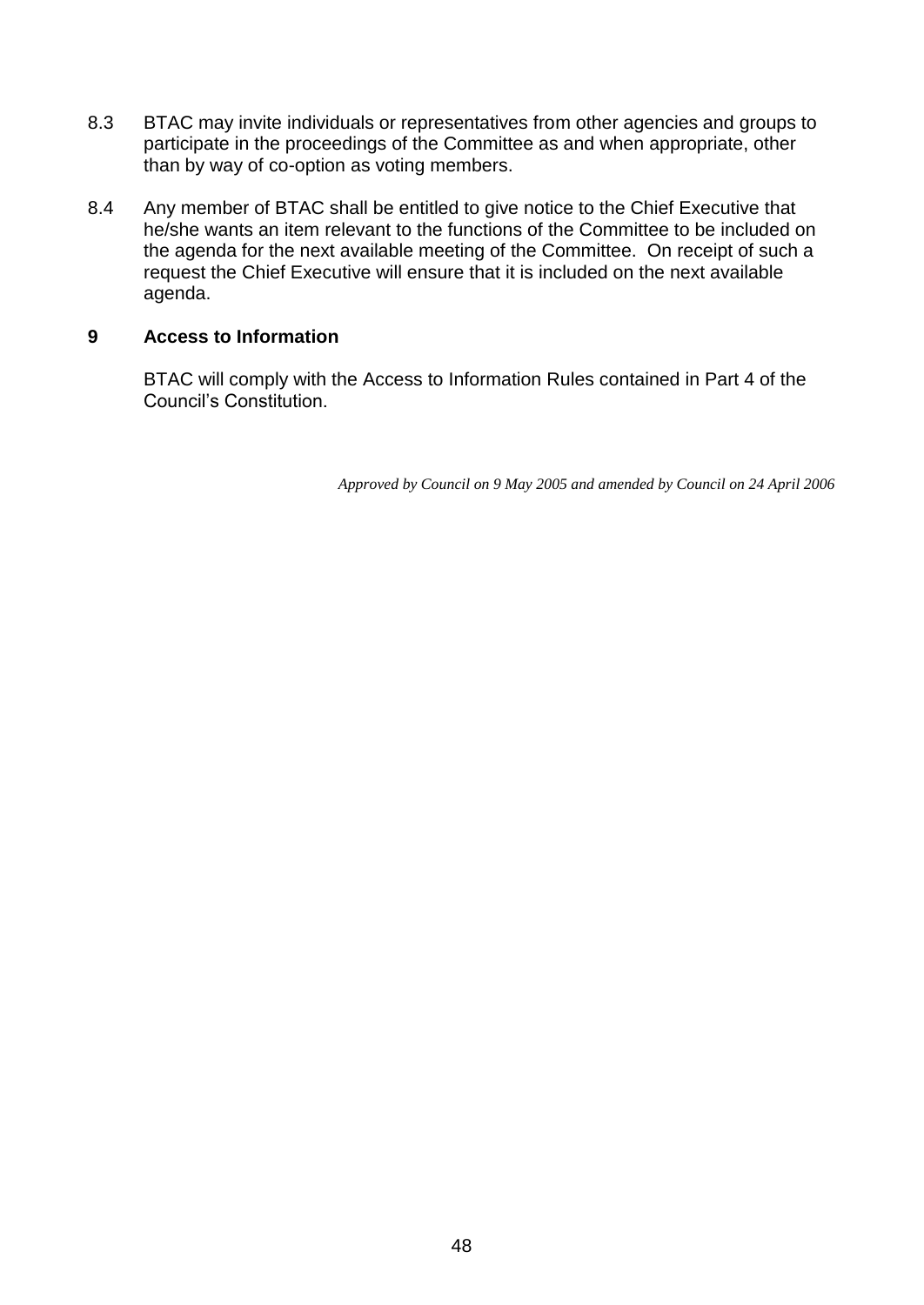#### **9. THE SOUTH EAST LINCOLNSHIRE JOINT STRATEGIC PLANNING COMMITTEE**

# **STANDING ORDERS FOR THE CONDUCT OF MEETINGS AND PROCEEDINGS**

These set out the rules for the conduct of meetings and proceedings for the South East Lincolnshire Joint Strategic Planning Committee to be read in conjunction with the statutory provisions set out in the East Lincolnshire Joint Strategic Planning Committee Order 2011 No. 1455, the Schedule to that Order and the Memorandum of Intent.

**Key:** *Italics* = provisions prescribed in the Schedule to the Order Plain text = additional suggested text for Committee consideration/approval

#### *1. Meetings*

- *1.1 The joint committee shall in every year hold an annual meeting.*
- *1.2 The first meeting held after 31st May in any year shall be the annual meeting.*
- *1.3 The joint committee may in every year hold, in addition to the annual meeting, such other meetings as it may determine.*
- 1.4 All meetings shall be called by notice specifying the business to be considered by post and/or electronic means.

### **2. Extraordinary Meetings**

- 2.1 Three voting members or the South East Lincolnshire Joint Policy Unit Manager, following mutual consultation, may call meetings in addition to Ordinary meetings.
- 2.2 No business other than that specified in the notice of the meeting may be considered at an Extraordinary meeting. The notice must not include the consideration of the minutes of the previous meeting.

#### **3. Notice of meeting**

3.1 The agenda, reports and other relevant papers shall normally be open to inspection by the public for at least ten clear working days before the meeting except on the grounds of urgency where this has been authorised by the Chairman.

#### **4. Agenda Items**

- 4.1 The Committee at any properly constituted meeting shall discuss any matter within the remit of the South East Lincolnshire Joint Strategic Planning Committee.
- 4.2 Members of the Joint Committee may request inclusion of an agenda item. Requests for inclusion of items on the agenda must be submitted to the Chairman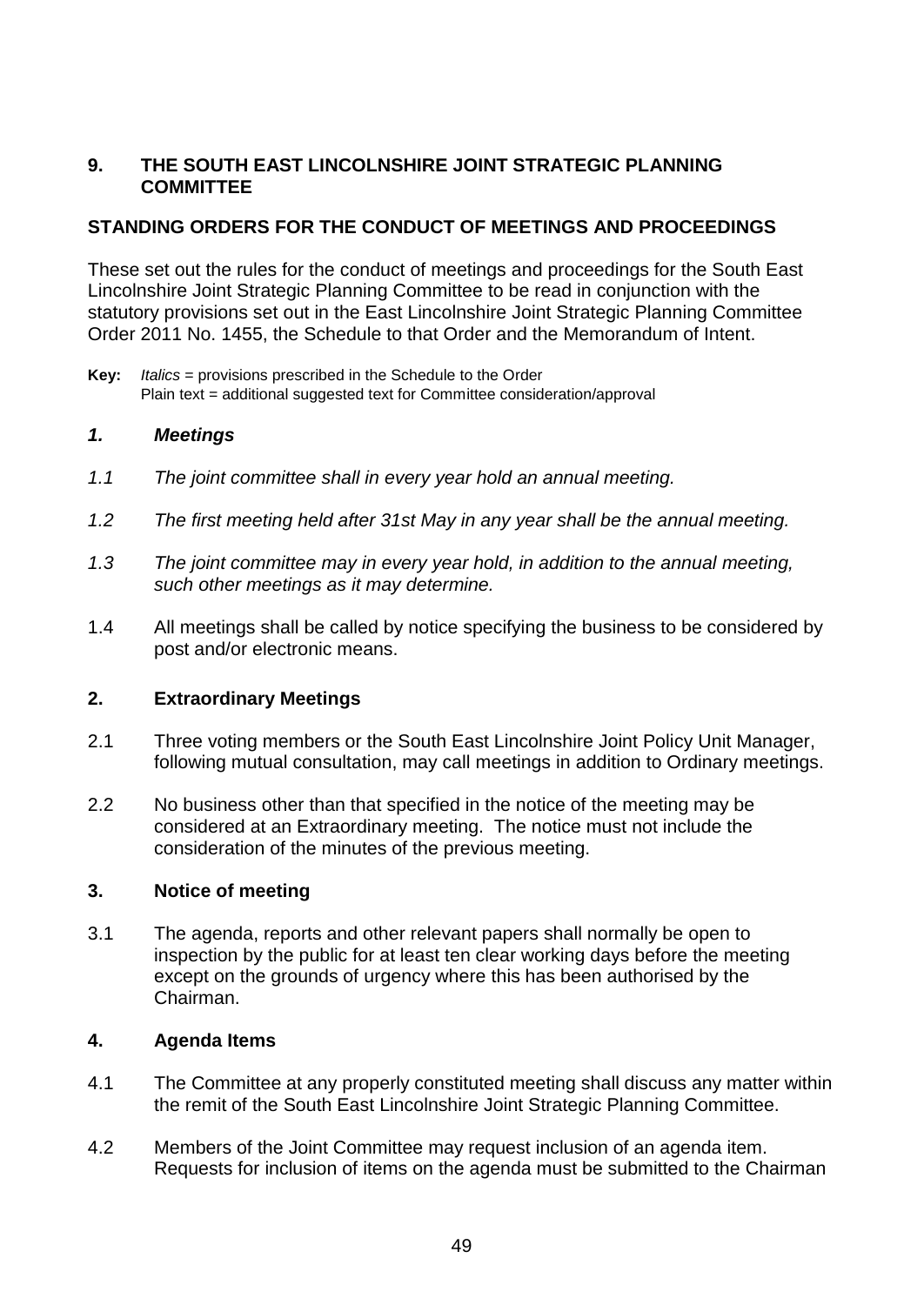with a copy to the South East Lincolnshire Joint Policy Unit Manager and to the Committee Secretariat, at least fifteen working days before the date of the meeting at which the item is to be considered.

4.3 The agenda papers shall be circulated at least ten working days before a meeting. The consideration of late papers or papers tabled at the meeting is at the discretion of the Chairman, on the grounds of urgency.

#### **5. Urgent Items**

5.1 Items of urgent business may be carried on at any meeting of the Joint Committee even if that item has not been included in the meeting notice, provided that in the opinion of the Chairman of the meeting, the item requires urgent consideration (and had arisen so recently that it was not reasonably practicable to specify it in the meeting notice) and a decision cannot wait until the next meeting.

#### **6. Written Questions on Notice**

6.1 Any member of the Joint Committee shall be entitled to ask a question about a relevant matter within the remit of the South East Lincolnshire Joint Strategic Planning Committee provided that five clear working days' notice has been given in writing to the Chairman and a copy given to the South East Lincolnshire Joint Policy Unit Manager and the Committee Secretariat.

#### **7. Appointment of Chair and Vice-Chair**

- 7.1 Subject to sub-paragraphs (3) and (4), the joint committee shall at their annual meeting appoint a chair and a vice-chair from among the voting members of the joint committee.
- 7.2 The chair and vice-chair shall, unless they resign their office or cease to be members of the joint committee, continue in office until their successors become entitled to act.
- 7.3 The chair and vice-chair shall not be members of the same constituent authority.
- 7.4 A member of a constituent authority may not be appointed as chair if any other member of that authority has held that office (otherwise than to fill a casual vacancy) in the previous 12 months.

#### **8. Casual vacancies of Chair and Vice-Chair**

- 8.1 This paragraph applies if a casual vacancy occurs in the office of chair or vicechair of the joint committee.
- 8.2 The vacancy shall be filled by the appointment by the joint committee of one of its voting members at the next meeting.
- 8.3 The person so appointed shall hold office until the next annual meeting.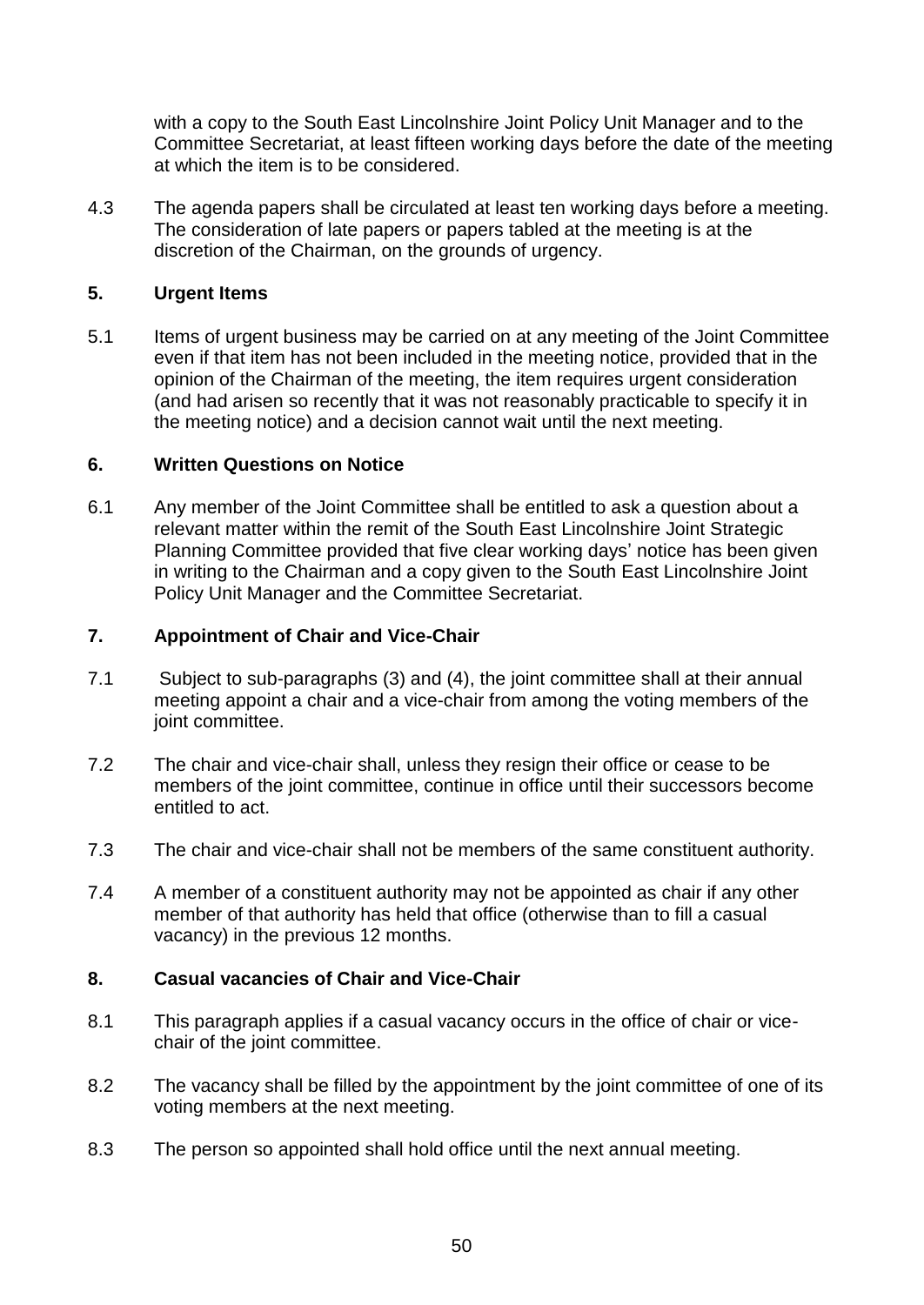8.4 The person so appointed shall, so far as practicable, be a member of the same constituent authority as the person in whose place that person is appointed.

#### **9. Ruling of the Chairman**

9.1 The decision of the Chairman on all points of order, relevance of issues and interpretation of the Standing Orders shall be final, where such questions arise during the course of the meeting.

#### **10. Conduct of meetings**

- 10.1 At a meeting of the joint committee the chair if present shall preside.
- 10.2 If the chair is absent from a meeting of the joint committee the vice-chair shall preside.
- 10.3 If both the chair and vice-chair are absent, another voting member of the joint committee, chosen by the voting members of the joint committee present at the meeting, shall preside.
- 10.4 In the case of an equality of votes, the chair shall give a casting vote in addition to any other vote that person may have.

#### **11. Code of Conduct**

11.1 All members of the Joint Committee must abide by their relevant authority's Code of Conduct.

#### **12. Bias and Pre-Determination**

12.1 Relevant provisions relating to Bias and Pre-determination apply.

#### **13. Calling of meetings**

- 13.1 The chair of the joint committee may call a meeting of the joint committee at any time.
- 13.2 If—
- 13.2.1 the chair refuses to call a meeting of the joint committee after being presented with a requisition for that purpose signed by three voting members of the joint committee; or
- 13.2.2 without so refusing, the chair does not call a meeting within seven days after being presented with such a requisition,

any three members of the joint committee, may, on that refusal or the expiration of those seven days (as the case may be), call a meeting of the joint committee.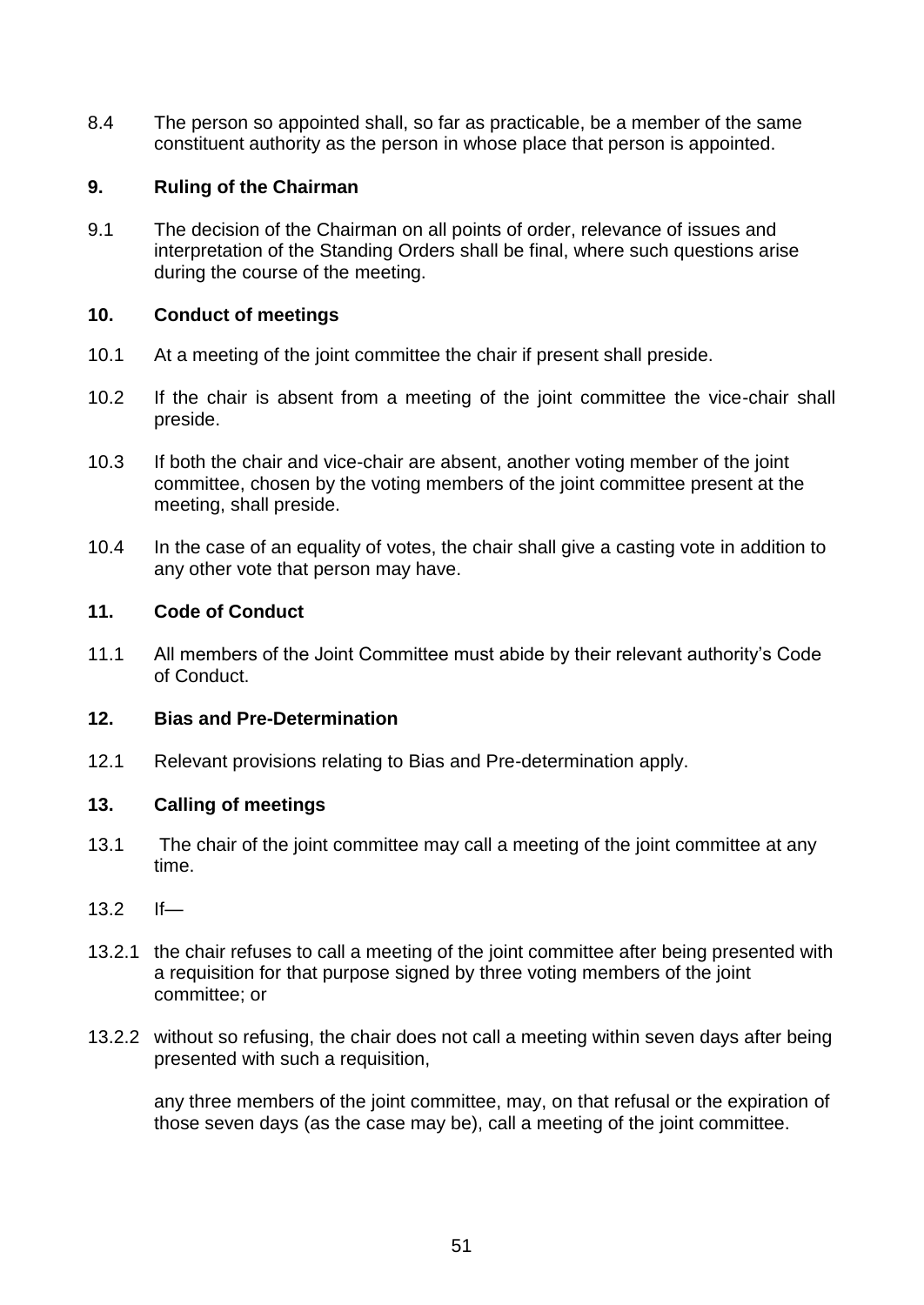- 13.3 At least ten clear days before a meeting of the joint committee—
- 13.3.1 notice of the time and place of the intended meeting shall be publicised at the offices of each constituent authority; and where the meeting is called by members of the joint committee, the notice shall be signed by those members and shall specify the business proposed to be transacted at that meeting; and
- 13.3.2 subject to paragraph (4), a summons to attend the meeting, specifying the agenda for that meeting, and, unless sub-paragraph (3.1) applies, signed by the chair, shall be left at or sent by post to the usual place of residence of every member of the joint committee; and a copy of the summons shall be given or sent to the proper officer of every constituent authority.
- 13.4 Lack of service of the summons in accordance with sub-paragraph (3.2) shall not affect the validity of a meeting.
- 13.5 A voting member who is unable to attend any meeting of the joint committee shall inform the chair **and the Committee Secretariat** of the joint committee in writing as soon as practicable and in any event not later than 24 hours before the meeting is due to take place.
- 13.6 Where the chair receives notification in accordance with sub-paragraph (5)—
- 13.6.1 the voting member giving the notification shall be deemed not to be a member of the joint committee for the whole of the meeting to which the notification relates;
- 13.6.2 the voting member's substitute may attend the meeting; and
- 13.6.3 the voting member's substitute shall be deemed to be a voting member of the joint committee for the whole of that meeting.
- 13.7 Where the office of chair is vacant, paragraphs (13.1) to (13.6) shall apply as if references to the chair of the joint committee were references to the vice-chair of the joint committee.

#### **14. Proceedings of meetings**

- 14.1 No business shall be transacted at a meeting of the joint committee unless at least five voting members are present.
- 14.2 All questions coming before or arising at a meeting of the joint committee shall be decided by a majority of the voting members of the joint committee present and voting at that meeting.
- 14.3 The minutes of the proceedings of each meeting of the joint committee shall be drawn up and shall be signed at the next ensuing meeting of the joint committee by the person presiding at that next meeting.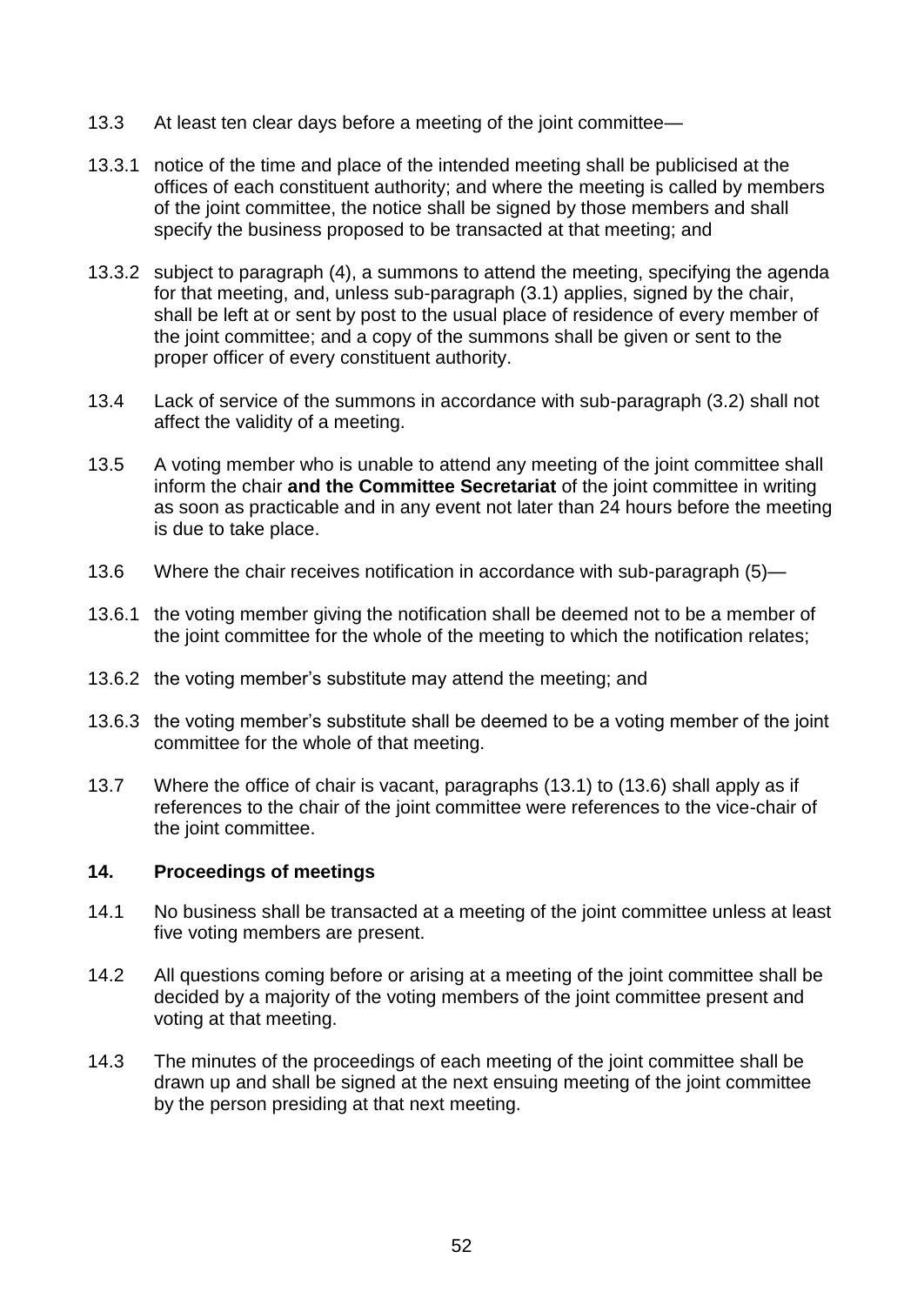14.4 The names of the voting and co-opted members and of any substitute present at each meeting of the joint committee shall be recorded in the minutes of the proceedings of that meeting.

# **15. Public Participation**

- 15.1 Members of the public may address the Joint Committee, ask questions of members of the Joint Committee or present petitions to the Joint Committee on any agenda item at ordinary meetings subject to the restrictions set out below. The Committee Secretariat shall notify the Chairman of any questions, petitions or requests to speak as soon as it is practicable. Petitions and questions must be directly relevant to some matter in relation to the powers and duties of the South East Lincolnshire Joint Strategic Planning Committee. The Chairman in consultation with the South East Lincolnshire Joint Policy Unit Manager may refuse a petition or question to the meeting if it is considered to be offensive, defamatory, frivolous or vexatious.
- 15.2 Once a detailed scheme of participation has been prepared and agreed by the Joint Committee details of how the public can be involved will be set out in a separate public participation guide. In the meantime, the following procedures shall apply:

# **16. Procedures for Speaking at a Joint Committee meeting**

16.1 Members of the public may speak on any item on the agenda for up to three minutes. The speaker shall notify the Committee Secretariat by 12 noon, at least five working days in advance of the meeting. The scheme allows professional advisors to speak on behalf of members of the public and details of the public speaking scheme will be set out in a separate guidance note. No more than five speakers can speak on any one agenda item. The requests to speak shall be dealt with in the order of receipt by the Committee Secretariat.

# **17. Procedures for asking Questions at a Joint Committee meeting**

- 17.1 A member of the public may also put questions to the Joint Committee. Fifteen working days notice of the question in writing should be given to the Committee Secretariat, addressed to the Chairman of the meeting. Questions must be directly related to matters within the remit of the Joint Committee. The presentation of the question to the Joint Committee shall not go beyond three minutes. This period can be extended with the permission of the Chairman in consultation with the Committee. The answer may take a verbal form but wherever possible a written answer to the question will normally be provided at the meeting. No supplementary question may be asked unless it is to seek clarification of the answer given to a question. Where an answer to a supplementary question is not available a written response will be sent to the questioner within seven working days of the meeting.
- 17.2 No more than five questions can be submitted to any one meeting limited to one question per person/body.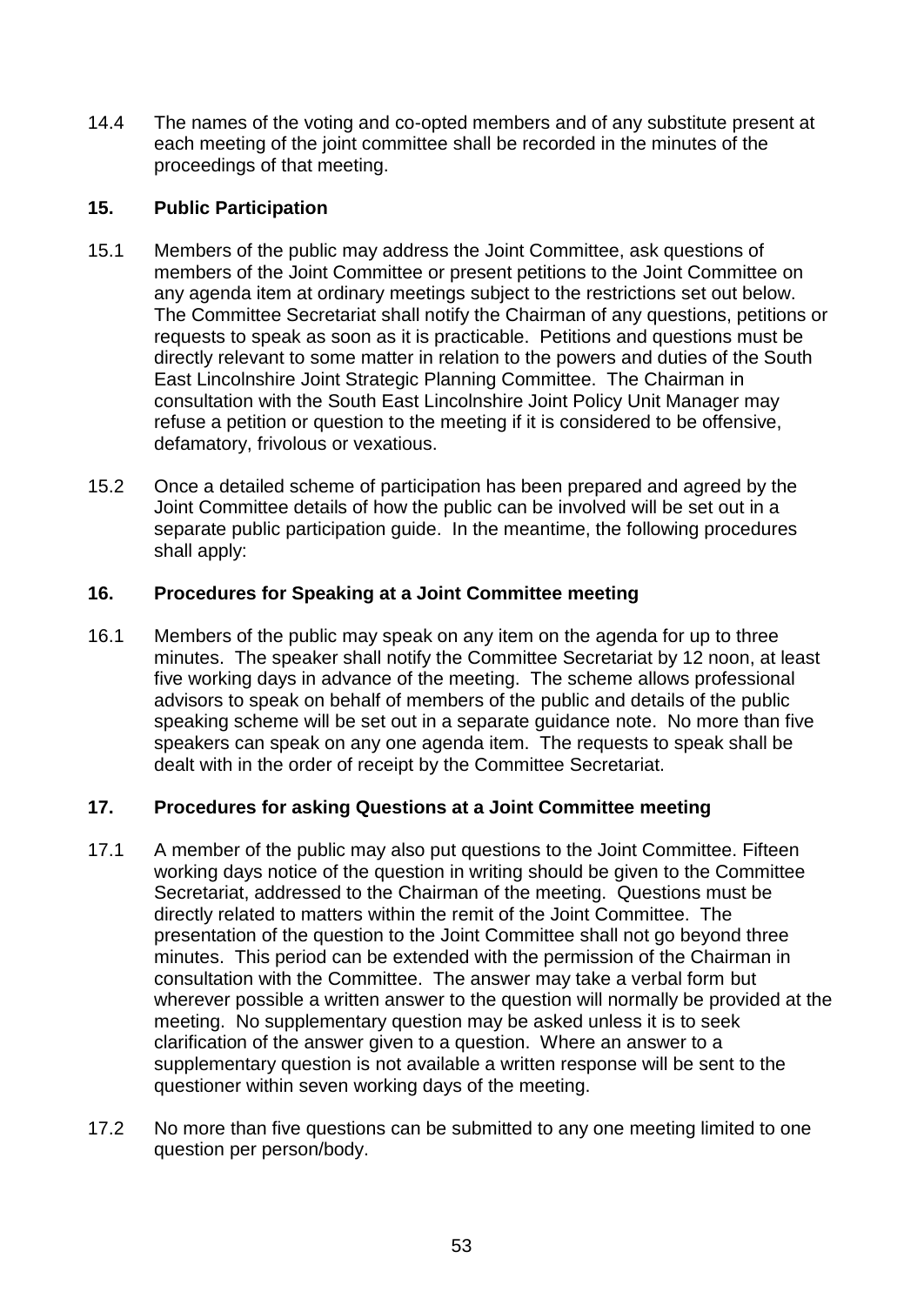#### **18. Procedure for presenting petitions at a Joint Committee meeting**

- 18.1 Any local government elector for the South East Lincolnshire area shall be entitled to present a petition to an ordinary meeting of the Joint Committee. For a petition to be valid it must contain a minimum of 25 signatures of local government electors, include names and addresses of those who have signed it. Petitions must be submitted in writing or email to the Committee Secretariat at least fifteen clear working days before the meeting to which the petition is to be presented. A representative of the petitioners, being a local government elector for the South East Lincolnshire area, may speak at the meeting in support of the petition for up to three minutes.
- 18.2 Petitions will be forwarded to the relevant officer for action and direct liaison with the petitioner. No more than five petitions shall be presented/submitted to any one meeting limited to one petition per person/body. Those submitted shall be dealt with in the order of receipt by the Committee Secretariat. The Chairman, in consultation with the South East Lincolnshire Joint Policy Unit Manager can permit the maximum of five to be exceeded by a defined number at a particular meeting.

#### **19. Voting**

- 19.1 All matters coming before the Joint Committee shall be decided by a majority of the Members present and voting thereon at the meeting. All items put to the vote shall be decided by a show of hands.
- 19.2 In the case of equality of votes, the Chairman of the Joint Committee shall have a casting vote in addition to any other vote that person may have and whether or not he/she has voted before on the same motion. If the Chairman chooses not to cast a second or casting vote, then, the motion under consideration shall fall.

#### **20. Right to Require Individual Vote to be Recorded**

20.1 Immediately after the vote is taken at a meeting, any member may request that their vote will be so recorded in the minutes to show whether they voted for or against the motion or abstained from voting. The minutes shall not record the reason behind a members vote.

#### **21. Record of Attendance**

21.1 The name of every voting member, substitute member and co-opted member present at each meeting or other assembly of members shall be recorded in the minutes of the proceedings of that meeting.

#### **22. Admission to meetings**

22.1 The following provisions of the 1972 Act shall apply with respect to meetings of the joint committee as if references to a principal council were references to the joint committee—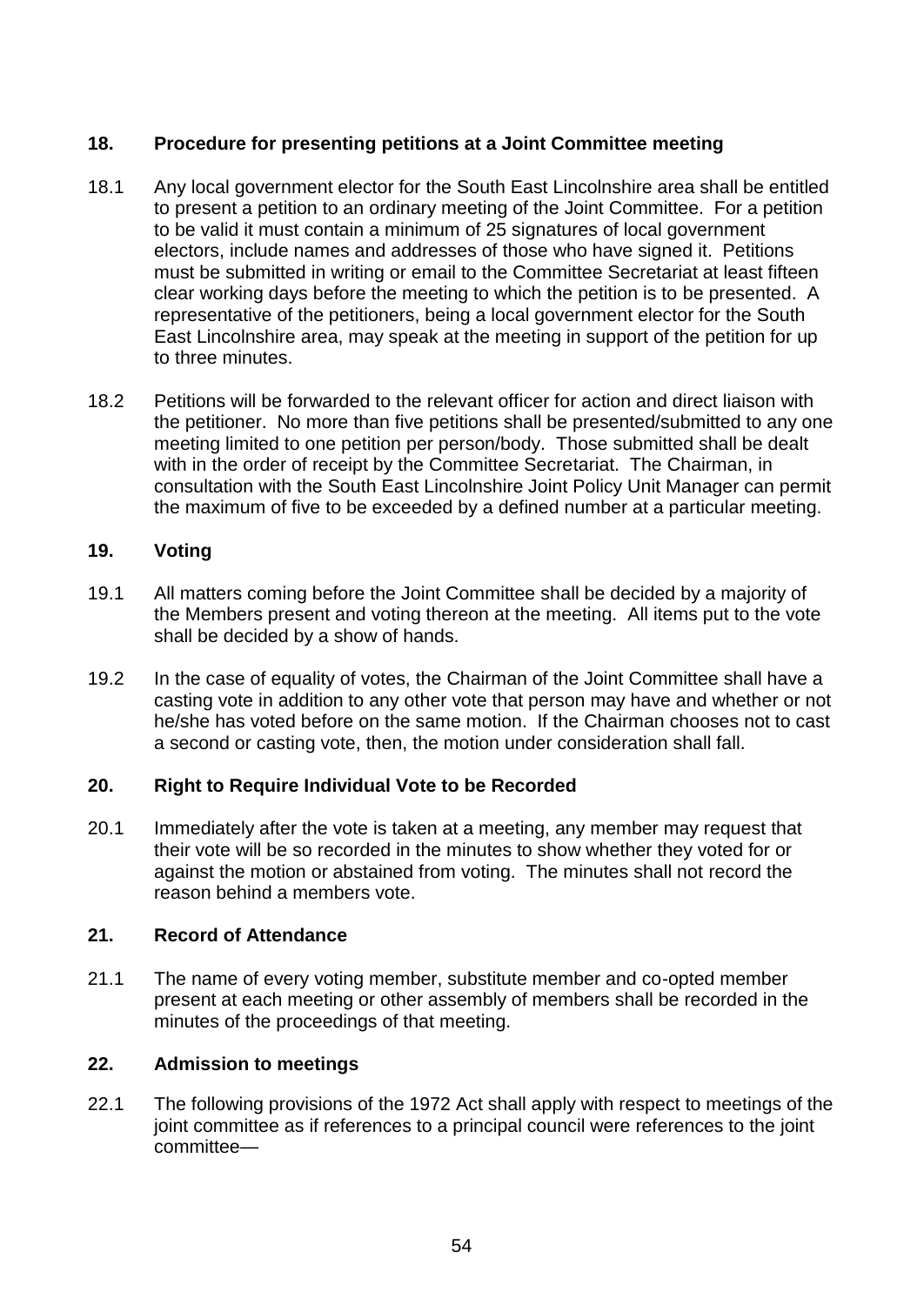- 22.1.1 section 100A (admission to meetings of principal councils), with the exception of subsections (6), (7) and (8);
- 22.1.2 section 100(I) (exempt information); and
- 22.1.3 paragraphs 1 to 11 of Schedule 12A (access to information: exempt information).
- 22.1.4 Where the public have been excluded from the whole or part of a meeting of the joint committee in accordance with any provision referred to in sub-paragraph (1), the joint committee may exclude co-opted members and observers from that meeting or (a the case may be) the relevant part of that meeting.

#### **23. Access to Information**

- 23.1 The Access to Information rules apply to this Committee. All Board meetings shall be held in public, except for those items that need to be confidential or contain exempt information by virtue of Schedule 12A, Local Government Act 1972 (as amended). Such reports will be marked "Not for publication" together with the category of information likely to be disclosed.
- 23.2 Copies of the agenda and reports will be available for public inspection at the designated office of each partner authority at least 10 clear working days before the meeting. Reports that are prepared after the summons has been sent out shall be available to the public as soon as the report is completed and sent to Councillors.

#### **24. Quorum**

- 24.1 There must be five voting members present for a meeting to be quorate. If the number of members present either at the commencement of the meeting or at any time during the proceedings is less than the quorum, then the meeting shall stand adjourned. The consideration of any business not transacted at the time of the adjournment shall be carried forward to the next ordinary meeting of the Joint Committee or to a time to be fixed by the Chairman or the Committee.
- 24.2 Members including substitute members are asked to make every effort to attend these meetings and, if unable to do so, to notify the Committee Secretariat as early as possible.

#### **25. Motions on Notice**

25.1 Any member of the Joint Committee shall be able to submit a motion that is clearly relevant to an item on the agenda or within the powers or remit of the South East Lincolnshire Joint Strategic Planning Committee provided that 11 clear working days notice has been given in writing to the South East Lincolnshire Joint Policy Unit Manager and a copy given to the Committee Secretariat.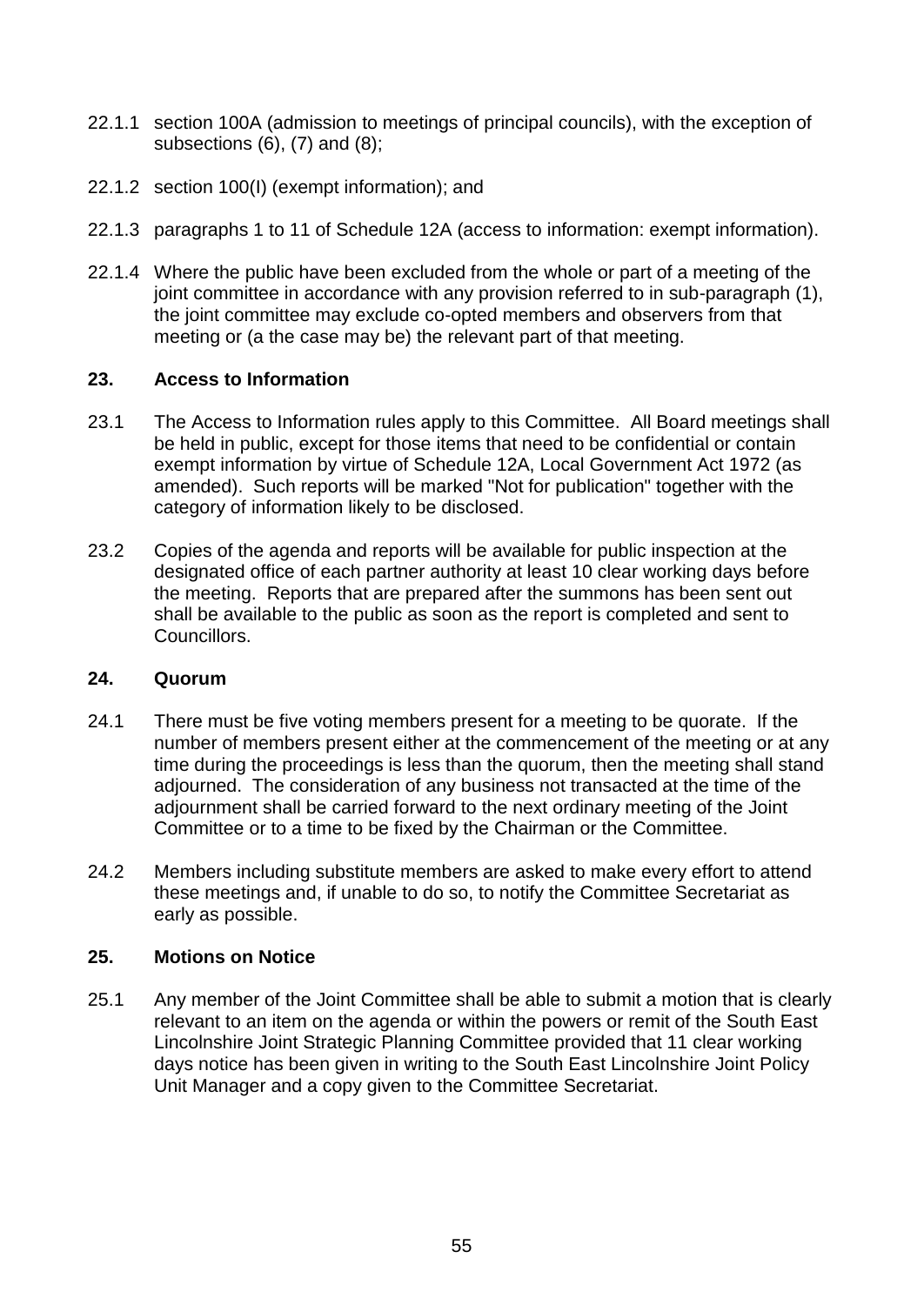## **26. Moving of Motions**

- 26.1 Every motion and amendment must be moved by the member who gave notice or by another member on their behalf and no other member shall speak to it until it has been seconded.
- 26.2 A member may second a motion or an amendment reserving his/her speech for a later time in the debate thereon.

# **27. Motions to Lapse**

27.1 If a motion, notice of which is specified in the agenda, be not moved either by the member who gave the notice or by some other member on their behalf, it shall (unless postponed by the Joint Committee), be considered as withdrawn and cannot be moved again without a fresh motion.

# **28. Motion to be set out in Agenda**

- 28.1 The South East Lincolnshire Joint Policy Unit Manager in conjunction with the Committee Secretariat shall set out in the agenda for every meeting of the Joint Committee all motions of which notice has been duly given in the order in which they have been received unless the member giving such notice indicates in writing, when giving it, that they propose to move it at some later meeting or has since withdrawn it in writing.
- 28.2 The South East Lincolnshire Joint Policy Unit Manager after discussion with the Chairman has the discretion not to publish any motions on agendas if they consider them to be scurrilous, improper or irrelevant.

### **29. Amendments to Motions**

29.1 Whenever an amendment on an original motion has been moved and seconded, no second or subsequent amendment can be moved until the first amendment has been dealt with, but notice of any number of amendments on the same matter as the original motion may be given.

# **30. Motion of No Confidence**

30.1 Where a motion of no confidence has been made in either the Joint Committee or an individual member, a period of five minutes shall be afforded to a representative of that body to respond to that motion.

# **31. Adjournment of Business**

31.1 The Chairman may, with the consent of the Joint Committee, adjourn a meeting for such period as the Chairman may specify and on the expiration of the period specified, the Joint Committee shall resume the business which was under discussion. Any such request for adjournment can only be refused by the Chairman on the grounds of unreasonable or vexatious behaviour.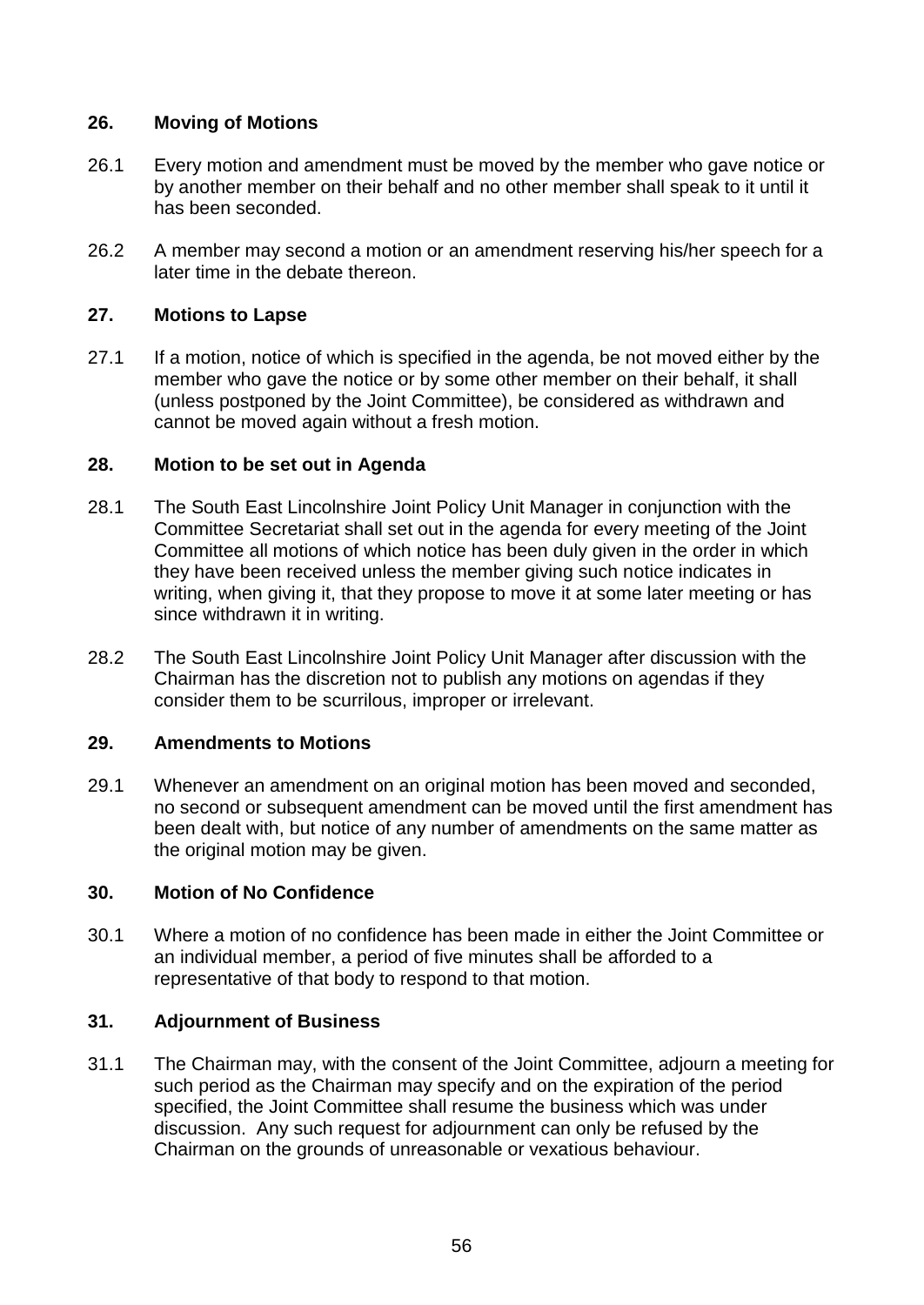## **32. Removal of a Member of the Public**

32.1 If a member of the public interrupts the proceedings, the Chairman shall warn the person concerned. If they continue to interrupt, the Chairman (after taking advice from the South East Lincolnshire Joint Policy Unit Manager or relevant officers present) shall order their removal from the meeting room.

#### **33. Clearance of Part of Meeting Room**

33.1 If there is a general disturbance in any part of the meeting room open to the public, the Chairman (after taking advice from the South East Lincolnshire Joint Policy Unit Manager or relevant officers present) may adjourn the meeting for as long as considered necessary and call for that part to be cleared.

#### **34. Scheme of Delegation**

34.1 The Joint Committee may delegate as deemed appropriate responsibilities within the remit of the South East Lincolnshire Joint Strategic Planning Committee to the South East Lincolnshire Joint Policy Unit Manager.

#### **35. Standing Orders**

35.1 Subject to the provisions of this Order the joint committee may make standing orders for the regulation of their proceedings and may vary or revoke any such orders.

#### **36. Amendment of Standing Orders**

36.1 Following discussion, a proposal to add, vary or revoke Standing Orders may be passed by a majority of the members present and voting.

#### **37. Suspension of Standing Orders**

- 37.1 Any one or more of the Standing Orders may, in case of urgency, or upon a motion made on a notice duly given, be suspended for the whole or part of any meeting, provided that a majority of the members present and voting shall so decide.
- 37.2 The following Standing Orders may be suspended:
	- Agenda items;
	- Written Questions on Notice;
	- Public Participation;
	- Procedures for speaking at a Joint Committee meeting;
	- Procedures for asking questions at a Joint Committee meeting;
	- Procedure for presenting petitions at a Joint Committee meeting;
	- Right to require individual vote to be recorded.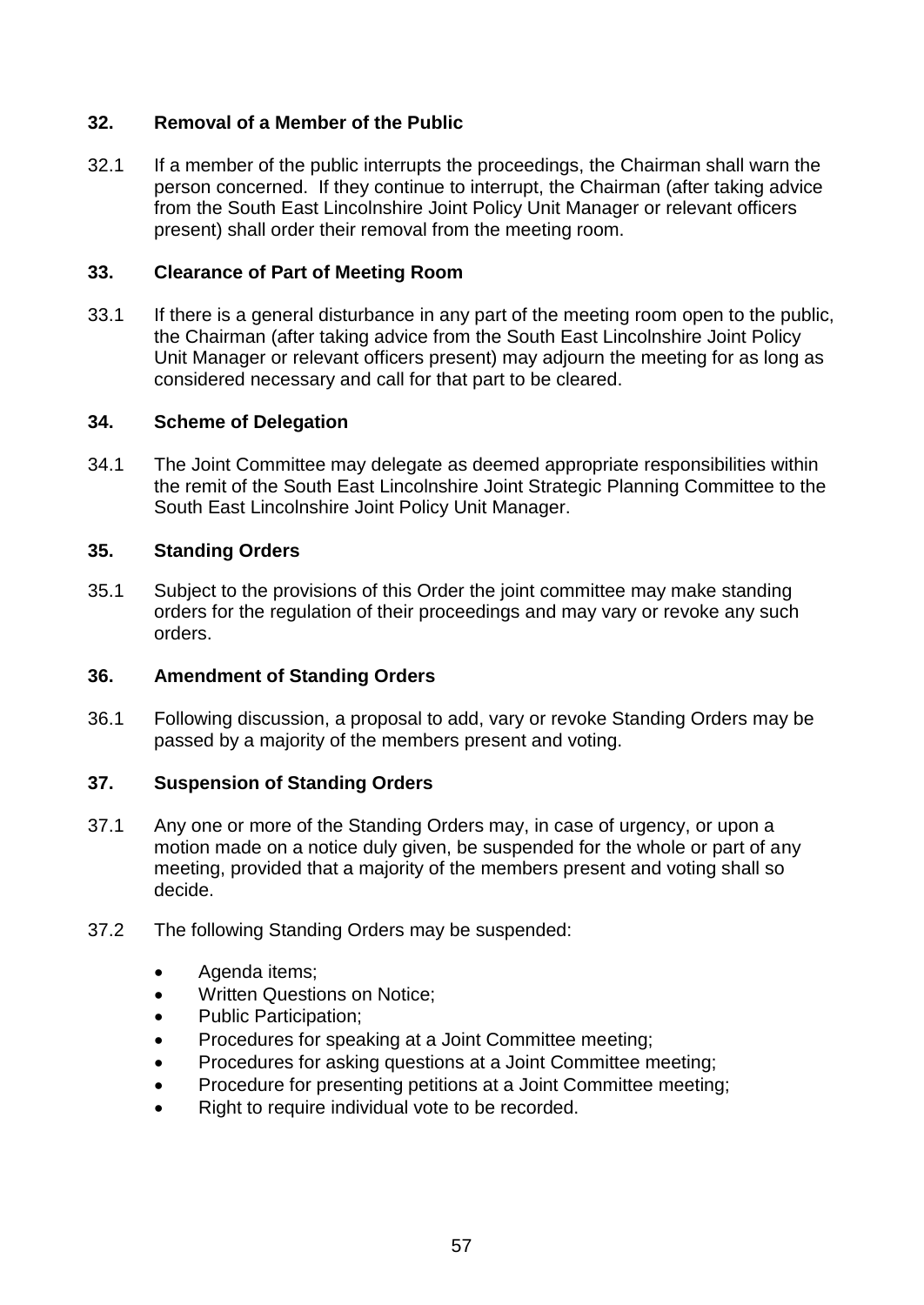# **SOUTH EAST LINCOLNSHIRE JOINT STRATEGIC PLANNING COMMITTEE**

#### **TERMS OF REFERENCE**

| Quorum: 5             |                            | <b>Meets:</b> 4 times per year     | Has executive powers                                                                                                                                                                                                                                                                 |  |
|-----------------------|----------------------------|------------------------------------|--------------------------------------------------------------------------------------------------------------------------------------------------------------------------------------------------------------------------------------------------------------------------------------|--|
| <b>Composition:</b>   | $\bullet$                  | and from 3 Boston Borough Council. | • 9 members as appointed by each partner authority: 3 from<br>Lincolnshire County Council; 3 from South Holland District Council<br>Appointments shall be made in accordance with the Local<br>Government (Committees and Political Groups) Regulations 1989.                        |  |
| <b>Substitutions:</b> | $\bullet$<br>but not vote. | meetings only.                     | Each Council shall have appointed three named substitute members<br>to act as a substitute member with full voting rights for individual<br>• Substitution members allowed to attend all meetings of the South<br>East Lincolnshire Joint Strategic Planning Committee to contribute |  |

#### **Terms of Reference:**

- The preparation, submission, adoption, monitoring and revision of joint local development documents identified in a joint local development scheme; and
- the preparation, submission, adoption, monitoring and revision of a joint local development scheme, in respect of those documents.

#### **Place of Meeting:**

Meetings of the South East Lincolnshire Joint Strategic Planning Committee will be held at the offices of South Holland District Council and Boston Borough Council by rotation.

### **Training:**

Members of the Joint Committee shall undertake appropriate training as determined

#### **Chairing of the South East Lincolnshire Joint Strategic Planning Committee:**

A Chairman and Vice-Chairman will be appointed from the membership. The Chairman and Vice-Chairman shall not be from the same authority.

#### **Servicing the South East Lincolnshire Joint Strategic Planning Committee:**

The South East Lincolnshire Joint Strategic Planning Committee will be served by officers of the Joint Policy Unit with administrative support provided by the accountable authority, South Holland District Council, following establishment of the Joint Committee. The responsibility for the accountable authority will be reviewed one year after commencement.